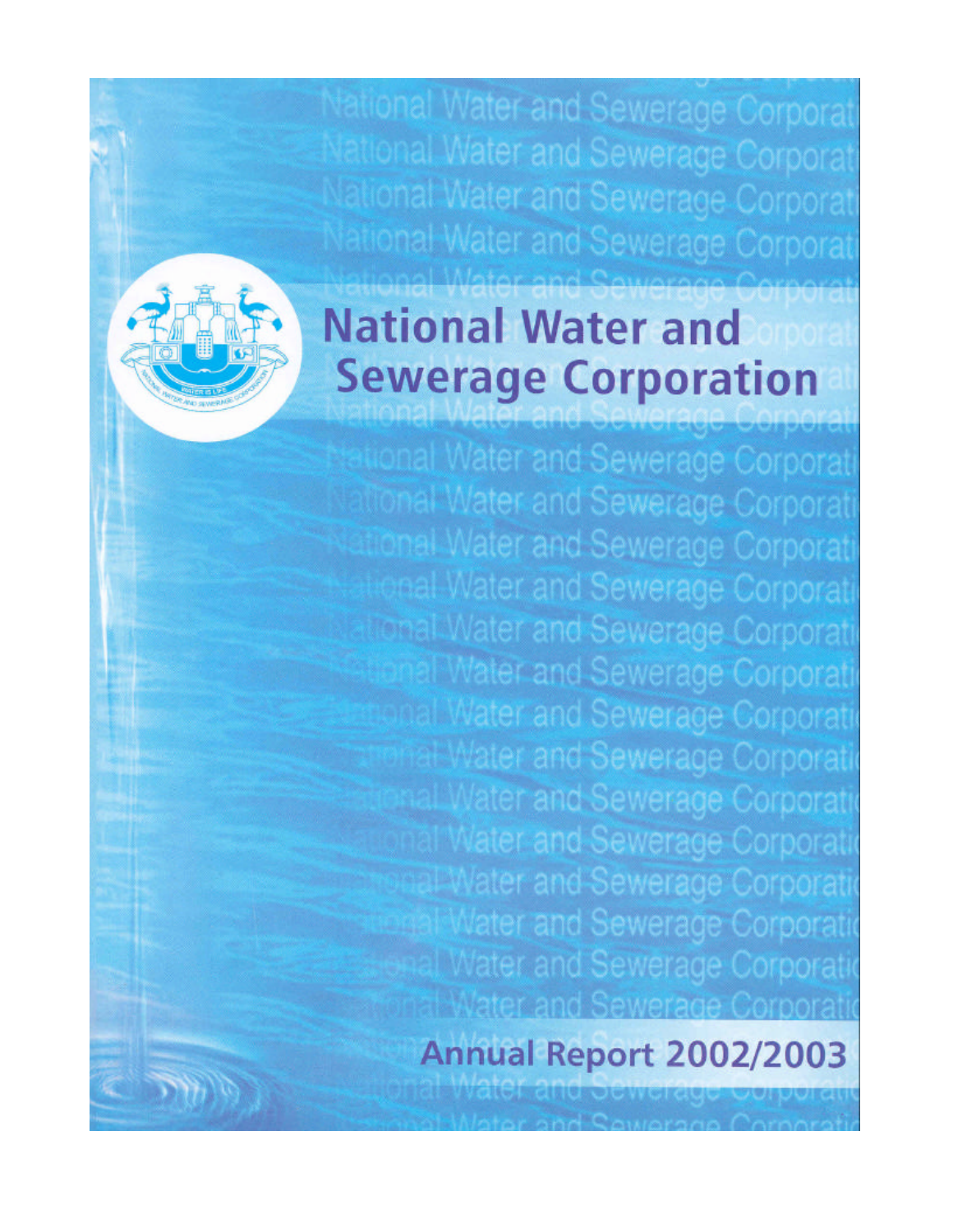# **TABLE OF CONTENTS** PAGE

| Corporate Profile                            | $\overline{2}$ |
|----------------------------------------------|----------------|
| <b>Board of Directors</b>                    | 3              |
| <b>Chairman's Statement</b>                  | 4              |
| <b>Corporate Performance</b>                 |                |
| Introduction                                 | 6              |
| <b>Operating Strategies</b>                  | 6              |
| <b>Operating Performance</b>                 | 7              |
| <b>Financial Performance</b>                 | 14             |
| Performance of Donor Funded Projects         | 16             |
| Overview of the future                       | 18             |
| <b>Financial Statements</b>                  |                |
| Corporate Information                        | 20             |
| Report of the Directors                      | 22             |
| Statement of the Directors' Responsibilities | 26             |
| <b>Auditor General's Report</b>              | 27             |
| <b>Balance Sheet</b>                         | 29             |
| <b>Income Statement</b>                      | 30             |
| Statement of changes in Equity               | 31             |
| <b>Cashflow Statement</b>                    | 32             |
| Notes to the Financial Statements            | 33             |
| Appendices                                   | 50             |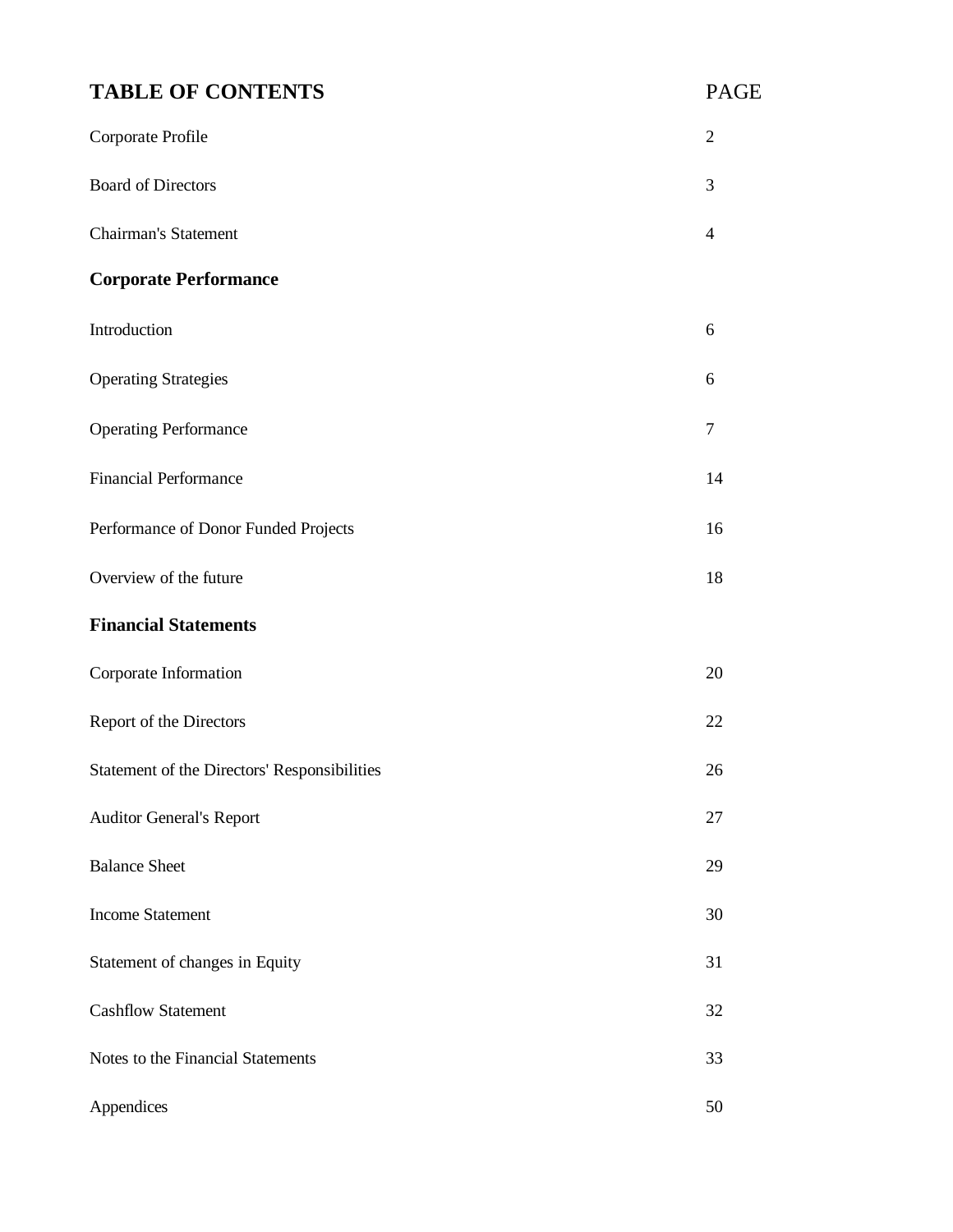# **CORPORATE PROFILE**

The National Water and Sewerage Corporation (NWSC) was initially established under Decree No. 34 of 1972, following an earlier study which recommended the corporatised national model as the most efficient option for the delivery of water and sewerage services in the large urban centre of Uganda.

At its inception in 1972, the Corporation operated the three major towns of Kampala, Jinja and Entebbe. In 1995, the Corporation was re-established under the National Water and Sewerage Statute, 1995, with the main objective of converting the Corporation into a commercialised venture.

Over the last five years, the Corporation has undergone tremendous structural, operational and financial improvements. The Corporation is now one of the most efficiently run water utilities in East Africa producing approximately 51 million cubic metres of water per annum in 15 key towns across the country, and serving a market of about 2 million people.

In order to respond to the competitive economic environment and operate more efficiently, the Corporation has been restructured by creating leaner and more effective functional units.

The total staff complement now stands at 949 down from 1,737 in 1998, while staff productivity has improved from 36 to 11 staff per thousand water connections over the same period. Training has been carried out at all levels of management resulting into a motivated and professional workforce which includes engineers, accountants and those with higher degree qualifications.

Since 1998, the Kampala Water and Sewerage Service Area, which accounts for about 70% of the NWSC's activities, has been contracted out to private operators. The first management contract with H.P. Gauff Engineers of Germany ended in June 2001. In February 2002, a new operator, ONDEO Services from France was engaged under the second management contract to run the water and sewerage services in Kampala.

Alongside the Private Sector Arrangement in Kampala, the NWSC management signed a three year Performance Contract with the Government of Uganda in 2000. As a means of operationalising the Contract, the NWSC management signed Area Performance Contracts (APC's) with the management of each service Area. The implementation of these contracts have realised tremendous improvements in the operational status of the areas.

The Private Sector Initiatives and Contract Management Framework has been backed by successive short-term strategies which started in 1998 with the 100-Days Programme, followed by the Service Enhancement and Revenue Programmes (SEREPs), and later still in 2003, by the Stretch –out Programme.

With these developments, NWSC has firmly established itself as the Pride of the Water Sector in Uganda and is looking forward to effective participation in the urban water and sanitation sector in the years to come.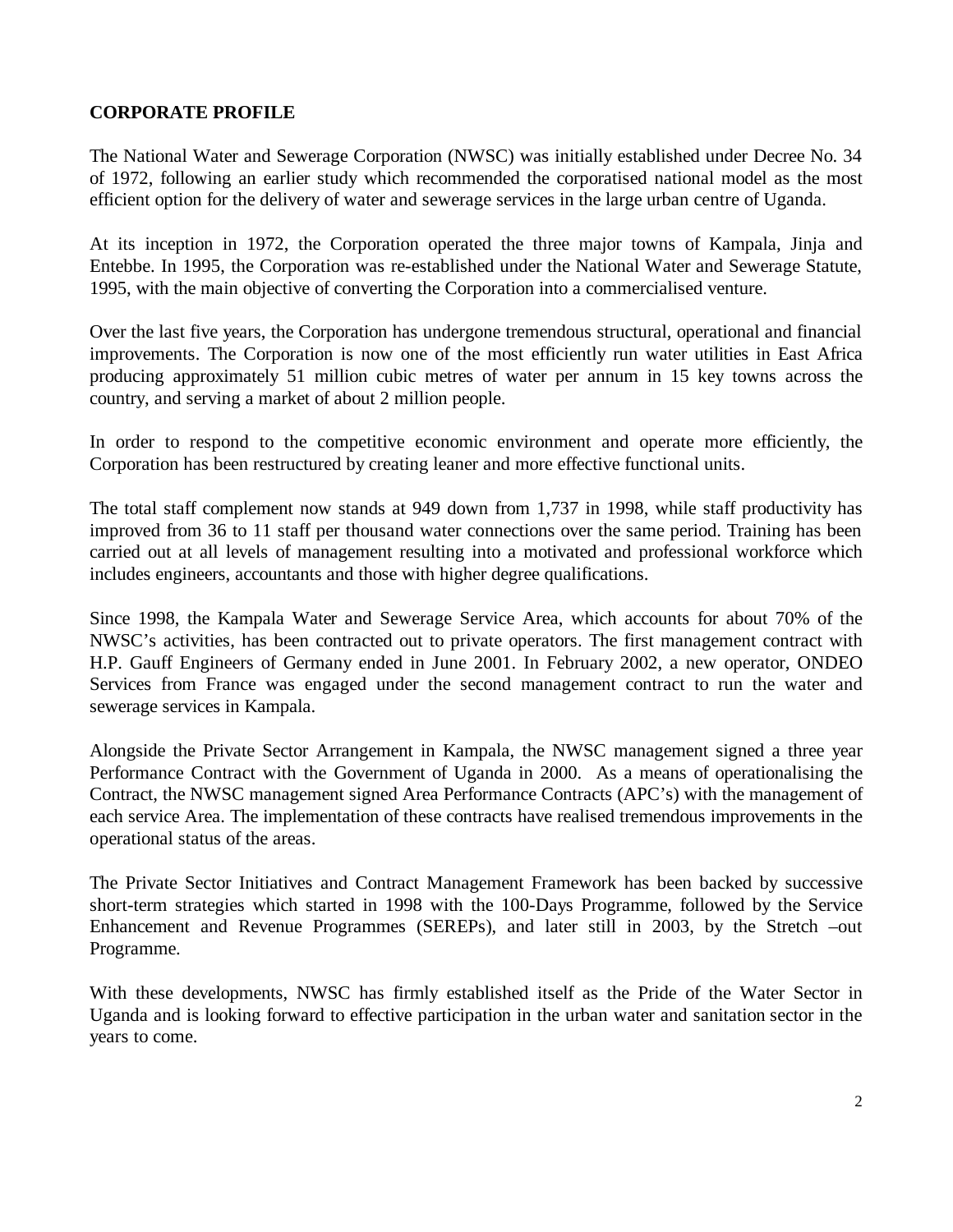# **BOARD OF DIRECTORS**

越













Eng Yorokuma Katwirema











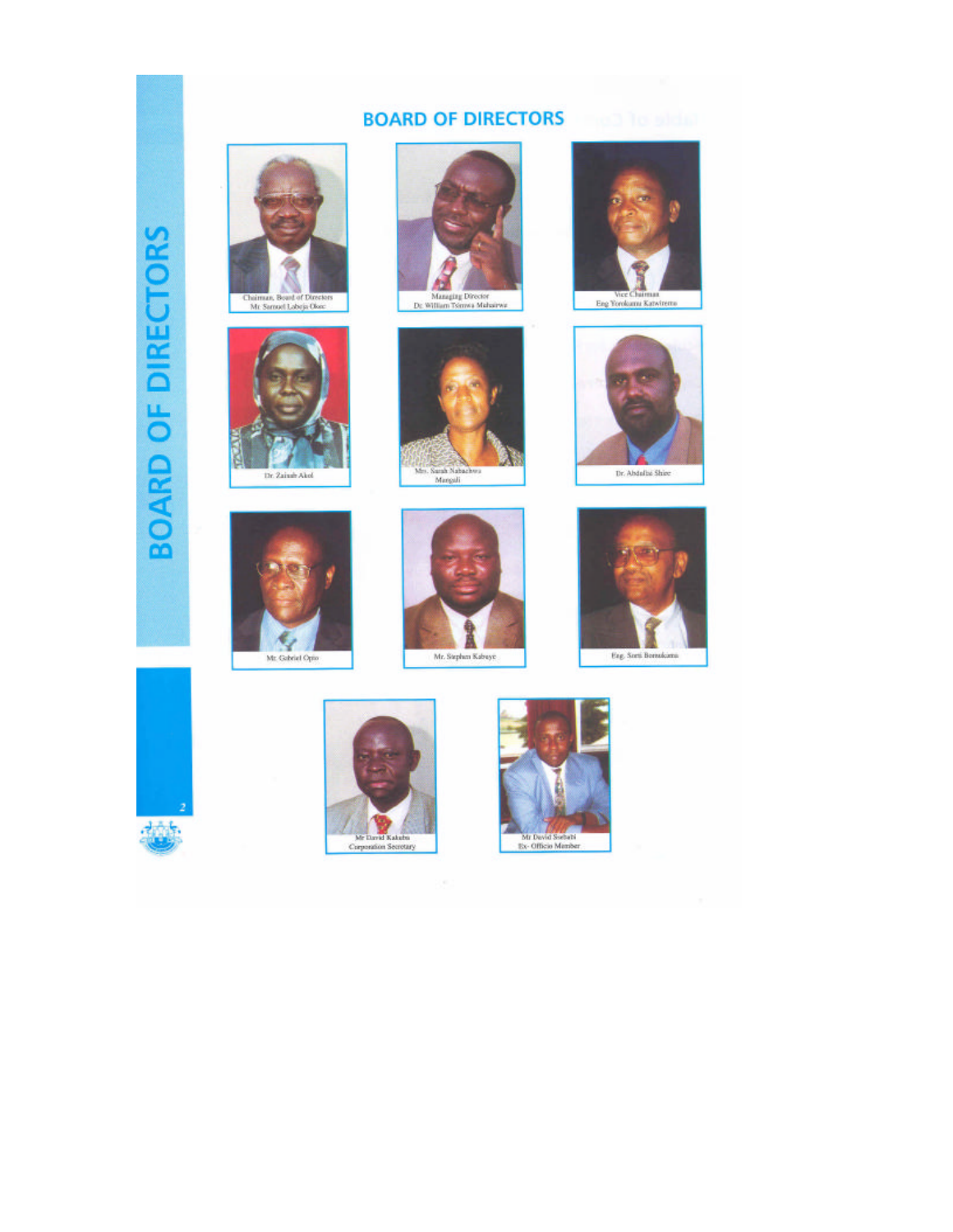#### **CHAIRMAN'S STATEMENT**

The principal objective of the National Water and Sewerage Corporation (NWSC) is to provide water and sewerage services of excellent quality to our customers in a cost effective manner.

We believe that the best way to realise that goal is to continuously improve our operational and financial performance.

On behalf of the Board, I am therefore pleased to report that the year ended June 2003 was that of significant achievement for the National Water and Sewerage Corporation.

NWSC's turnover for the year ended June 2003 showed an increase of Shs 3.1 billion from shs 34 billion in the previous financial year, to Shs 37 billion. The Corporation achieved an operating profit before depreciation of Shs 8.1 billion which represents an increase of 16% over the previous year's shs 7 billion. Most of all, for the first time since 1997, the Corporation has been able to post a substantial operating profit of Shs 778 million after depreciation. Although this is a modest achievement by other standards, the ability of a water utility to cover all its operating costs is in this industry a commendable achievement. For the NWSC, this is the beginning of a realisation of the long-term turn-around strategy started in the financial year 1998/1999. We are therefore confident that in the next years to come, the Corporation shall continue to cover all its costs and to post more and more profits.

During the year, the Corporation continued with the implementation of the management contract in the Kampala Water Supply and Sewerage Service Area (KWSSA). The indicators so far show that the contract is on course and is expected to yield valuable output by way of increasing efficiency of operations and revenue for Kampala area specifically and for the Corporation as a whole.

The short term strategies started in the year 1998 remain the backbone of the Corporation's performance drive. This financial year, a new management improvement Concept known as the Stretch-out-programme was implemented through-out the Corporation with remarkable beneficial results.

Our rehabilitation and expansion projects which are being undertaken with assistance from the Government of Uganda and donors, have continued during the year. The Jinja/Njeru project funded with assistance from IDA, was completed resulting into the laying of 40 kms of mains and the connection of about 1,300 new customers in the two urban areas. In addition, the Kabale Water and Sanitation Project, funded by the German Government through KfW, was commissioned by H.E. The President on  $23<sup>rd</sup>$  January 2003. As a result, supply of water to the 45,000 inhabitants of Kabale was significantly improved, and for the first time more people in Kabale were able to access clean piped water supply and better sewerage services.

I, on behalf of the Board, thank the Ministry of Water, Lands and Environment, and that of Finance Planning and Economic Development for their guidance and continued support in the development of the Corporation.

For the achievements of the financial year 2002/03, we are indebted to our development partners, the IDA, the German Government, through KFW, and the EU for their continuedsupport to the Corporation.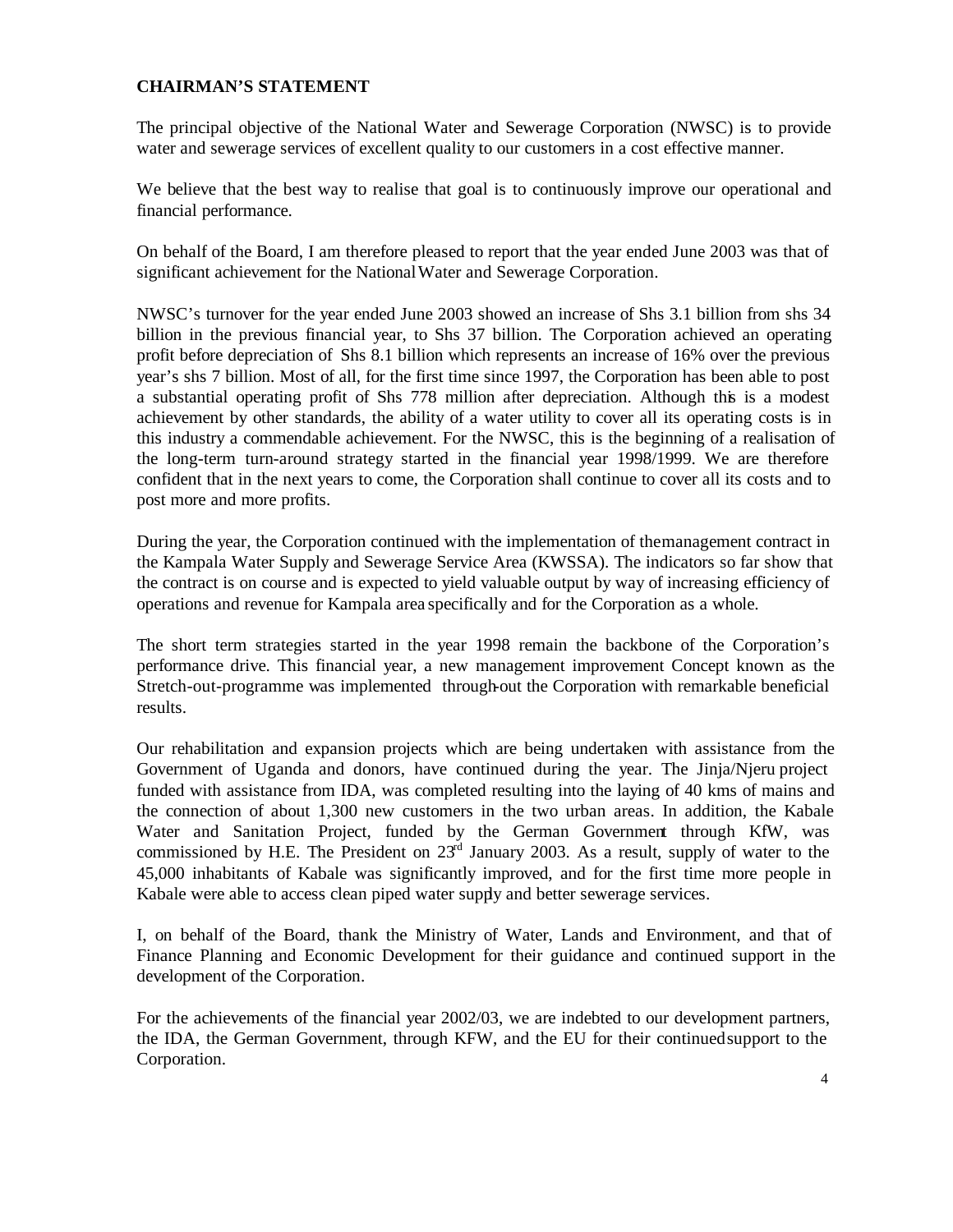Last but not least, a special word of gratitude goes to the employees of the Corporation who are the most important resource, and have competently handled all the demands from increased activities within the NWSC. In this regard, during the financial year 2002/2003, a program was drawn up and implemented by management to recognise and value every employee's contribution to the Corporation.

S. L. OKEC **Chairman, Board of Directors**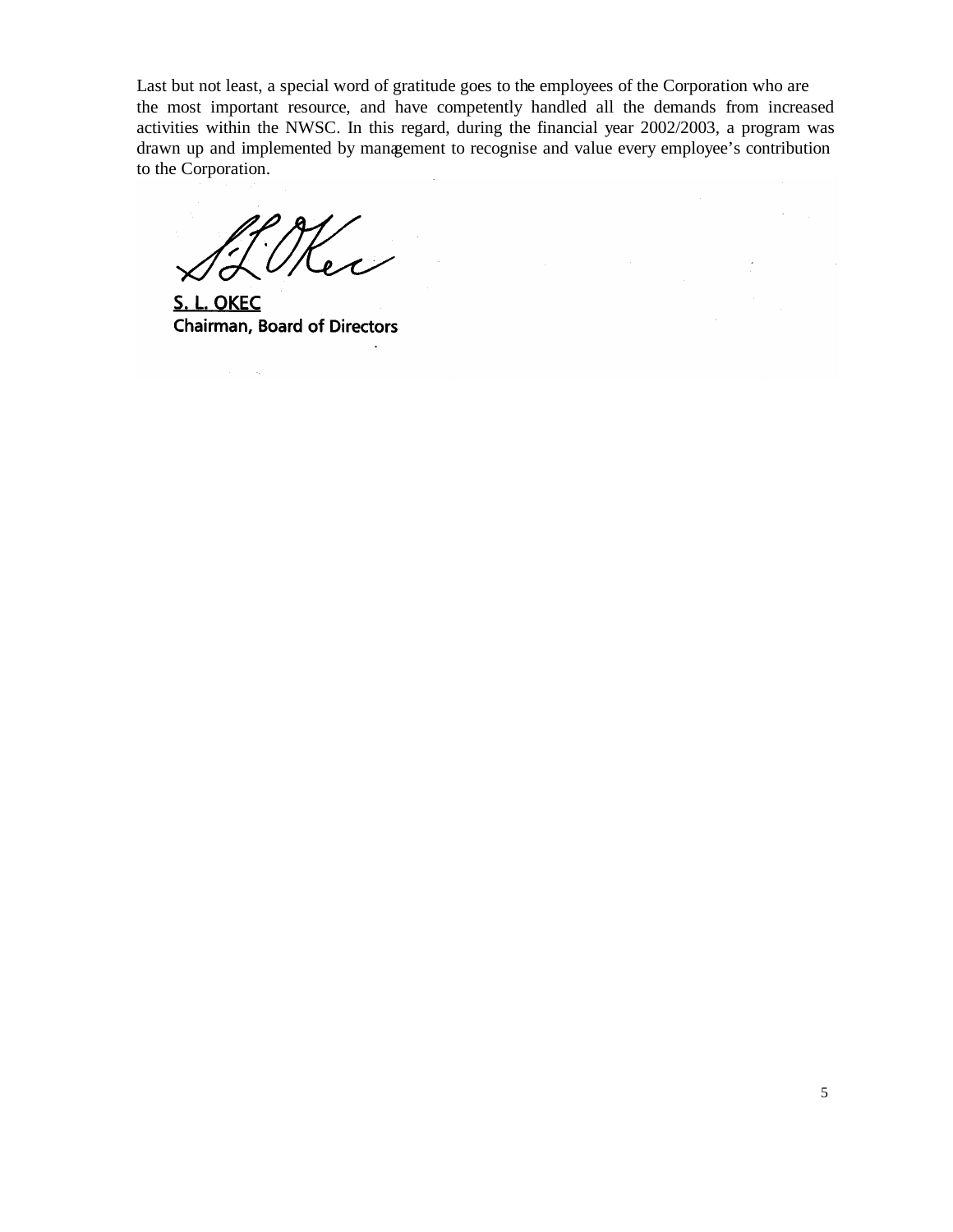# **CORPORATE PERFORMANCE FOR THE FINANCIAL YEAR 2002/2003 Statement of the Managing Director** .

## **INTRODUCTION**

In accordance with the NWSC Statute 1995, I am again pleased to report a number of major operational and financial achievements made by the National Water and Sewerage Corporation in the year ended June 2003.

#### **Overview of Performance 2002/2003**

The end year ended June 2003 coincided with the conclusion of the second corporate planning cycle and the Performance Contract signed with the Government in 2000. Our evaluation of the performance of the Corporation showed a continued turnaround of the operational and financial performance of the NWSC coupled with increased expansion of services to customers. For the first time in the last 6 years, the NWSC was able to substantially cover all its operating costs including depreciation, and to post a surplus. All indications are that the NWSC operations are beginning to reach best practice levels as demonstrated by the increase in new connections at a rate of about 13% per annum, the staff per thousand connection ratio of 11, and the meter coverage of about 95%.

#### **OPERATING STRATEGIES**

The strategies that were undertaken in the financial year 2002/2003 included:

#### **Performance Contracts**

The Corporation continued with the implementation of activities stipulated within the Performance Contracts with the Areas and Support Service sections. The periodic reviews of these contracts have realised great strides in the performance of the Corporation.

#### **Stretch-out Programme.**

In order to consolidate and surpass the achievements made with the implementation of the Performance Contracts, the NWSC, adopted a new tactical strategy referred to as the "Stretch-Out Programme". The programme is aimed at raising the bar for all performance indicators within the Corporation so as to ensure accelerated achievement of performance objectives. The programme aims at introducing a new approach to work in the Corporation and is based on the principles of reduced bureaucracy, increased speed of work, Simplicity, Self-confidence, Worker involvement, Organisational Boundarylessness, and Stretched targets, which are far above SMART targets.

#### **Private Sector Participation in the Kampala Area**

During the FY 2002/2003, management reviewed the management services contract in the Kampala Area with the objective of streamlining and ensuring continued benefits from the private manager (ONDEO Services Limited). The contract has been running for about 16 months and has realised a number of successes in terms of customer growth and billings.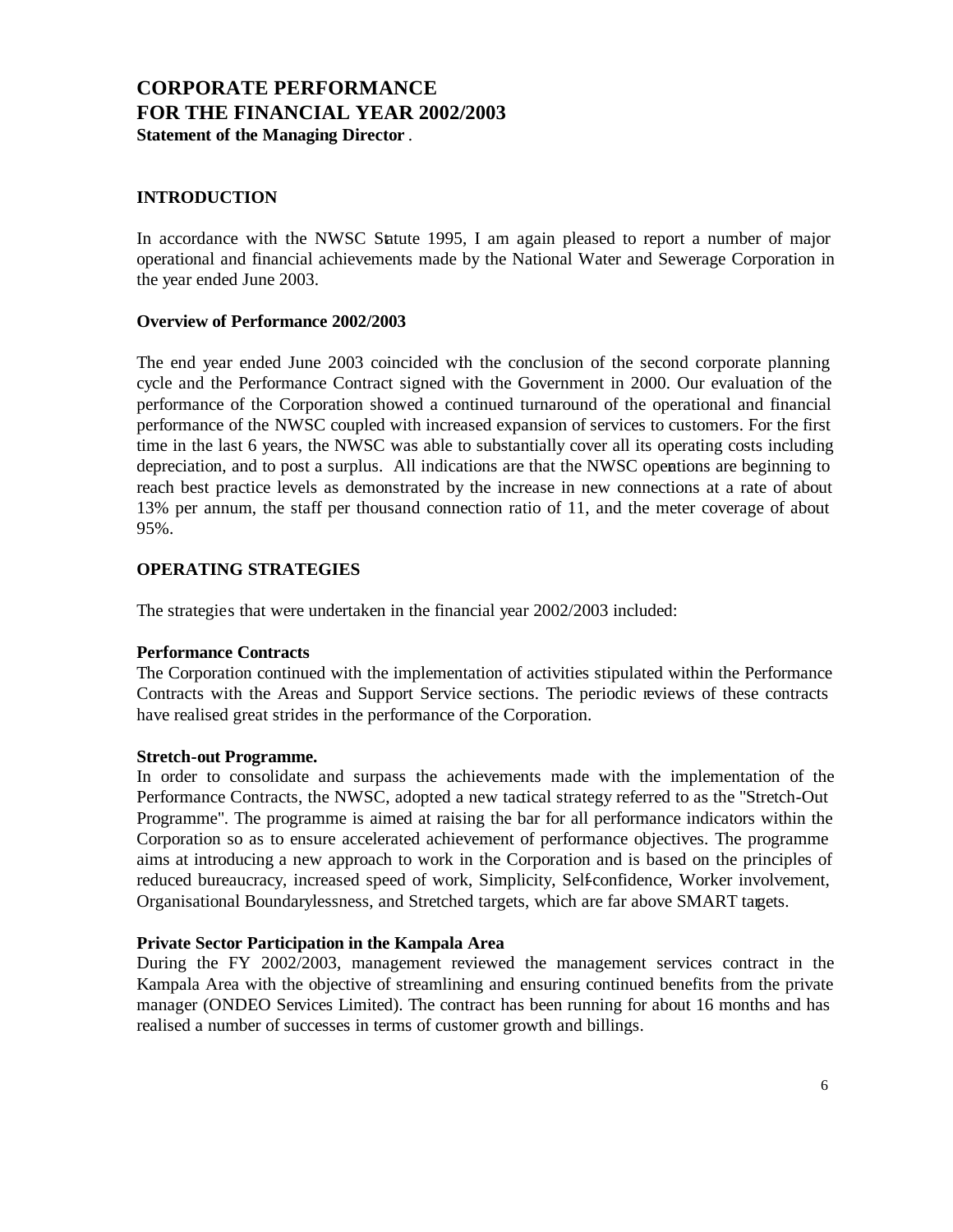#### **OPERATIONAL PERFORMANCE 2002/2003**

#### **Water Production and Sewerage Services**

During the financial year 2002/2003, total water production increased from 46.9 million cubic meters to 51.4 million cubic meters per annum or an increase of 4.5 million cubic meters. Capacity utilisation was maintained at 65% over the same period, however, areas such as Entebbe, Kampla and Gulu had capacity utilisation of over 80%, and plans are already underway to expand production in these areas. The quality of water produced conformed to the Uganda National Standards (i.e. National Standards for Potable Water 1994), and were in line with World Health Organisation guidelines.

In regard to sewerage services, the sewage effluent was remarkably improved. Although the number of sewer connections increased by about 104 during the year, there was a four fold increase of sewer tankers emptying into the NWSC's Bugolobi Sewerage Treatment Plant. This signified that though many people rely on on-site sanitation facilities, the treatment is still passed on and carried out by the NWSC. During the year, the NWSC also commenced the Sanitation Master Plan Study for Kampala, and it is envisaged that the recommendations of the Study will provide the framework for improving sanitation services in all the NWSC operated towns.

| <b>AREA</b>                   | <b>Practical capacity</b> Average<br>m3/day | Production m3/day Utilisation % | Capacity |
|-------------------------------|---------------------------------------------|---------------------------------|----------|
| Kampala                       | 117,270                                     | 100,449                         | 86%      |
| Entebbe                       | 6,730                                       | 6,612                           | 98%      |
| Jinja                         | 24,000                                      | 10,645                          | 44%      |
| Tororo                        | 5,914                                       | 2,555                           | 43%      |
| <b>Mbale</b>                  | 14.408                                      | 4,166                           | 29%      |
| <b>Masaka</b>                 | 10,197                                      | 2,510                           | 25%      |
| <b>Mbarara</b>                | 6,382                                       | 4,294                           | 67%      |
| Lira                          | 8,586                                       | 1,668                           | 19%      |
| Gulu                          | 1,579                                       | 1,338                           | 85%      |
| <b>Kasese</b>                 | 2,368                                       | 1,127                           | 48%      |
| <b>Fortportal</b>             | 2,171                                       | 1,221                           | 56%      |
| Kabale                        | 3,600                                       | 1,071                           | 30%      |
| Arua                          | 5,400                                       | 1,091                           | 20%      |
| <b>Bushenyi</b>               | 960                                         | 520                             | 54%      |
| Soroti                        | 5,529                                       | 1,510                           | 27%      |
| <b>Total NWSC</b>             | 215,094                                     | 140,776                         | 65%      |
| excluding<br>Total<br>Kampala | 97,824                                      | 40,327                          | 41%      |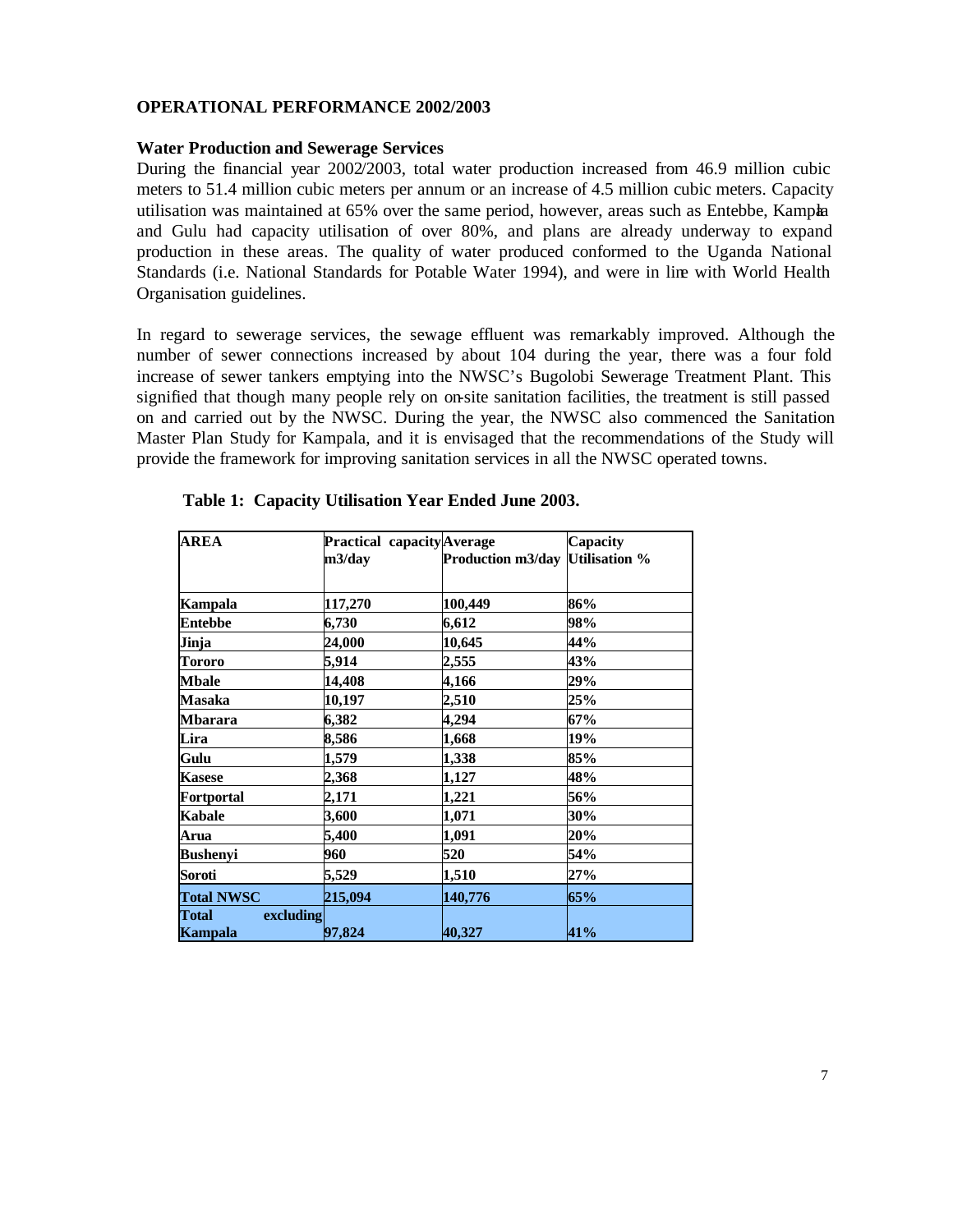#### **Water Distribution**

The NWSC continued with its drive to expand its network primarily through the use of its internally generated funds. The total network length increased during the year from 1,846 km to 2,200 km or an increase of 354 kms. Apart from the 80 kms carried out with the assistance from our development partners, all mains extensions were financed from the internally generated funds. Significant extensions were made to the peri-urban areas in Kampala including areas such as Bunamwaya, Seguku, Lubowa and along Gayaza Road.

During the year, the volume of water sold increased from 28 million cubic meters to 31.1 million cubic meters or an increase of 11%. This showed a significant increase in the water consumed and therefore an increase in population served.

| Year                     | 2000/01 | 2001/02     | 2002/2003 |
|--------------------------|---------|-------------|-----------|
| Sales Kampala            | !7.8    | 19.0        |           |
| <b>Sales Other Areas</b> |         | 9.0         | 10.9      |
| <b>Total sales</b>       | 26.5    | <b>28.0</b> |           |

**Table 2: Sales Volume : Millions Cubic Meters**



#### **Market Segments**

In terms of the volume of sales, the domestic customers comprise the largest segment and account for 47.2% of the NWSC's total sales, followed by Institutions/Government (28%) and the Industrial and Commercial sector  $(20\%)$ . The table and chart below summarise the status of the NWSC market. In terms of connections, the domestic customers still constitute the largest customer base accounting for 83% of the total accounts followed by the Industrial and commercial customers 10%. The NWSC takes cognisance of its market and strives to expand its supply to the ever growing urban populations. Currently the drive is to improve services to the urban poor, and to the peri-urban settlements. This is to be achieved in part through a new connections policy.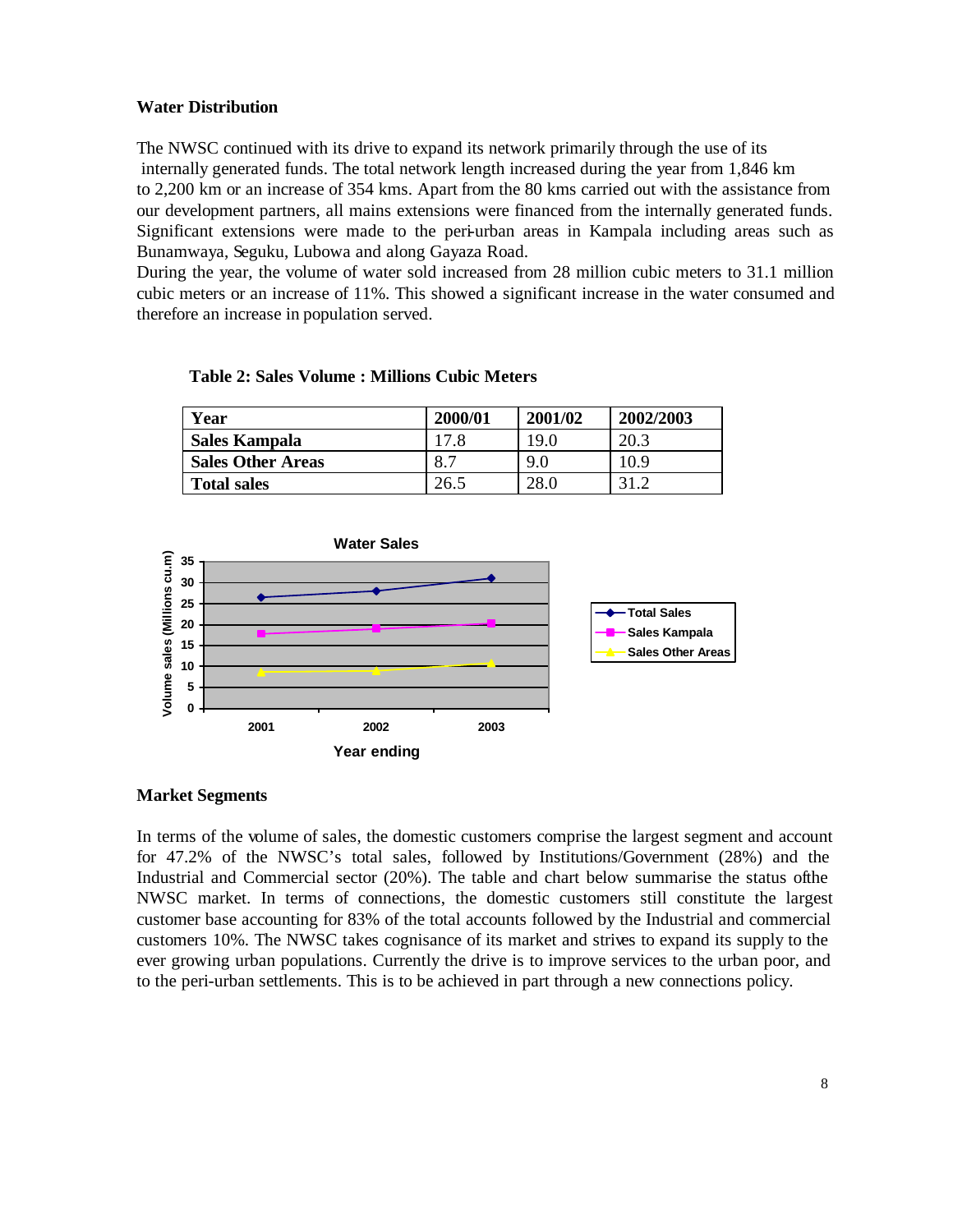| <b>Consumer category</b>         | <b>Connections</b><br>No.s | $(\%)$               | Volume<br>consumed<br>$\mathbf{M}^3$ | $(\%)$               | <b>Revenue</b><br><b>Millions</b><br>shs | $\frac{0}{0}$ |
|----------------------------------|----------------------------|----------------------|--------------------------------------|----------------------|------------------------------------------|---------------|
| <b>Public</b><br>Stand-<br>posts | 2,615                      | 3%                   | 1,464,115                            | 4.7%                 | 672                                      | 2%            |
| <b>Domestic</b>                  | 72,353                     | 83%                  | 14,703,451                           | 47.2<br>%            | 11,661                                   | 34.7<br>$\%$  |
| Institutional/G o<br>vernment    | 3,487                      | 4%                   | 8,660,084                            | 27.8<br>$\%$         | 10,350                                   | 30.8<br>$\%$  |
| <b>Industrial/Com</b><br>mercial | 8,717                      | 10%                  | 6,323,730                            | 20.3<br>%            | 10,922                                   | 32.5<br>$\%$  |
| <b>Total</b>                     | 87,172                     | 100<br>$\frac{6}{6}$ | 31,151,380                           | 100<br>$\frac{0}{0}$ | 33,605                                   | 100%          |

**Table 3: Ratio of Custom er segments to Total connections and Total sales**



#### **New Connections**

During the financial year 2002/2003, a total of 11,548 new connections were made a growth of 15% from the previous year. The new connections were as a result of the increased network coverage. The table and graph below show the customer growth during the last three years. The majority of new customers were in the domestic category, which represents about 80% of the total customer growth.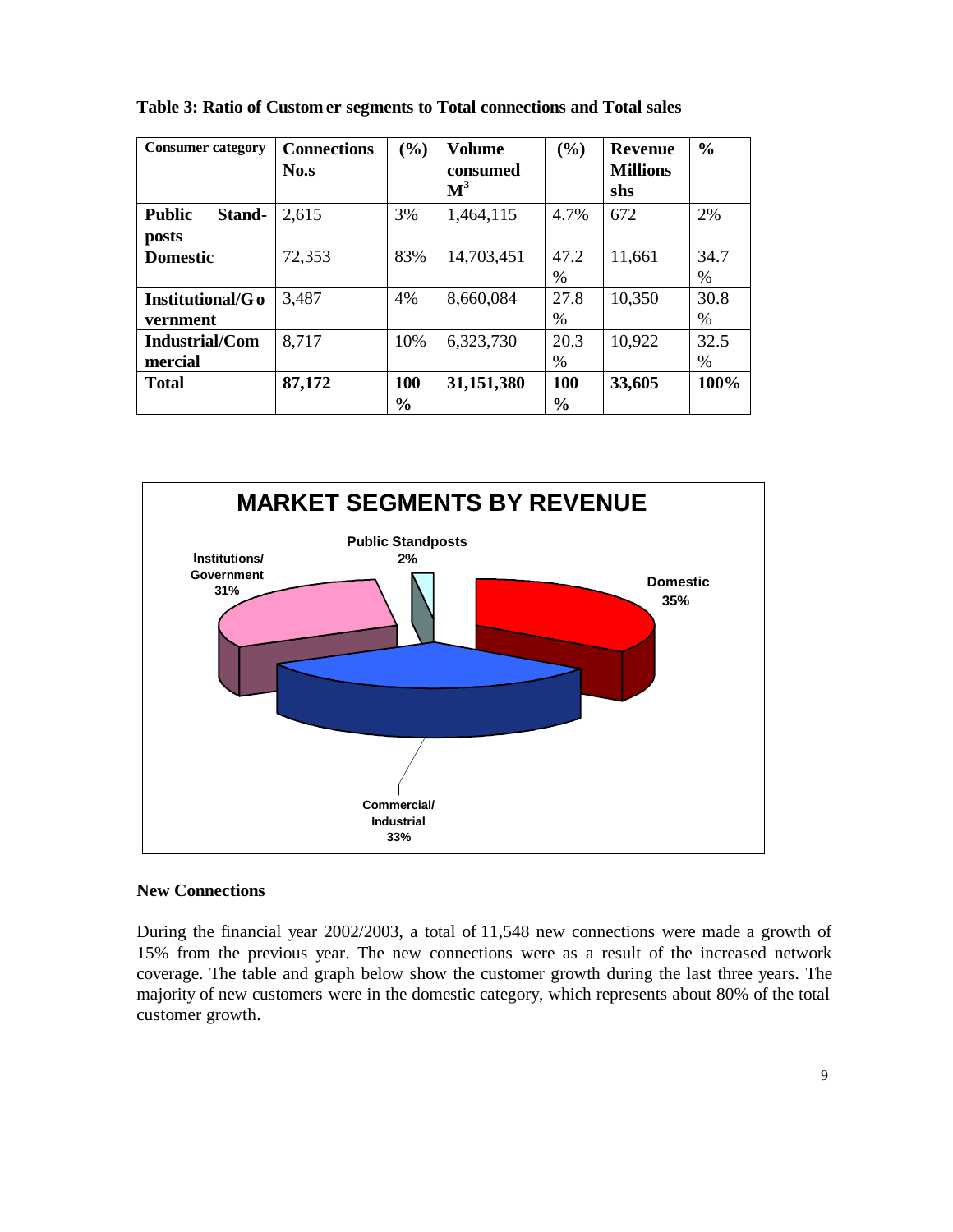**Table 4: Growth of New Connections** 

| Year                               | 2000/01 | 2001/02 | 2002/2003 |
|------------------------------------|---------|---------|-----------|
| <b>New Connections Kampala</b>     | 4.621   | 5,390   | 6.821     |
| <b>New Connections Other Areas</b> | 2.177   | 2,374   | 4.727     |
| <b>Total New Connections</b>       | 6,798   | 7.764   | 11,548    |



The new connections during the year resulted into an increase in the customer base from 75,624 to 87,172 connections.

#### **Public Standposts**

The NWSC provides potable water for the less privileged members of society through the kiosk or public standpipe system. During the year, a total of 277 new water kiosks/public standposts were erected representing a growth of 12%.

However, based on the findings of a study carried out to assess how services to the poor can be improved, it was established that the stand posts have clear disadvantages which include long distances people have to walk to the stand posts, and high unit prices i.e. Shs 50 to Shs 100 for a 20 litre jerrycan of water, which results into people resorting to other water sources such as wells and springs which may be contaminated. On the other hand, the study established that yard taps were emerging as a promising means of supplying water to low income areas based on the merit that a household which has a yard tap provides good opportunities for on-selling of water to the neighbours. By increasing the number of yard connections and on selling in an area, it was established that price of water to the end user could be reduced through competition. Management is studying the recommendations in a bid to establish the best way forward. However in the interim, the erection of standposts will continue as the practical alternative to serving the poor.

 1 Poverty Impact Assessment of Privatisation of the Urban Water Sector in Uganda – Improving Water Services for the Urban Poor through Sector Reforms, Final Report, prepared for the Utility Reform Unit and Department for International Development by Maxwell Stamp PLC.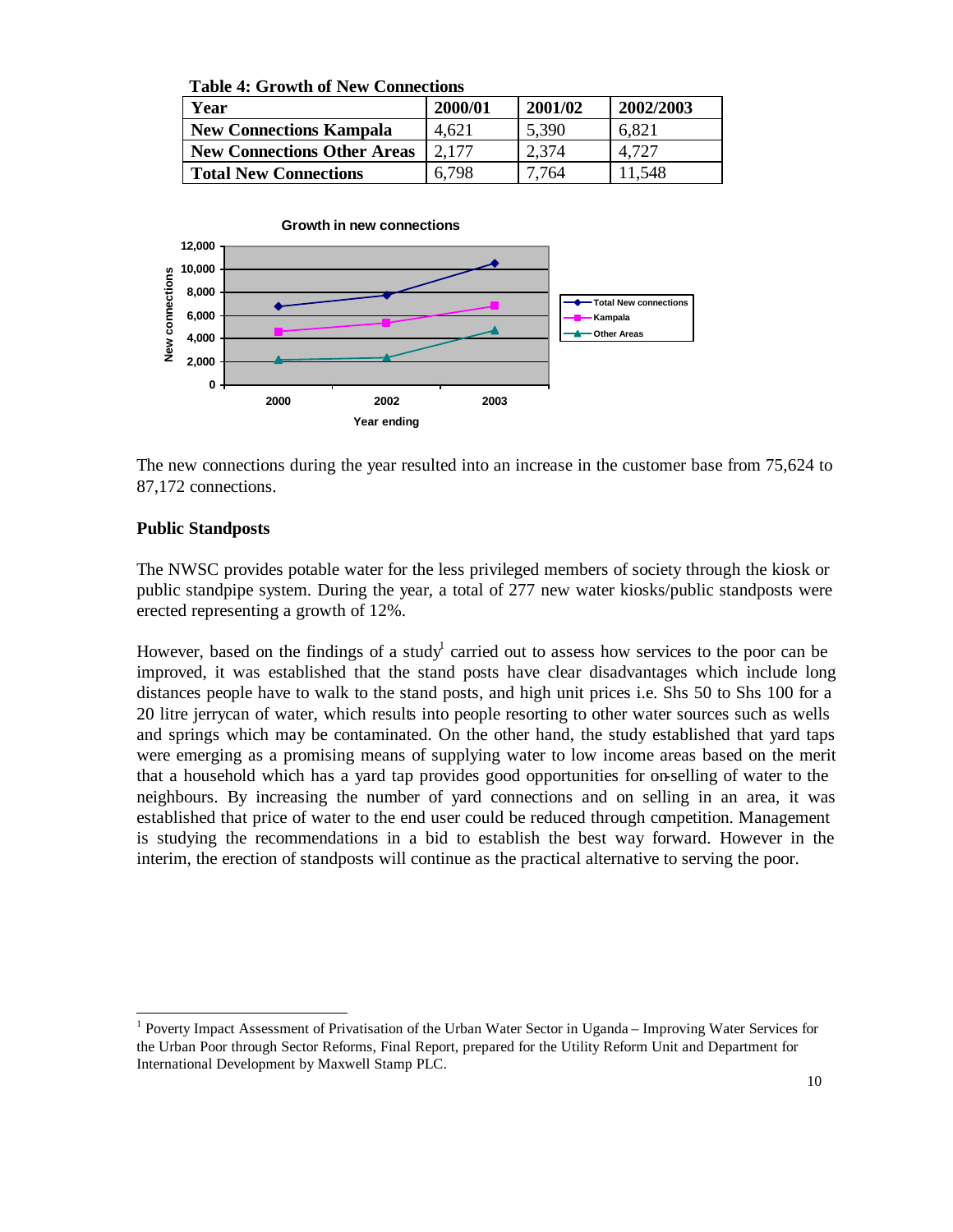#### **Table 5: New Water Standposts/Kiosks Erected**

| Year              | 2000/2001 | 2001/2002 | 2002/2003 |
|-------------------|-----------|-----------|-----------|
| <b>New Kiosks</b> | 83        | 68        | 277       |
| % Growth          | $4\%$     | 3%        | 12%       |

#### **Reduction in Unaccounted for Water**

During the year, the NWSC managed to reduce the level of unaccounted for water (UfW) from 40% to 39%. In Kampala, the UfW averaged about 44.5% while in the other areas UfW was at an average of about 26.7% down from 30% in the FY 2001/2002.

#### **Table 6: Unaccounted for Water Trends**

| Year               | 2000/01 | 2001/02 | 2002/2003 |
|--------------------|---------|---------|-----------|
| <b>Total UfW</b>   | 43%     | 40%     | 39.4%     |
| <b>Kampala</b>     | 47.5%   | 44%     | 44.5%     |
| <b>Other Areas</b> | 32%     | 30%     | 26.7%     |





**Service Coverage** 

During the period 2002 to 2003, the service coverage increased from 60% to 63% for water. The table below shows the water coverage as at June 2003. As mentioned in this report, this was enabled through the conscious efforts to expand the NWSC network.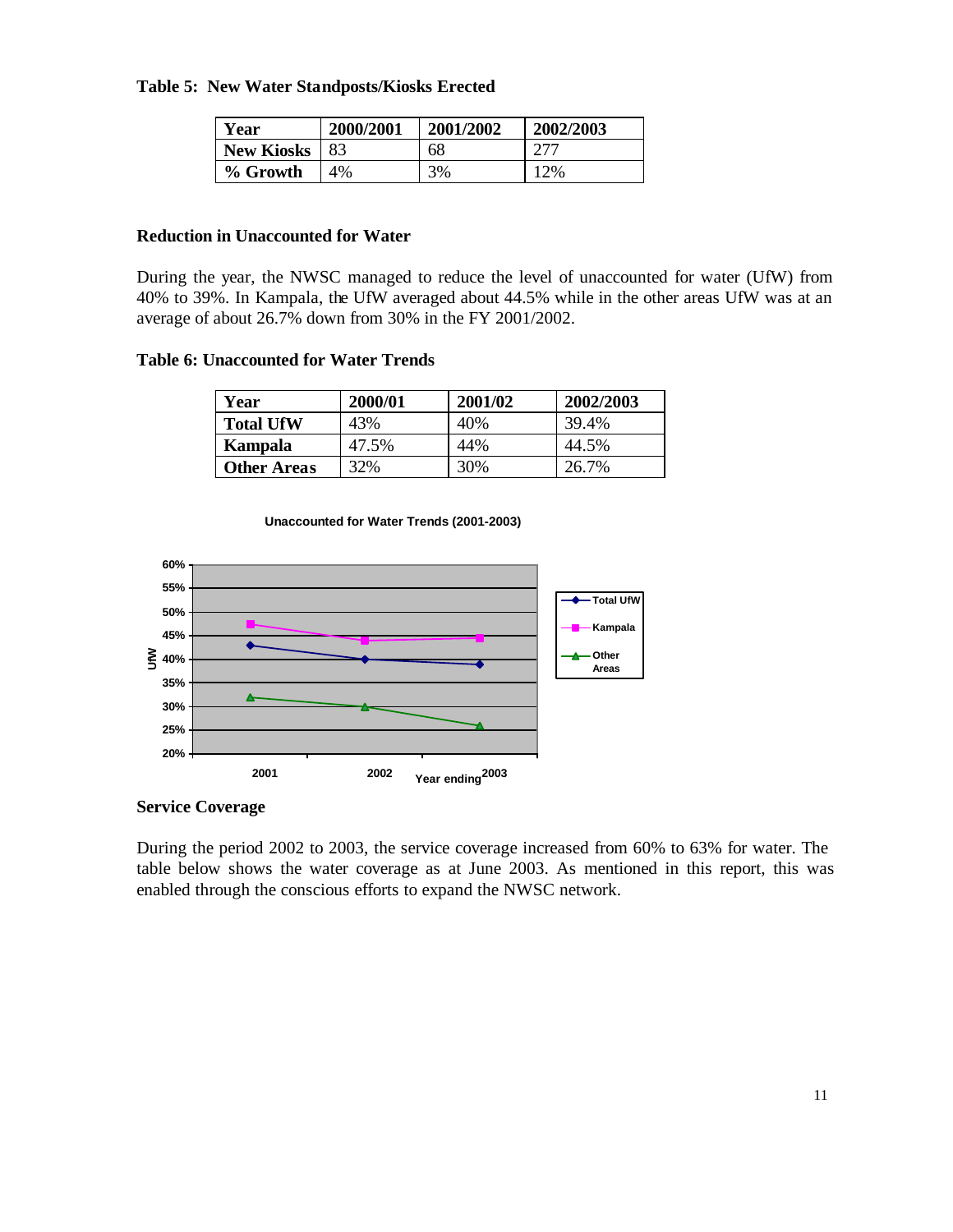| <b>Town</b>            | Total No. of       | <b>Pipe</b>    | <b>Target</b>     | <b>Population</b> | $\frac{6}{6}$ | $\frac{6}{6}$<br><b>Served</b> |
|------------------------|--------------------|----------------|-------------------|-------------------|---------------|--------------------------------|
|                        | <b>Connections</b> | <b>Network</b> | <b>Population</b> | <b>Served</b>     | <b>Served</b> | (Sewerage)                     |
|                        |                    | (Kms)          |                   | (water)           | (Water)       |                                |
| Kampala                | 52,611             | 992            | 1,208,544         | 749,297           | 62%           | 8%                             |
| Jinja                  | 7,837              | 216            | 139,034           | 104,276           | 75%           | 29%                            |
| <b>Entebbe</b>         | 4,052              | 121            | 57,518            | 34,511            | 60%           | 4%                             |
| <b>Tororo</b>          | 1,739              | 61             | 42,473            | 26,333            | 62%           | 7%                             |
| <b>Mbale</b>           | 3,496              | 134            | 70.437            | 43,671            | 62%           | 30%                            |
| <b>Masaka</b>          | 2,561              | 96             | 61,300            | 44,136            | 72%           | 9%                             |
| <b>Mbarara</b>         | 3,800              | 98             | 69,208            | 53,982            | 78%           | 6%                             |
| Lira                   | 1,608              | 106            | 89,871            | 50,328            | 56%           | 2%                             |
| Gulu                   | 1,556              | 46             | 113,144           | 78,069            | 69%           | 5%                             |
| <b>Fort Portal</b>     | 1,756              | 67             | 40.605            | 27,205            | 67%           | 2%                             |
| <b>Kasese</b>          | 1,534              | 49             | 53,446            | 40.619            | 76%           | 0%                             |
| <b>Kabale</b>          | 1,453              | 86             | 45,757            | 22,879            | 50%           | 10%                            |
| Arua                   | 1,076              | 49             | 45,883            | 18,353            | 40%           | 0%                             |
| <b>Bushenyi/Ishaka</b> | 597                | 31             | 23,180            | 7,186             | 31%           | 0%                             |
| Soroti                 | 1,496              | 48             | 41,470            | 13,270            | 32%           | 2%                             |
| <b>Total</b>           | 87,172             | 2200           | 2.101.870         | 1,314,115         | 63%           | 9%                             |

**Table 7: Water Supply Coverage As at 30th June 2003**

\*Population figures are derived from 2002 Population and Housing Census Provisional Results (Uganda Bureau of Statistics, 2003)

**Note**: Population coverage is based on the following number of people served per connection:

| Medium towns500 persons/Institution |
|-------------------------------------|
|                                     |

Despite the improvement, the UfW in Kampala remains high due to the age of the network especially in the old city centre, and the vulnerability of the system to illegal connections. The problem in Kampala is to be addressed with the implementation of the Kampala Network Rehabilitation Project. In addition, the Corporation is to improve its commercial and billing systems and carry out a systematic customer survey aimed at establishing the status of connections in the Kampala area (suppressed and inactive accounts). The Project is to be jointly funded by the German Government (through KfW) and the National Water and Sewerage Corporation.

#### **Meter Coverage.**

By the end of June 2003, a total of 82,698 accounts were metered out of 87,172 or 95% meter coverage. This compares favourably to the previous financial year were by 68,768 accounts (92% of total accounts) were metered.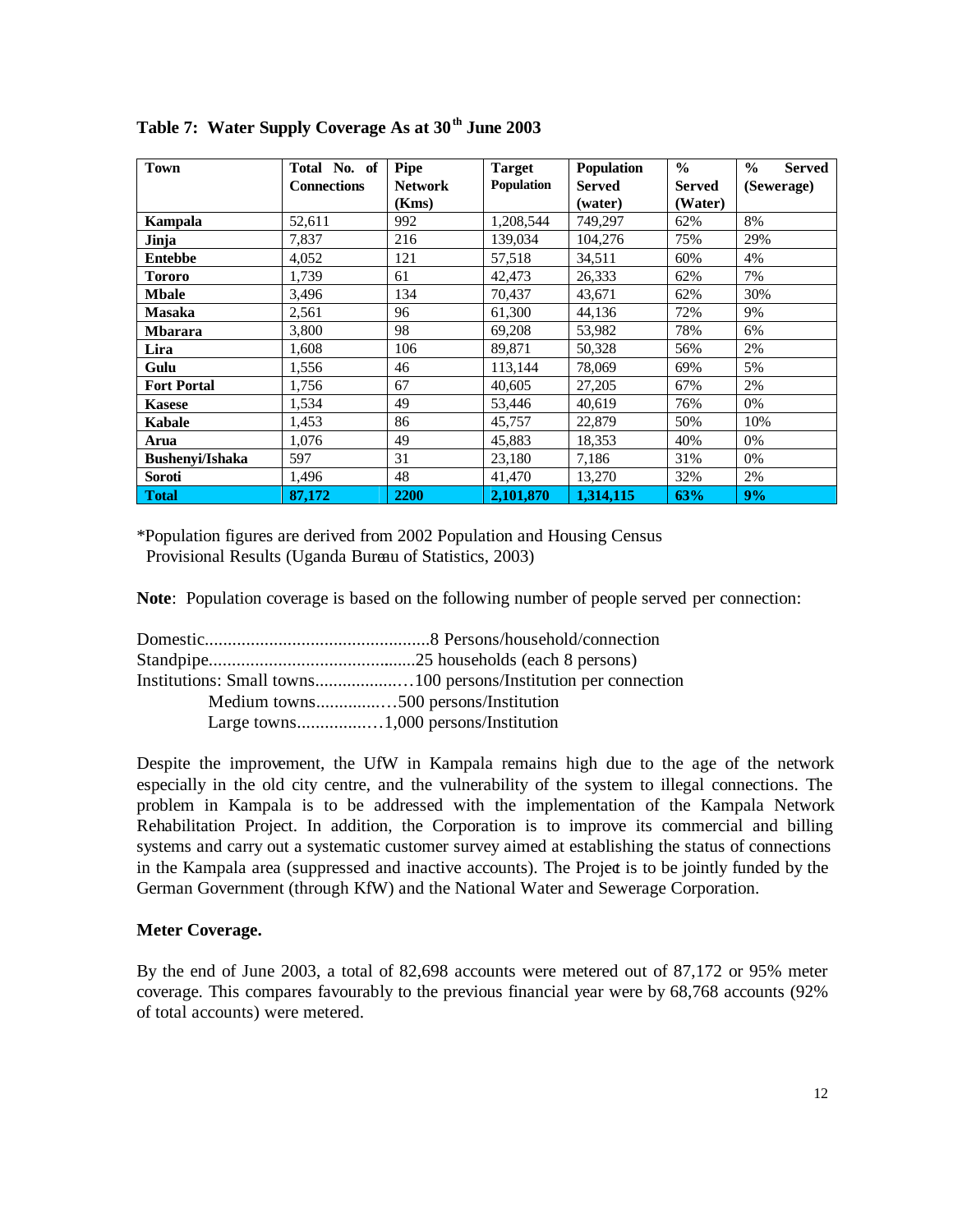#### **Table 8: Metered Accounts**

| Year                       | 2000/01 | 2001/02 | 2002/2003 |
|----------------------------|---------|---------|-----------|
| <b>Metered Kampala</b>     | 35,138  | 42,249  | 48,952    |
| <b>Metered Other Areas</b> | 21,813  | 26,519  | 33,746    |
| <b>Total metered</b>       | 56,951  | 68,768  | 82,698    |
| <b>Total Accounts</b>      | 66,104  | 74,797  | 87,172    |
| % Metered Accounts         | 86%     | 92%     | 95%       |





#### **Staff Rationalisation**

The Corporation had 889 employees as at June 2002. By 30<sup>th</sup> June 2003, staff had increased to 949 staff (See appendix 3). The staff increase in the year were mainly due to take over of the new towns of Arua, Soroti and Bushenyi. However staff productivity improved from 12 to 11 staff/1000 connections during the year.

The growth in staff numbers in the year 2002/2003 was largely due to the take over of new towns and recruitments due to increase in the level of commercial activities.

#### **Staff Training**

|  |  | <b>Table 9: Staff Productivity Trends.</b> |  |
|--|--|--------------------------------------------|--|
|--|--|--------------------------------------------|--|

| Year                           | 2000/01 | 2001/02 | 2002/03 |
|--------------------------------|---------|---------|---------|
| <b>Staff Numbers</b>           | 1,092   | 889     | 949     |
| Staff/000 water<br>connections | 16      | 12      |         |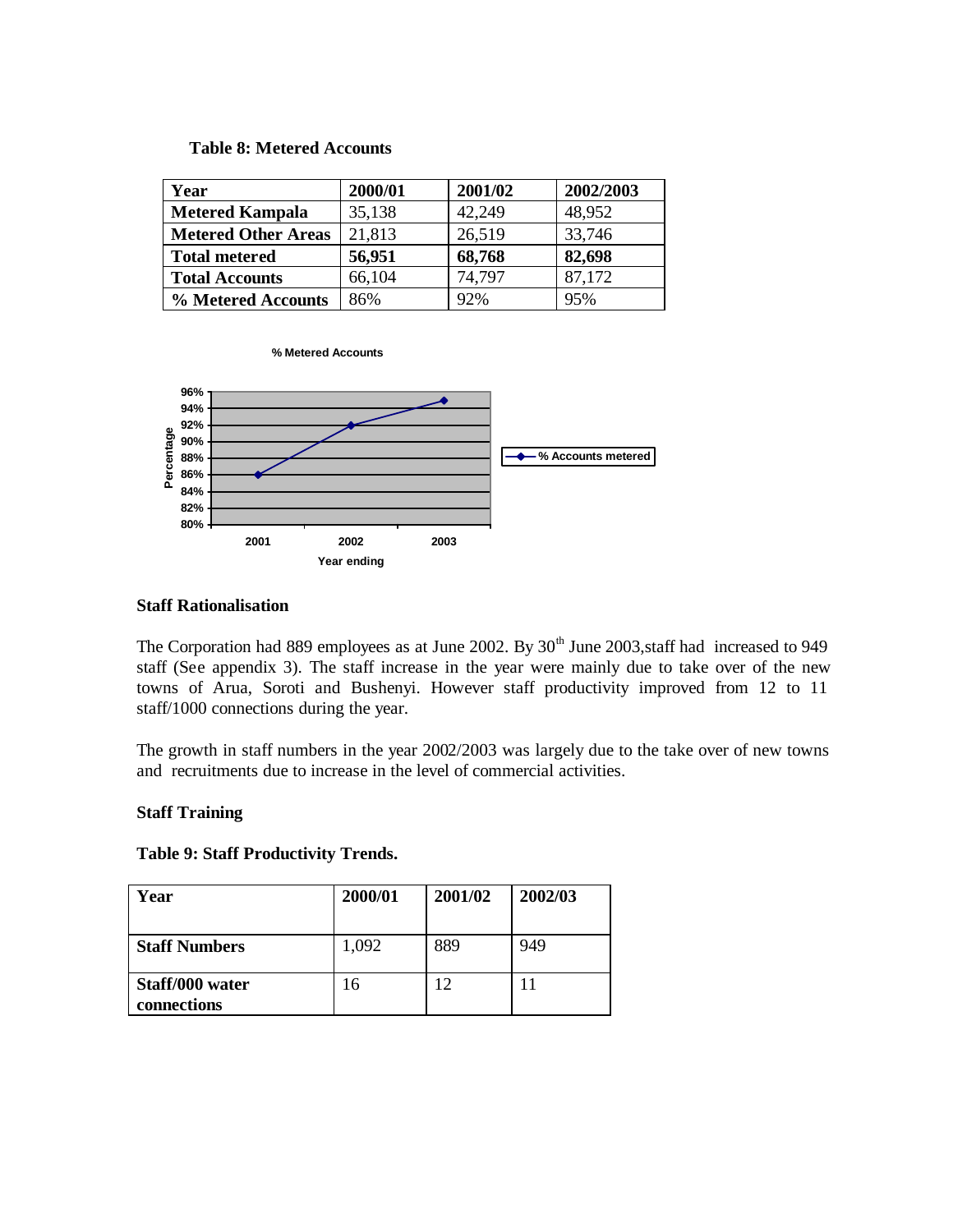

During the year, the Corporation continued with its staff training policy considering that the staff are the single most important resource of the Corporation. Staff at all levels underwent training related to their job descriptions, and the training included:

Masters Programmes/Postgraduate Studies, Professional Programmes e.g. ACCA, ICSA, CPA, Conference/Workshops, In-House Programmes, Short-Term World Bank Programmes in Washington IP3, Crown Agents (U.K) and Part time Evening Programmes.

Emphasis was on short term training aimed at imparting specialized skills. The Top and senior management staff were trained in managing Private Sector Partnerships through regulation and contract management courses, while the middle level staff were trained in computer and accounting skills. Leadership and supervisory skills were also some of the courses to which both senior and middle managers were exposed too.

#### **Customer Service Initiatives**

Using the new slogan "The Customer is the Reason We Exist" the Corporation continued to improve its public image and to create mutual trust and respect with the general public through the media. The Corporation also launched an interactive website, www.nwsc.co.ug, through which regular information is disseminated to and received from customers.

In its quest to strengthen customer services, the NWSC established a new Division, "the Commercial and Customer Services Division" to oversee the implementation of Commercial and billing activities. The division is among other responsibilities mandated to take care of customer care initiatives as well as the expansion of the customer base.

In addition, Customer care units were established in most areas, and job descriptions for customer care staff were provided. Training in customer care was conducted for Commercial Assistants, Front Desk Officers, plumbers, and cashiers from all areas.

#### **FINANCIAL PERFORMANCE 2002- 2003**

#### **Revenue Improvement**

We are happy to report that during the year ended June 2003, the annual turnover increased from Ushs 34 billion to Ushs 37 billion in the FY 2002/2003, a growth of 9%. In addition, the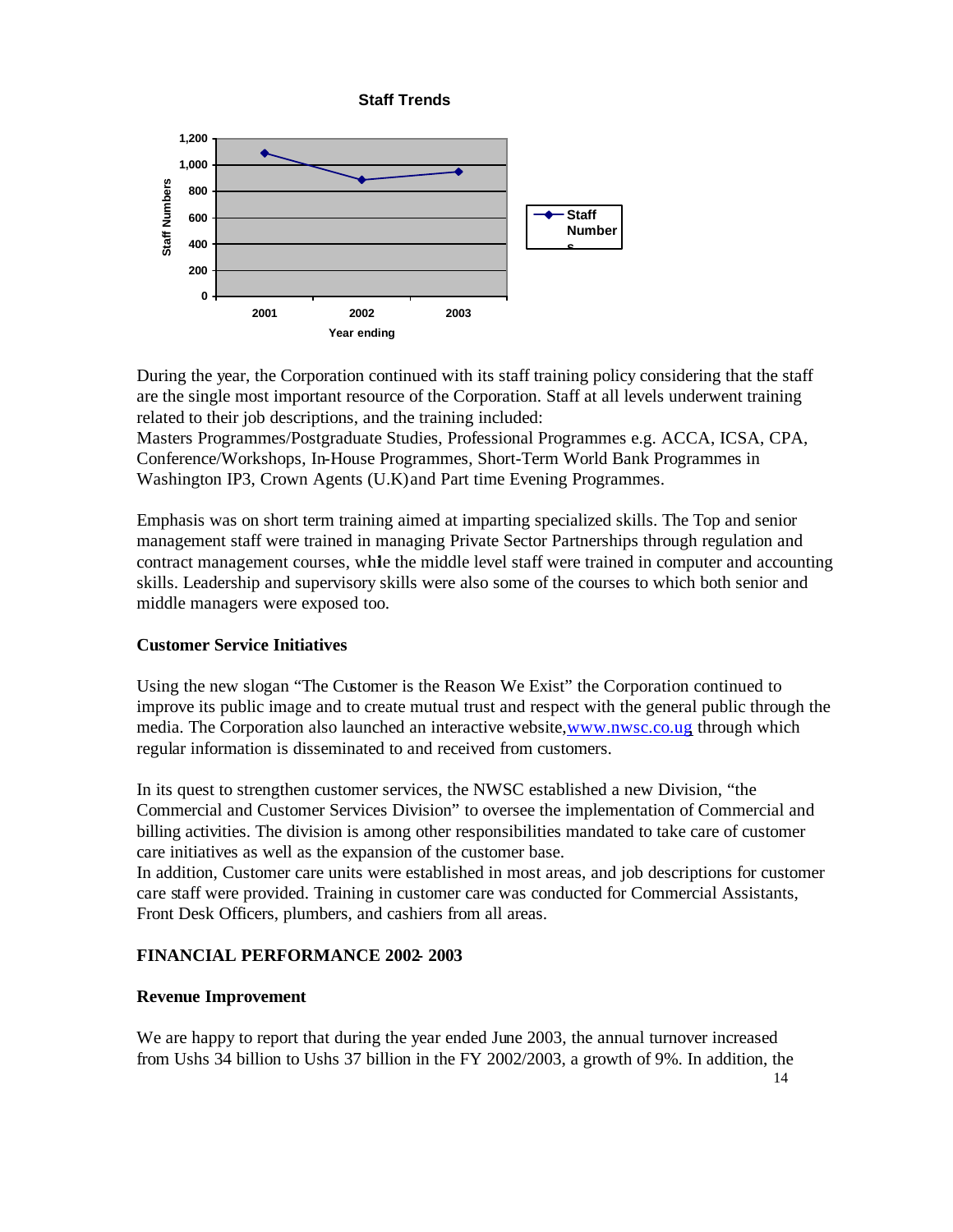operating profit before depreciation increased by14% from Shs 7 billion toShs. 8 billion in financial year ending June 2003.

However, of utmost achievement is the fact that for the first time in over 6 years, the Corporation was able to substantially cover its total costs including depreciation, and post a surplus of about Shs 778 million. Although this is a modest achievement, the ability of a water utility to cover its costs including asset replacement is a very significant improvement which points towards the beginning of our financial turnaround.

| <b>Year ending 30 June</b>                   | 2001     | 2002   | 2003   |
|----------------------------------------------|----------|--------|--------|
| <b>Turnover</b>                              | 29,297   | 34,054 | 37,140 |
| % Growth                                     | 13%      | 16%    | 9%     |
| <b>Operating Profit before depreciation.</b> | 4,369    | 7,021  | 8,072  |
| <b>Operating Profit after Depreciation</b>   | $-2,620$ | 36     | 778    |
| (excluding exceptional item)                 |          |        |        |

#### **Table 10: Turnover in Shs. millions**



#### **Growth in Turnover/Operating profit**

**Year ending**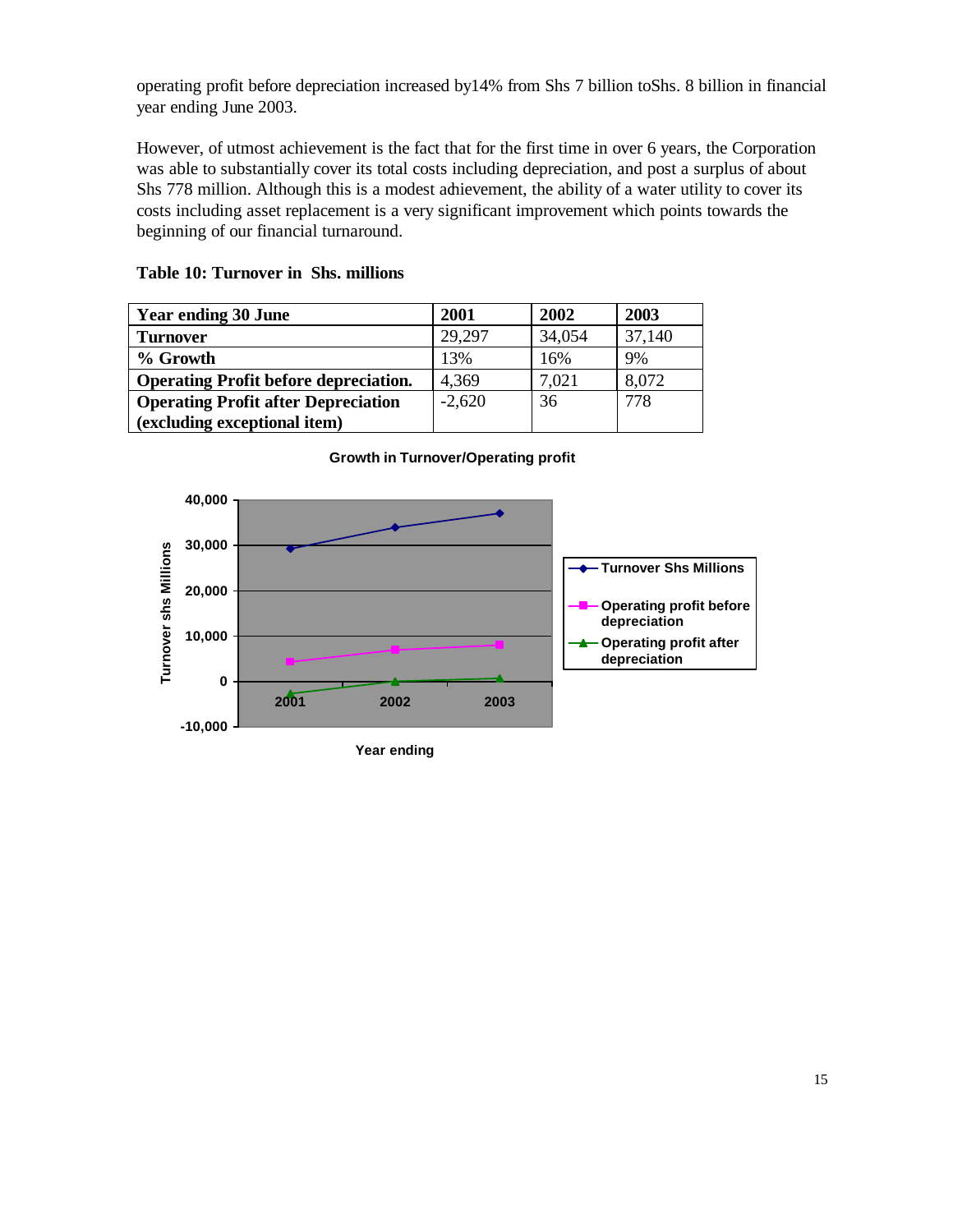#### **PERFORMANCE OF DONOR FUNDED PROJECTS 2002/2003**

#### **Infrastructure Growth**

The NWSC is a beneficiary of donor funds from both multi-lateral and bilateral sources. The sources include the IDA, EU, the German Government through KfW and GTZ, the French Government. During the period 2002 to 2003, the following projects were accomplished or were in progress.

#### **Small Towns Water and Sanitation Project Part B: Jinja/Njeru**

The rehabilitation and expansion of Jinja/Njeru Water and Sewerage systems was completed during the financial year 2002/2003 with funding from IDA. The project resulted in the laying of a total of 40km of water mains extensions, which covered the Njeru Area, and, a total of 1300 connections were installed. The water supply is now sufficient to cover the population in the Jinja/Njeru area up to 2010.

#### **Kabale Water Supply and Sewerage Project**

In Kabale, the Water Supply and Sewerage systems were refurbished and expanded with funding from the German Government through KfW. Works were completed in October 2002. The works entailed the construction of a new intake, water works, sewerage treatment plant and the rehabilitation and expansion of the water and sewerage network. A total of 7.8 km transmission mains, 33 km of distribution mains, and 22.5 km of service pipes were extended by the project. The project was commissioned on January  $23<sup>rd</sup>$  2003 by H.E. the President. The new system is adequate for the present population of about 45,000 people and will also be adequate for the projected 2015 population of about 60,000 people.

#### **Gaba I Rehabilitation Project**

The Gaba 1 Water production plant was refurbished with funding from the EU under Phase I of the project. The projected resulted into an increase of water production for Gaba I water works from 30,000 cu.m per day to 40,000 cu.m per day. The works were commissioned in May 2002.

#### **Entebbe Water Supply and Sewerage Rehabilitation Project**

During the year ended June 2003, the feasibility study for Entebbe Water Supply and Sewerage Expansion project was completed. The financing agreement for the project was signed between the Uganda and the Germany Government in the month of July 2002. Civil works are due to start in the first quarter of the year 2004.

#### **Gaba I Rehabilitation: Phase II**

As a follow up to phase I of the Gaba I rehabilitation project, the EU agreed to fund the phase II to the tune of 2.5 million Euro. The project was launched in March 2003 and will increase the production capacity from 40,000-cu.m/per day to 55,000 cu.m/per day.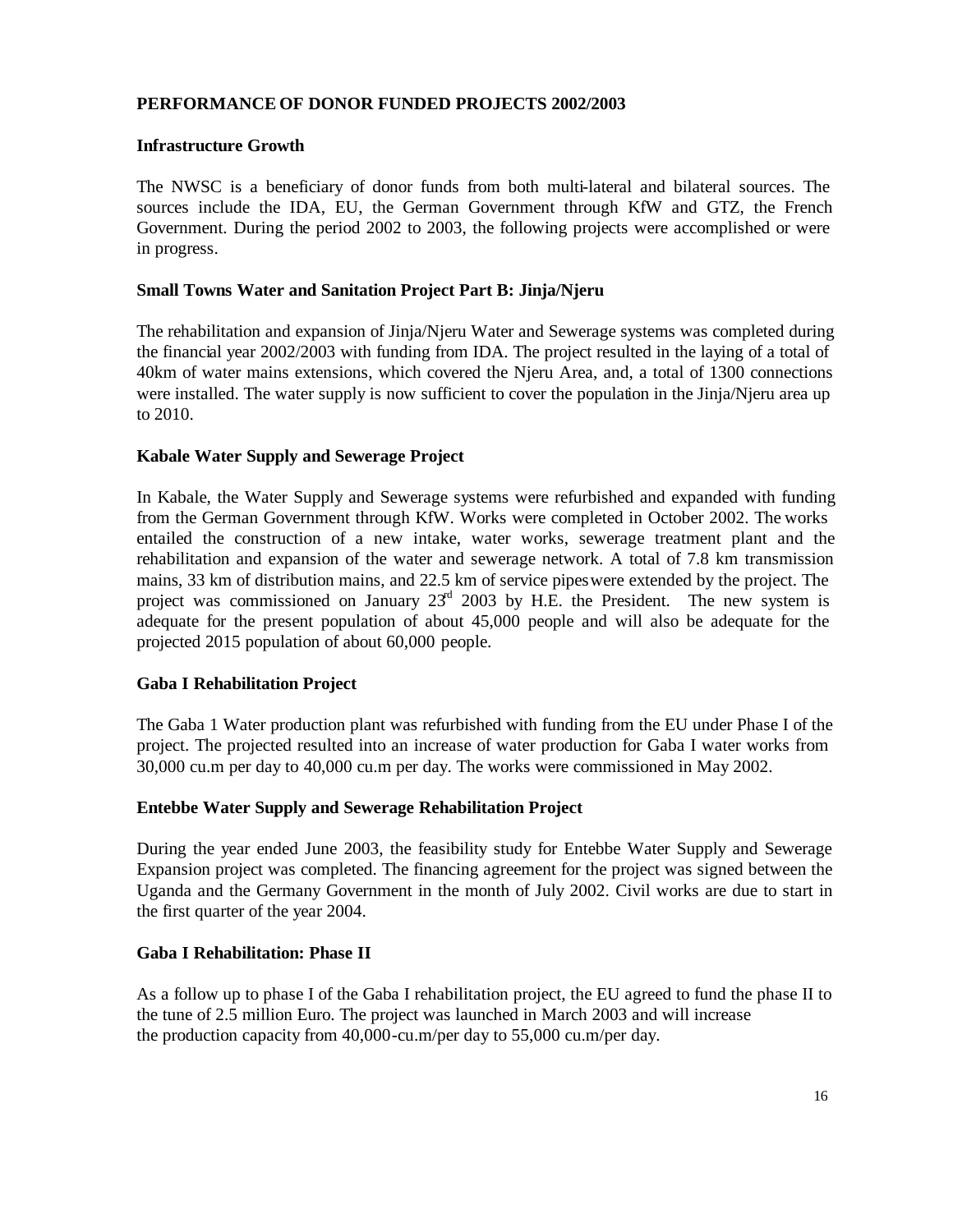#### **Peri Urban Extensions Project**

During the year 2002/03, water mains extensions in Kampala were made to the periurban areas with funding from the NWSC's own internally generated resources, and in conjunction with the Kampala City Council. Extensions were made to the suburbs of Bunamwaya, Seguku, Kajjansi, Lubowa and Gayaza.

#### **Kampala Sanitation Master Plan Project**

During the year under review, funds were obtained from the Germany Government through KfW to carry out a sewerage Master Plan for Kampala. The study commenced in February 2003 and will last for 18 months. The findings of the study will provide a framework for the implementation of down stream activities.

#### **Kampala Network Rehabilitation Project.**

Under the Management Services Contract in Kampala, the Germany Government through KfW provided funding for the rehabilitation of the network and other related investments which will reduce on systems losses in Kampala. Funds amounting to 3.3 million Euro were earmarked for this purpose and implementation started during the reporting period.

#### **Gaba III Water Project**

During the reporting period, ground work was started to construct a new water production plant at Gaba, i.e. Gaba III, with funding from the Germany Government under a turnkey arrangement. The project will result into additional 80,000 cu.m of water per day. The Contract for the consultancy services was signed in August 2002, and it is envisaged that construction works will commence in the first quarter of the year 2004.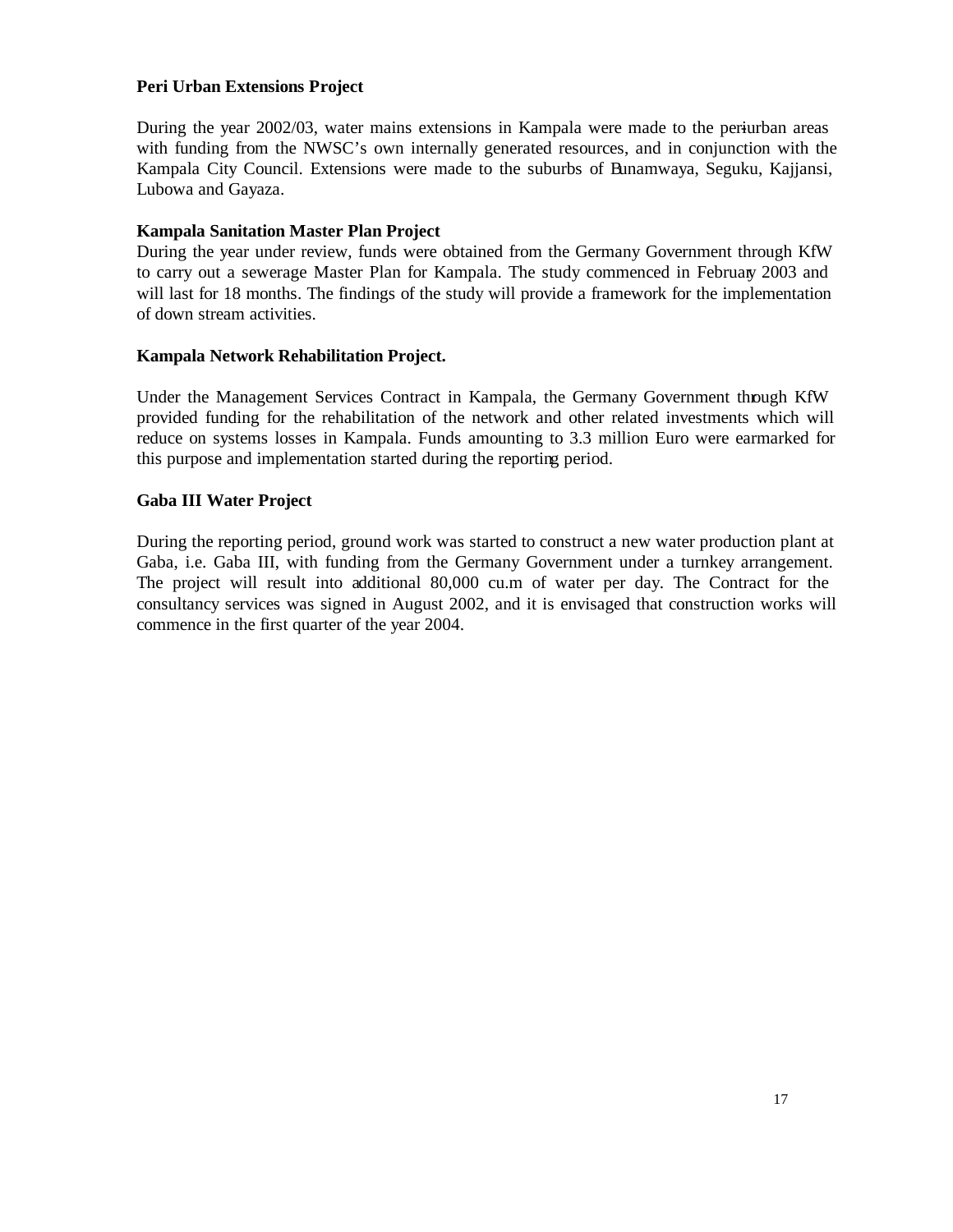#### **OVERVIEW OF THE FUTURE**

In the current competitive environment, the main focus of the NWSC for the years to come will be to maintain the improvements in its operations and financial situation. At the same time, we intend to re-align our functions in order to be more productive and commercially oriented.

Key considerations will be maintaining of the financial viability of the Corporation and building on the successes of the previous enhancement programmes.

At the Corporate level, the strategies to be adopted will include:

- ? The continuation of the enhancement programmes aimed at harnessing increased productivity at all levels. These will include the One-Minute Manager Concept which emphasises the three secrets of One-Minute Goal setting, One-Minute Praise, and One-Minute reprimands.
- ? The renewal of the Performance Contract with Government for a further three years effective November 2003.
- ? The strengthening of headquarter supervisory roles, and the transformation of the Area Performance Contract's into Area Management Contract's. This is aimed at harnessing efficiency, performance improvements, and customer satisfaction.
- ? The review and strengthening of the Management Services Contract in the Kampala Water Supply and Sewerage Service Area.

At the functional level, the NWSC will further enhance its performance by improving its commercial and customer care activities, with specific emphasis on reducing the number of suppressed accounts, and implementing a pro-poor strategy. Technical objectives will include the reduction of UfW especially in Kampala, and the replacement and expansion of its infrastructure using more of its internally generated funds and with donor assistance.

As earlier on mentioned, the staff of the Corporation remain the single most important resource. Hence the human resource factor will be a key consideration for the future of the NWSC operations. The NWSC will continue with its training policy in a bid to add value to its staff, and will continue to motivate its staff through a humane welfare strategy.

We once again wish to thank our stakeholder partners who include our customers, for their continued collaboration, the Ministry's of Finance Planning and Economic Development and that of Water, Lands and Environment for their continued guidance and support, and the donor community for their financial assistance.

We thank you all and look forward to serving you better

DR. WILLIAM TSIMWA MUHAIRWE Managing Director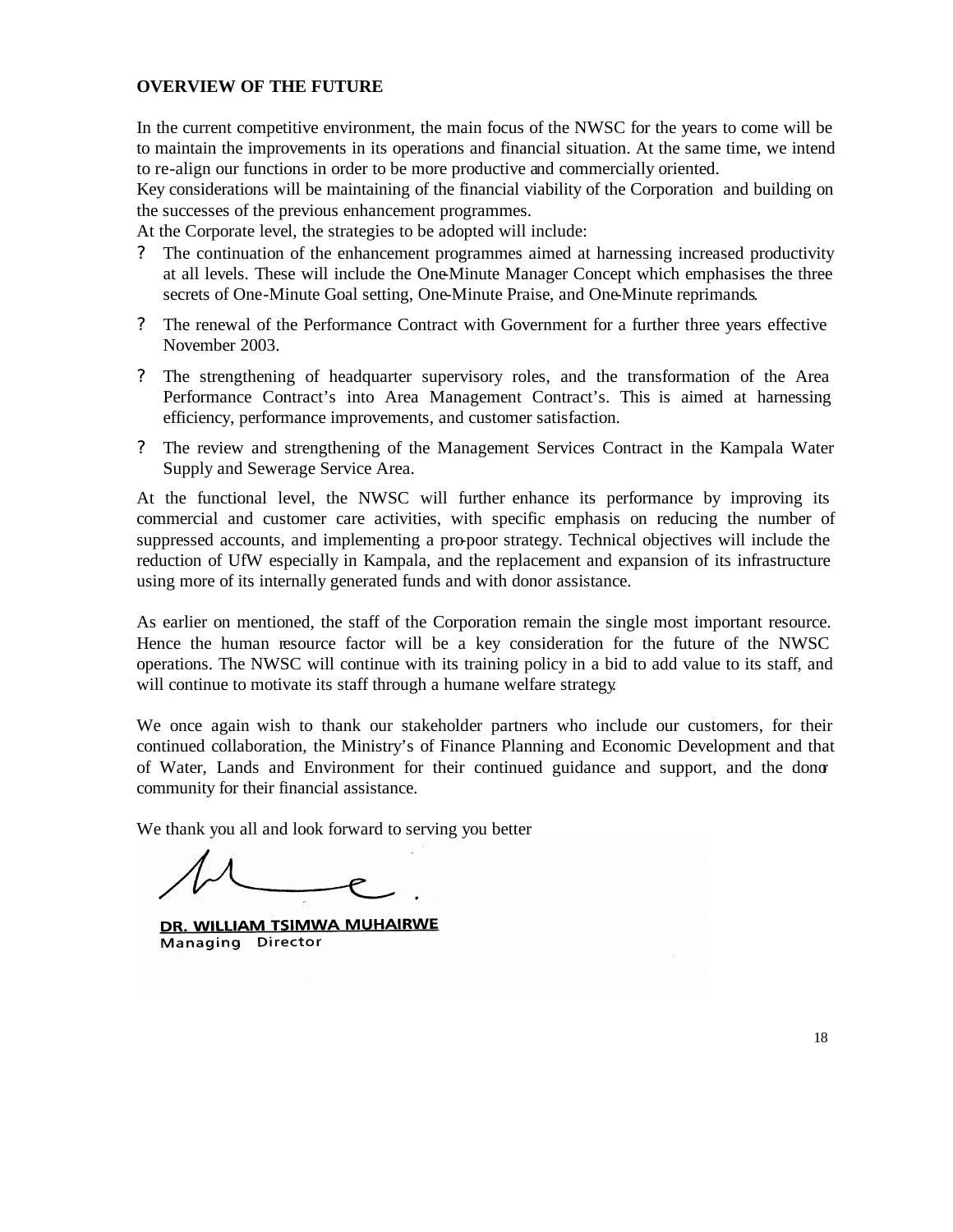# **NATIONAL WATER AND SEWERAGE CORPORATION DIRECTORS' REPORT AND FINANCIAL STATEMENTS YEAR ENDED 30 JUNE 2003**

| <b>CONTENTS</b>                                 | <b>PAGE</b>    |
|-------------------------------------------------|----------------|
| Corporation Information                         | $1-2$          |
| Report of the Directors                         | $3-6$          |
| <b>Statement of Directors' Responsibilities</b> | $\overline{7}$ |
| <b>Auditor General's Report</b>                 | $8-9$          |
| <b>Balance Sheet</b>                            | 10             |
| <b>Income Statement</b>                         | 11             |
| <b>Statement of Changes in Equity</b>           | 12             |
| <b>Cash Flow Statement</b>                      | 13             |
| Notes to the Financial Statements               | 14-29          |
| Appendices                                      | $30 - 48$      |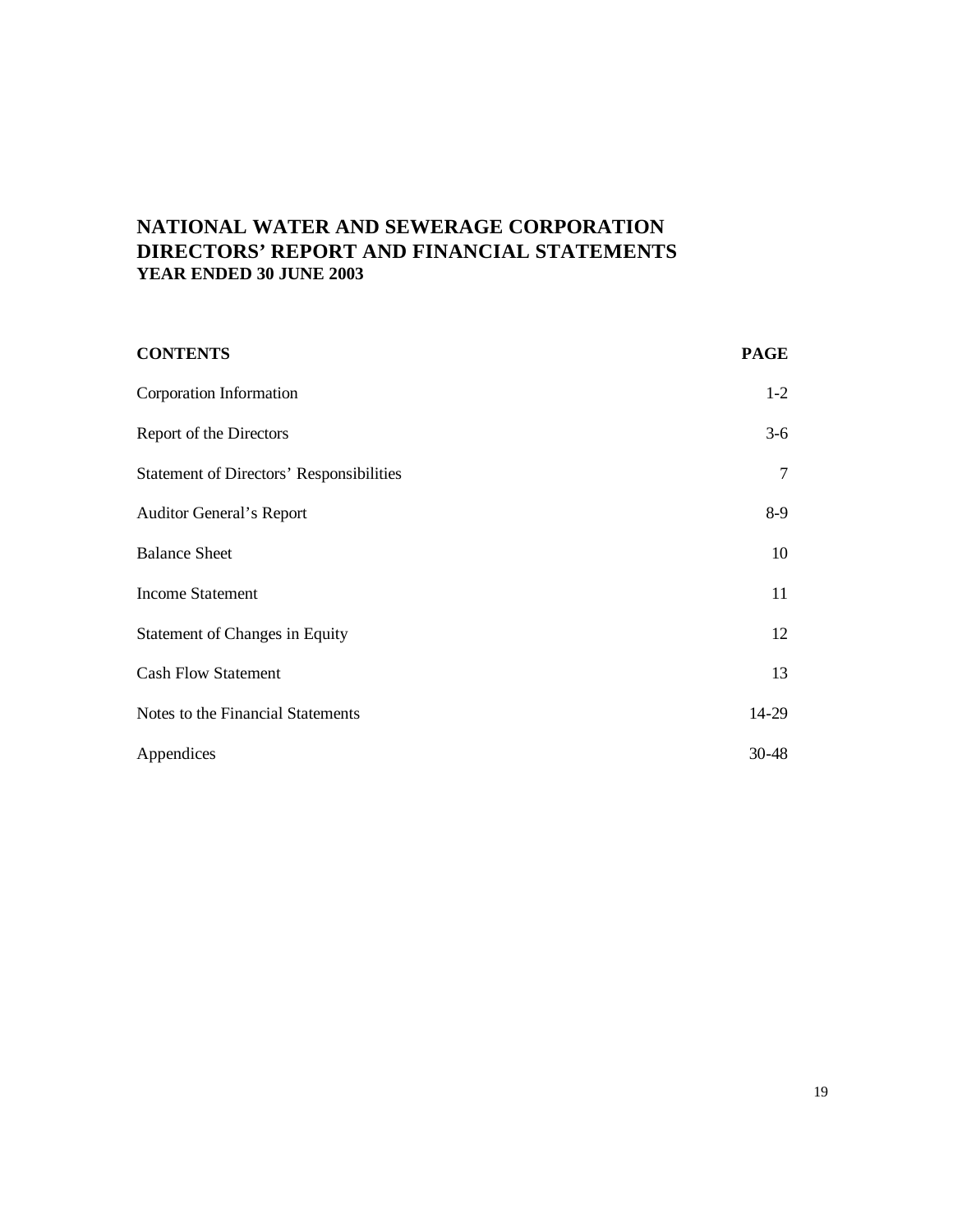# **NATIONAL WATER AND SEWERAGE CORPORATION CORPORATION INFORMATION YEAR ENDED 30 JUNE 2003**

#### **PRINCIPAL PLACE OF BUSINESS AND REGISTERED OFFICE**

Plot 39 Jinja Road P O Box 7053 Kampala

#### **BANKERS**

Stanbic Bank Uganda Limited Plot 45, Kampala Road P.O. Box 7131 Kampala

Stanbic Bank Uganda Limited (formerly Uganda Commercial Bank Limited) Plot 12 Kampala Road P.O. Box 973 Kampala

Standard Chartered Bank Uganda Limited Plot 5 Speke Road P. O. Box 7111 Kampala

Nile Bank Limited Plot 22, Jinja Road P.O. Box 2834 Kampala

Citibank (Uganda) Limited Plot 4, Centre Court Ternan Avenue, Nakasero P.O. Box 7505 Kampala

#### **SOLICITORS**

Central Law Offices Plot 89, Buganda Road P.O. Box 2475 Kampala

Katende Ssempebwa and Company Advocates Radiant House Plot 20, Kampala Road P O Box 2344 Kampala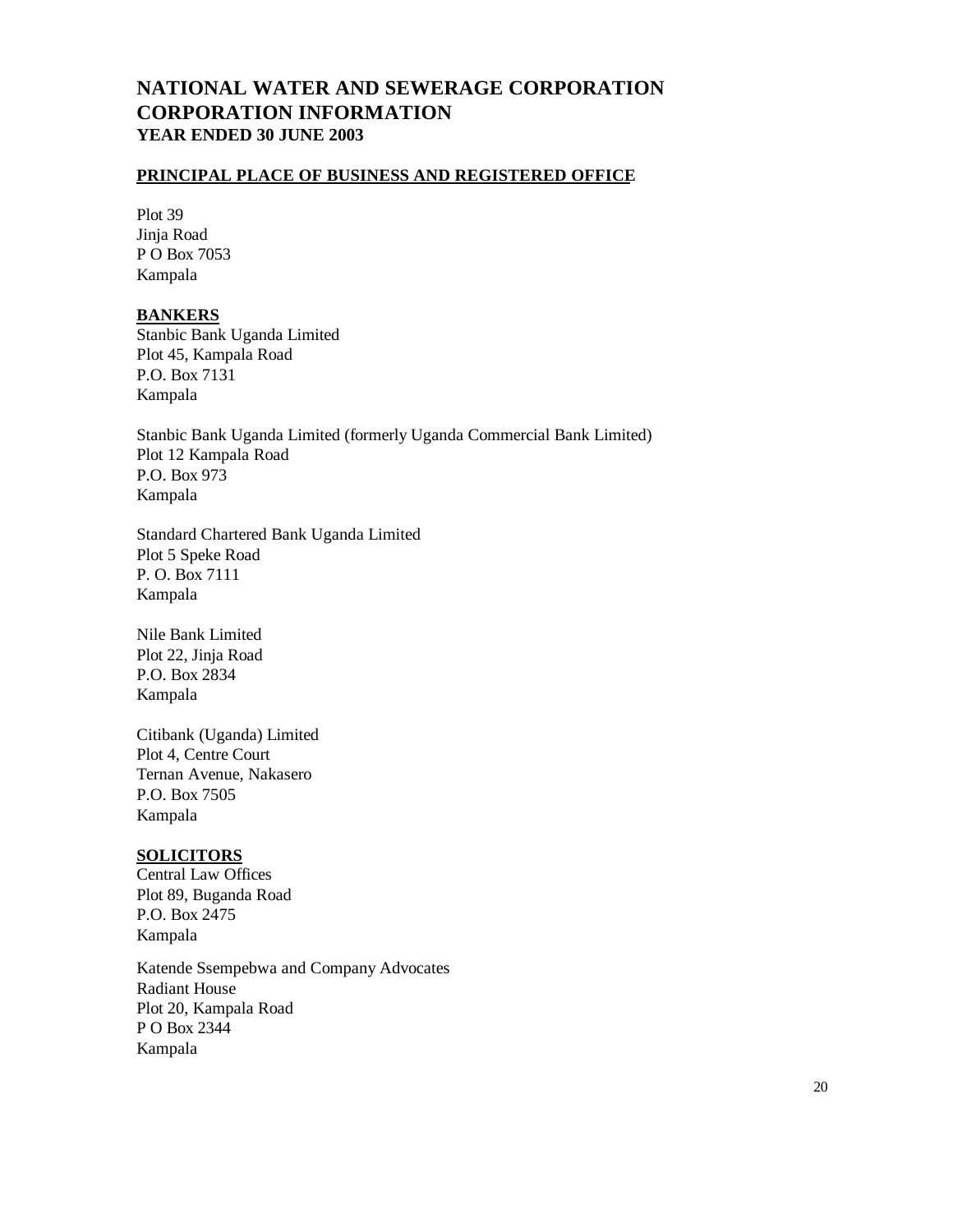# **NATIONAL WATER AND SEWERAGE CORPORATION CORPORATION INFORMATION (Continued) YEAR ENDED 30 JUNE 2003**

#### **SECRETARY**

Mr. D. M. Kakuba Plot 39, Jinja Road P O Box 7053 Kampala

#### **AUDITORS**

Ernst & Young Ernst & Young House Plot 18, Clement Hill Road P O Box 7215 Kampala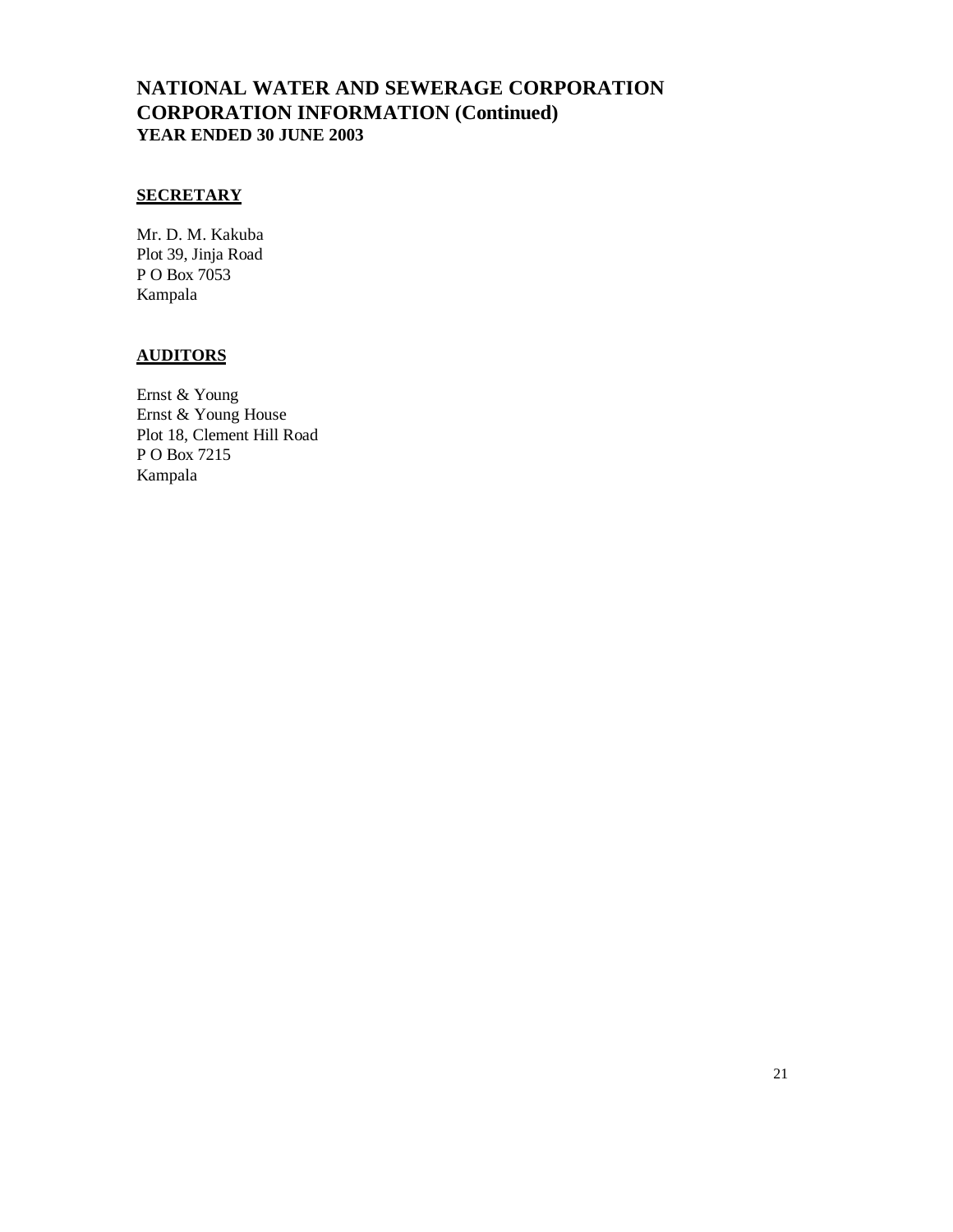The directors present their report and audited financial statements for the year ended 30 June 2003.

#### **ACTIVITIES**

The principal activity of the Corporation continues to be that of provision of water and sewerage services.

#### **RESULTS**

|                                                           | 2003             | 2002             |
|-----------------------------------------------------------|------------------|------------------|
|                                                           | <b>Ushs '000</b> | <b>Ushs '000</b> |
| Operating profit before depreciation and exceptional item | 8,071,783        | 7,021,295        |
| Depreciation                                              | (7,293,669)      | (6,984,994)      |
| Operating profit before exceptional item                  | 778,114          | 36,301           |
| Exceptional item – asset impairment                       |                  | 15,488,502       |
| <b>Operating profit</b>                                   | 778,114          | 15,524,803       |
| Net finance costs                                         | (11, 799, 537)   | (9,494,895)      |
| Net profit/(loss)                                         | (11,021,423)     | 6,029,908        |
| Taxation                                                  | 6,034,890        | 3,015,041        |
| (Loss)/profit for the year                                | (4.986, 533)     | 9,044,949        |

#### **Operating Profit Before Depreciation and Exceptional Item**

The Corporation recorded an increase in operating profit before depreciation of approximately Shs. 1.1 billion, an improvement of 15% over the last year.

#### **Operating Profit before Exceptional Item**

The operating profit before exceptional item was approximately Shs. 778 million (Shs. 36 million in the previous year). This implies that for the first time in the last six years, the Corporation has been able to substantially cover all its operating costs.

#### **INCOME**

#### **Water Consumption and Sewerage Service Incomes**

Water consumption and sewerage income increased by 18% from approximately Shs. 28.4 billion to Shs. 33.6 billion in 2003. This is attributed to the increase in customer numbers due to intensification of the network system. The continuation of Area Performance Contract (APCs), started in the previous year, played a key role in improving the financial performance of the Corporation. In addition to the APCs a new performance enhancement programme, the stretch-out programme was introduced during the financial year under review. The object of this programme was to promote participation of all employees in all areas of operation in order to achieve performance excellence.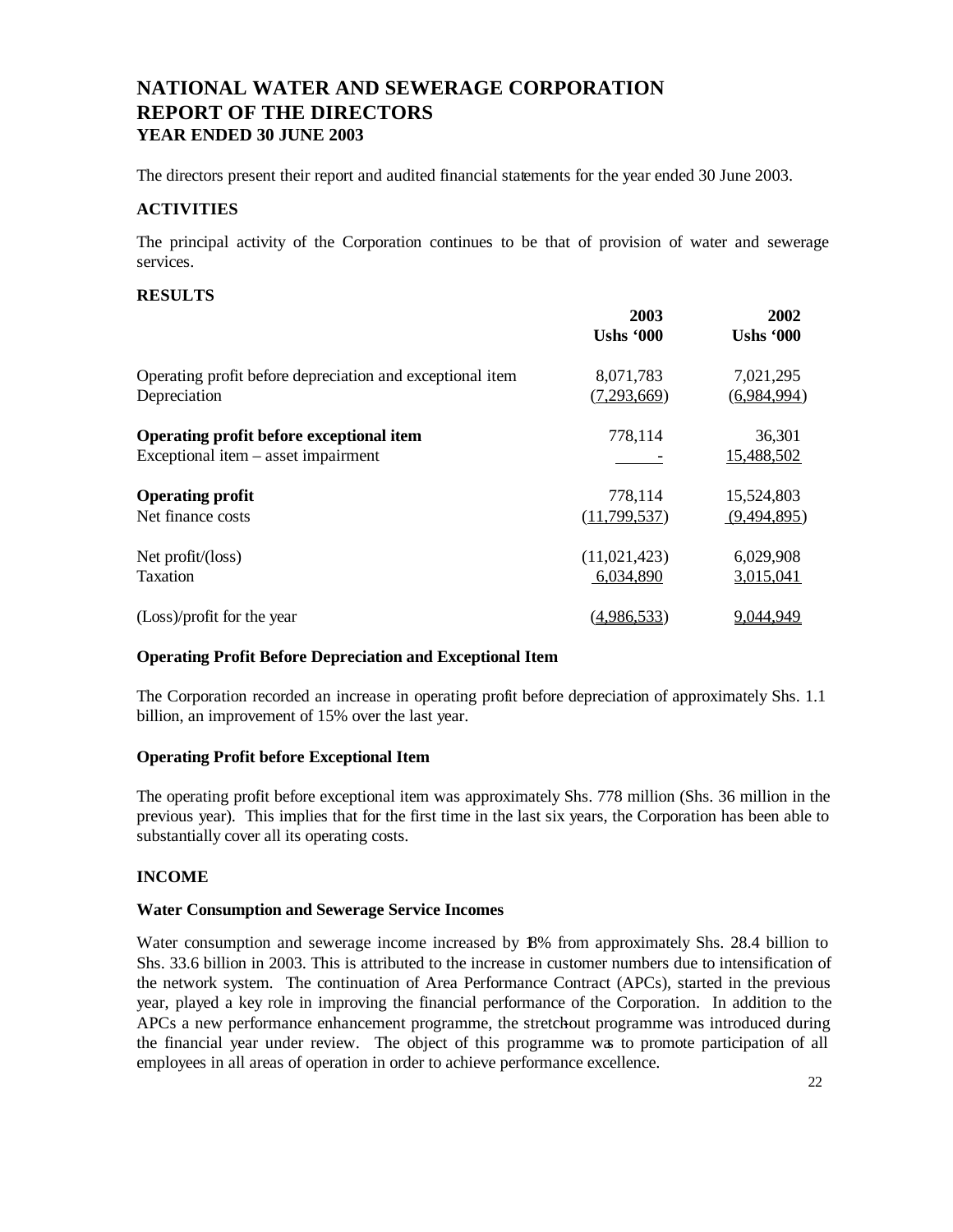#### **Other Incomes**

In the previous year, Government grants for financing the retrenchment programme totalled approximately Shs. 3.2 billion. In the current year, this contribution amounted to Shs. 1.9 billion; a decrease of approximately Shs. 1.3 billion. No grant was realized in respect of Gaba 1 Refurbishment (Shs. 0.8 billion in 2002). The total revenue from other incomes therefore decreased by approximately Shs. 2.3 billion.

#### **OPERATING COSTS**

#### **Staff Costs**

Staff numbers increased marginally from 889 employees to 949. The increase was due to additional staff taken over in the new towns of Arua, Soroti and Bushenyi. Despite the marginal increase, however, staff productivity increased from 12 to 11 staff per 1000 connections. Staff costs decreased by Shs. 2.5 billion from Shs. 10.5 billion to approximately Shs. 8.0 billion. This is partly because, of the total NWSC staff, some 213 were seconded to the private operator in Kampala Area and the corresponding costs were met from the management fees paid to the contractors.

#### **Administrative Expenses**

Management fees for the Kampala Water & Sewerage Service Area (KWSSA) increased by approximately Shs. 2 billion from Shs. 2.1 billion to Shs. 4.1 billion due to the fact that in the previous year, the contract had operated for only four months; the contract having commenced in February 2002.

The geographic spread of the Corporation's branches necessitates regular travels to and from the Head office for supervision and management purposes. During the financial year in particular, additional travels were required for mobilizing staff in all areas in seminars and evaluation workshops under the stretch-out programme.

#### **Static Plant and Pipe Network Maintenance**

Static plant and pipe network maintenance costs increased by approximately Shs. 640 million in the previous year to approximately Shs. 7.2 billion. The increase is mainly attributed to the rise in the cost of electricity in the treatment works – up from Shs. 3.9 billion to Shs. 4.7 billion. The rise reflects the increase in the volume of operations and, partly, increased output associated with the operation of two new towns of Soroti and Arua acquired during the year under review.

#### **Supplies and Services**

Supplies and services costs increased by approximately Shs. 360 million. The increase was largely the result of increasing cost of chemicals, which is associated with exchange fluctuation and increased output due to the two new towns taken over by NWSC during the year under review.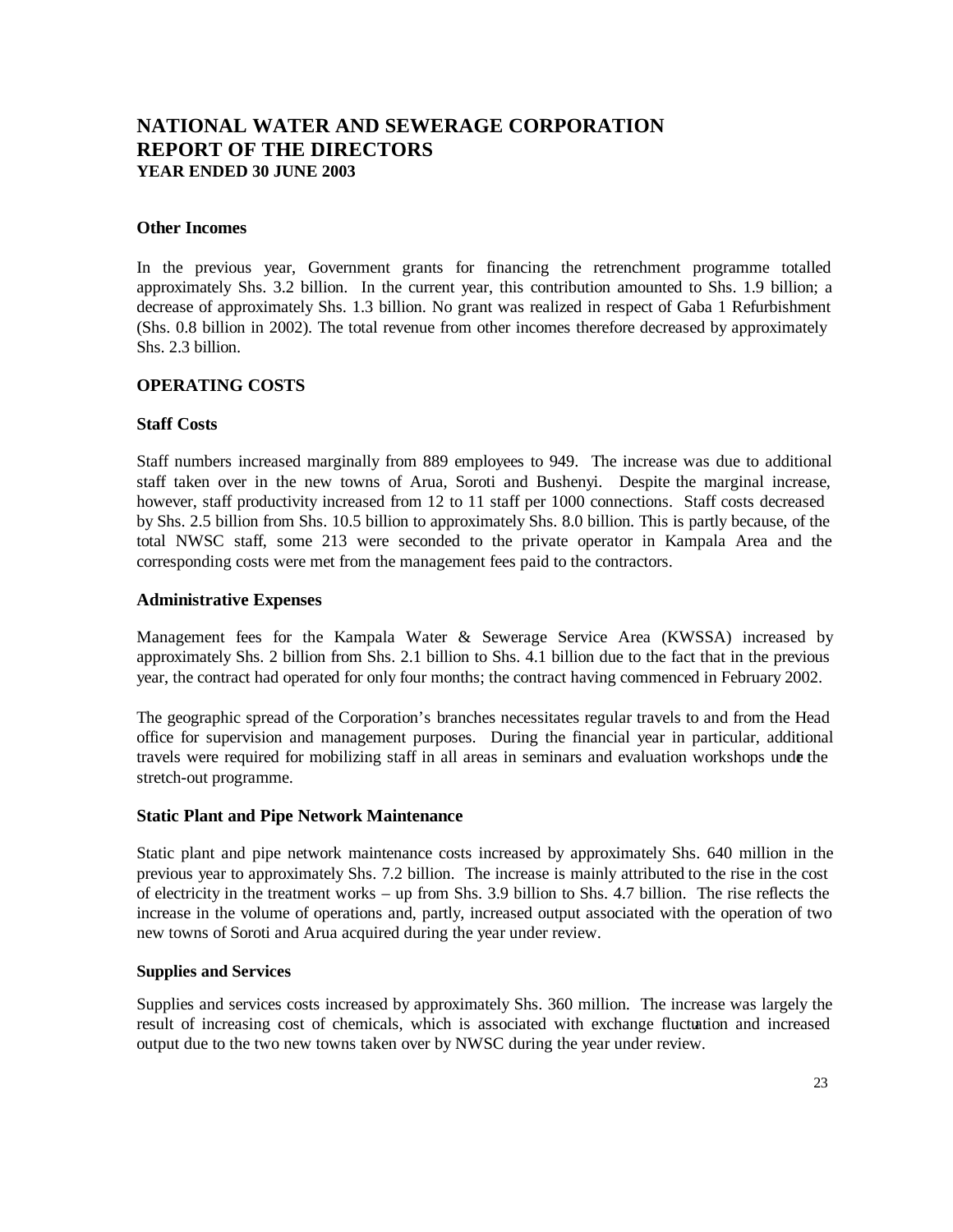#### **Premises Maintenance Costs**

Premises maintenance costs increased by approximately Shs. 410 million. Most of the increase was due to the backlog of previous years repairs carried out on the Corporation's property, notably workers' quarters and other buildings in the treatment works during the year under review.

#### **Net Finance Costs**

Interest rates on the Government of Uganda IDA loans are pegged to the Treasury Bill rate. Due to the rise in the Treasury Bill rate during the year, interests payable on the loans increased by Shs 1.4 billion from Shs 9.6 to Shs 11.0 billion. In addition, exchange loss amounting Shs 0.9 billion was incurred on conversion of the French loan which is denominated in foreign currency.

The repayment of the donor loans and interest was due from July 2002. The Corporation is however in the process of negotiating a new Performance Contract with the Government of Uganda whereby the loan servicing will be frozen for the next five years.

#### **DIVIDENDS**

The directors do not recommend the payment of a dividend in respect of the year as the retained earnings will be utilised to increase the water and sewerage network coverage in the National Water and Sewerage Corporation Area offices and to supplement the government funding for donor funded projects.

#### **OUTSTANDING ISSUES**

#### **Unaccounted for Water**

The Corporation continued with strategies to address the issue of unaccounted for water (UfW), which, among others, included intensified leak detection, repairs, and replacement of defective networks in addition to reactivating inactive accounts. As a result of these activities, the level of UfW has continued to decrease from 51% in 1998 to 39% (40% previous year) in the current year. Unaccounted for water in all areas excluding Kampala averaged 26.7 (down from 30% in the previous year). In Kampala UfW averaged 44.5% (44.0% in the previous year). To reduce the level of unaccounted for water in Kampala, the Kampala Network Rehabilitation Project was launched in the later part of the previous financial year. The project took off effectively from the current financial year and the results are expected to be felt during the next financial year.

#### **TITLE DEEDS**

Substantial progress was made towards the acquisition of title deeds in the course of the year. Lease offers were obtained for the two sewage lagoons in Mbale (cost Shs. 568 million) while lease offers for Kampala properties (cost Shs. 496 million) and for Mbarara properties (cost Shs. 1,203 million) are due by December 2003. In the case of Tororo properties (cost Shs. 2,033 million), the titles are awaiting transfer from the names of the Uganda Lands Commission to that of NWSC in December 2003. Management shall continue with efforts to expedite acquisition of the rest of the title deeds.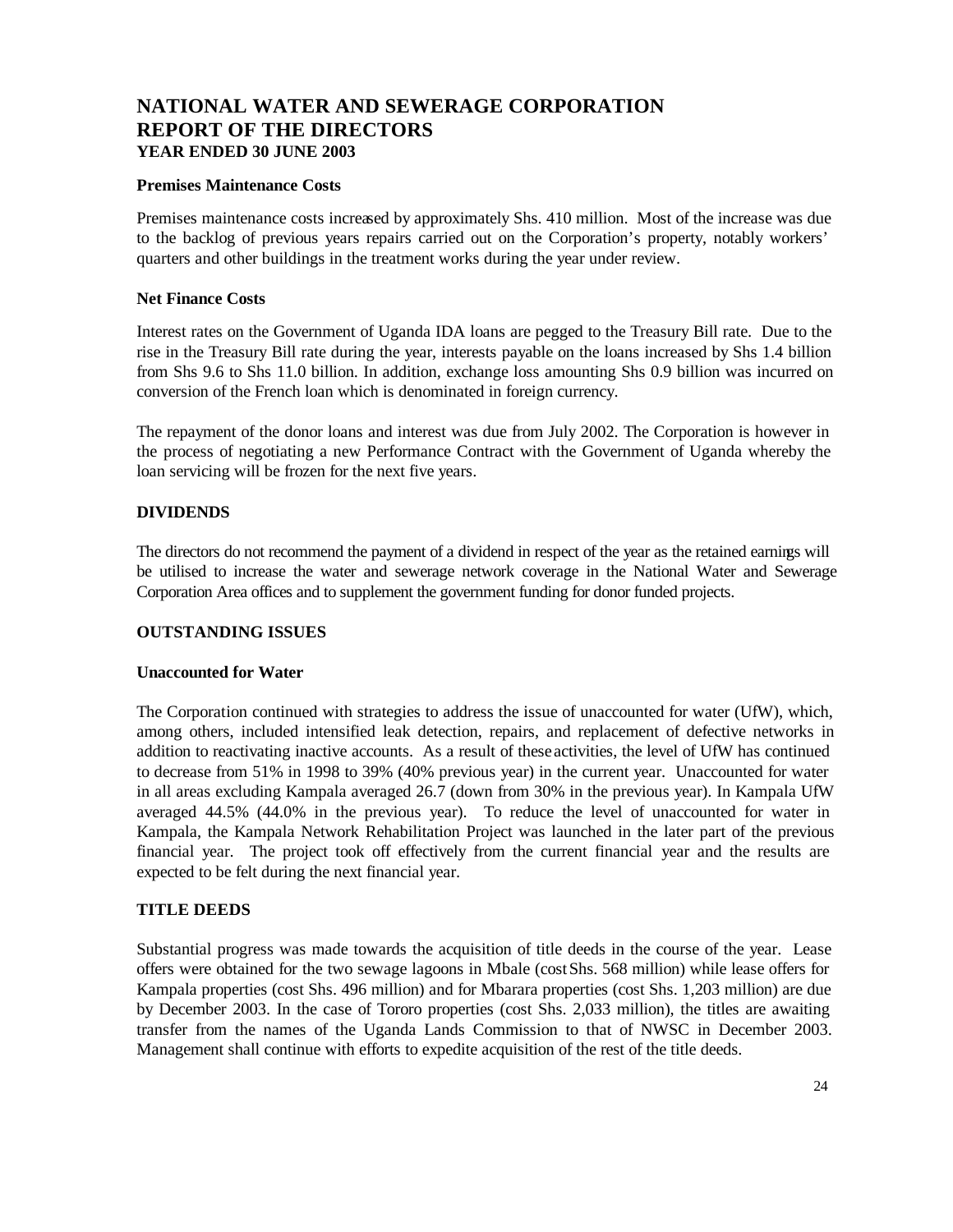#### **DIRECTORS**

The directors who held office during the year and to the date of this report were:

| Mr. Samuel Labeca Okec      | Chairman                 |
|-----------------------------|--------------------------|
| Eng. Yorokamu B. Katwiremu  | Deputy Chairman          |
| Dr. Abdullahi Hussein Shire | Member                   |
| Eng. Sottie. M. Bomukama    | Member                   |
| Mr. Stephen Kabuye          | Member                   |
| Mrs. Sarah Nabachwa Mangali | Member                   |
| Dr. Zainab Akol             | Member                   |
| Mr. Gabriel Opio            | Member                   |
| Dr. William Tsimwa Muhairwe | <b>Managing Director</b> |
| Mr. David Ssebabi           | Member (Ex-Officio)      |

#### **AUDITORS**

In accordance with section 15 of the Public Enterprise Reform and Divestiture Statute 1993, the financial statements of the corporation shall be audited once every year by the Auditor General or an Auditor appointed by him to act on his behalf.

The Auditors, Ernst & Young, were appointed during the year by the Auditor General's office to act on its behalf and have expressed their willingness to continue in office.

By order of the Board

W

04 December, 2003

D. M. Kakuba, FCIS Secretary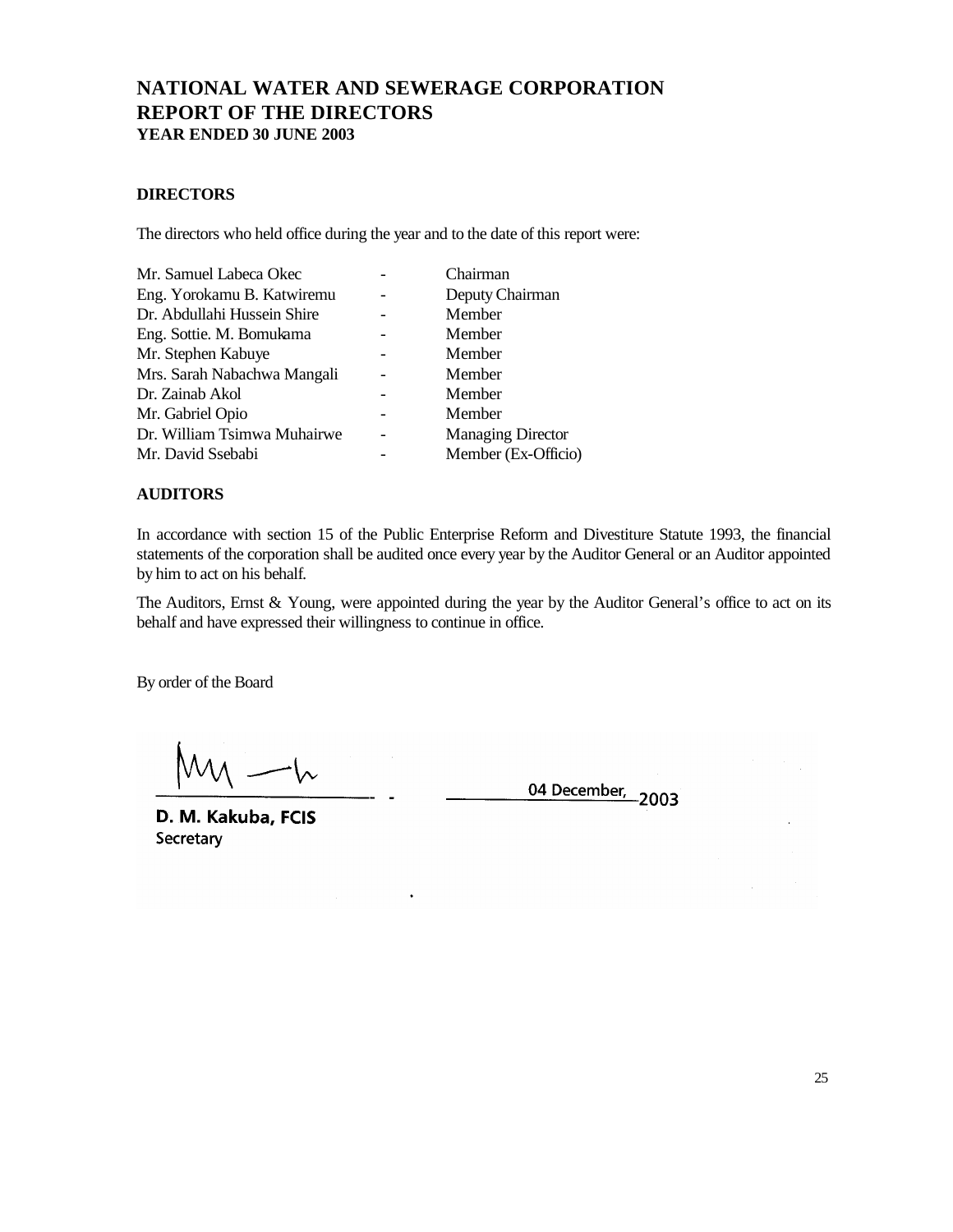# **NATIONAL WATER AND SEWERAGE CORPORATION STATEMENT OF DIRECTORS' RESPONSIBILITIES FOR THE YEAR ENDED 30 JUNE 2003**

The National Water and Sewerage Corporation Statute, 1995 requires the directors to prepare financial statements for each financial year, which give a true and fair view of the state of affairs of the corporation as at the end of the financial year and of the surplus or deficit of the corporation. In preparing those financial statements, the directors are required to:

- ? Select suitable accounting policies and then apply them consistently;
- ? Make judgements and estimates that are reasonable and prudent;
- ? State whether applicable accounting standards have been followed;
- ? Prepare the financial statements on a going concern basis unless it is inappropriate to presume that the corporation will continue in business.

The directors are responsible for keeping proper accounting records, which disclose with reasonable accuracy at any time, the financial position of the corporation, and to enable them to ensure that the financial statements comply with the National Water and Sewerage Corporation Statute (1995). They are also responsible for safeguarding the assets of the corporation, and hence for taking reasonable steps for the prevention and detection of fraud and other irregularities.

Signed on behalf of the board of directors by:

**SAMUEL LABECA OKEC** Chairman

04 December, 2003 04 December, 2003

DR. WILLIAM T. MUHAIRWE **Managing Director**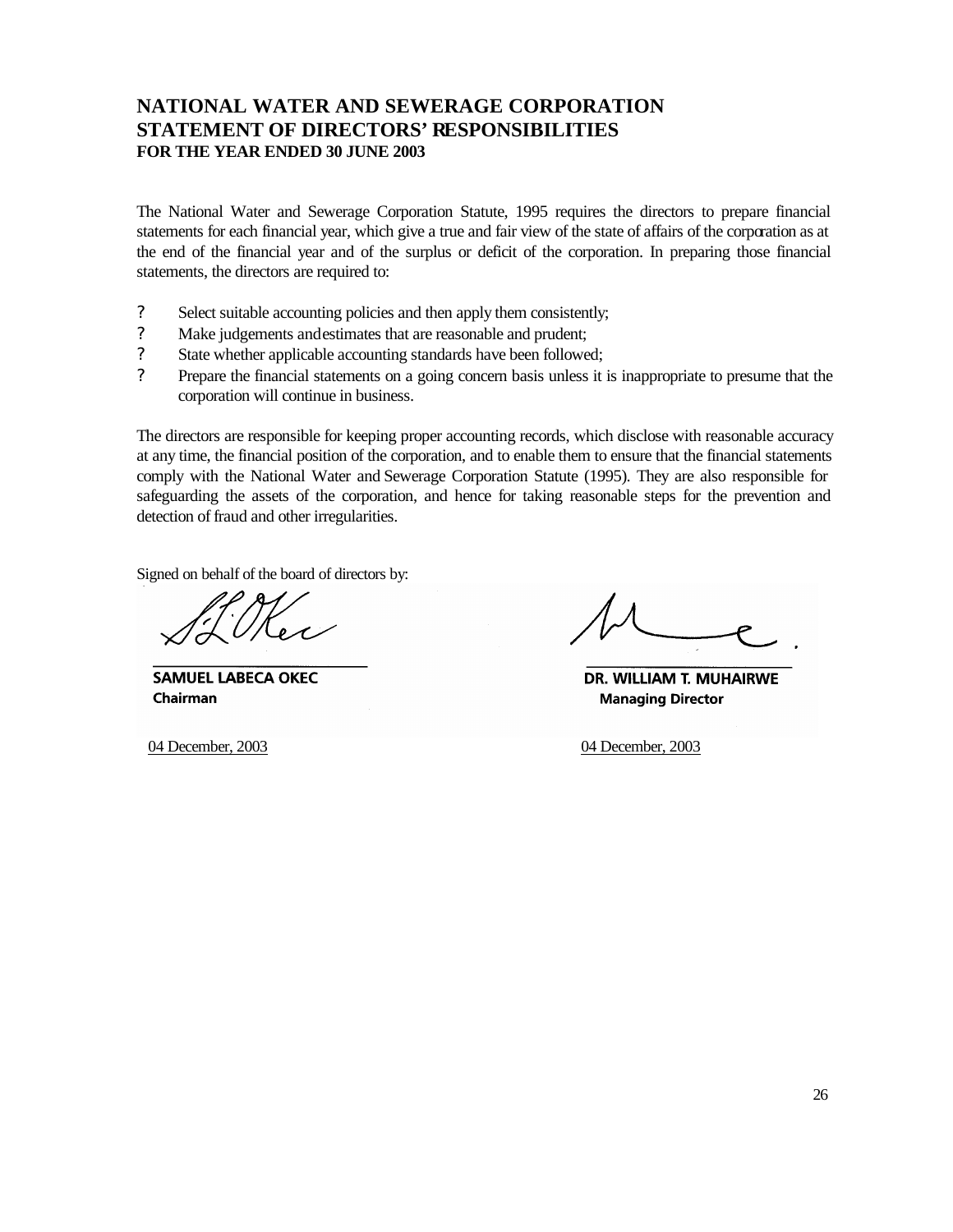# **AUDITOR GENERAL'S REPORT**

In accordance with section 15 of the Public Enterprises Reform and Divestiture Statute 1993, l am required to audit the National Water and Sewerage Corporation (NWSC). Under the same section, I appointed Ernst & Young, Certified Public Accountants, to audit the accounts on my behalf and report to me so as to enable me report to the Speaker of Parliament in accordance with Article 163 of the Constitution.

The financial statements on pages 30 to 49 which have been prepared on the basis of accounting policies, set out on pages 34 to 37 have been audited. All the information and explanations which were considered necessary for the audit were obtained.

#### **Respective responsibilities of the Directors and the Auditors**

As stated on page 27, the directors are responsible for the preparation of the financial statements which give a true and fair view of the state of affairs and of the operating results of the Corporation. The responsibility of the Auditor is to form an independent opinion on the financial statements based on the audit.

#### **Basis of Opinion**

The audit was conducted in accordance with International Standards on Auditing. Those standards require that the audit be planned and performed so as to obtain a reasonable assurance that the financial statements are free from material misstatement. An audit includes examining, on a test basis, evidence relevant to the amounts and disclosures in the financial statements. It also includes assessing the accounting policies, significant estimates and judgements made by the directors in the preparation of the financial statements as well as evaluating the overall financial statements presentation.

During the year ended 30 June 2003, the corporation took over the management of water supply in the towns of Arua and Soroti in addition to Bushenyi/ Ishaka. The assets and liabilities taken over from these towns were valued but have never been incorporated in the financial records of the corporation. However the revenue generated by them has been recognized in the financial statements.

As indicated in note 2 (b) to the financial statements, the corporation has properties with net book value of approximately Ushs.3.9 billion (2002: approximately Ushs.4 billion) for which it does not have titles. We were unable to obtain adequate assurance over the ownership of these properties. However, we understand that the corporation is currently in the process of making arrangements to obtain the relevant title deeds.

Due to technical and non-technical losses in the supply system, the corporation is not able to bill all the water produced from the pumping stations. As at 30 June 2003, the unaccounted for water was 39.4% (2002: 40%). Because of this limitation, it was not possible to place reliance on the system for the purposes of testing the accuracy and completeness of the corporation's water revenue. There were no other practical procedures we could adopt for this purpose. However, once water has been supplied and billed as income in the corporation's financial records, such income is subjected to adequate accounting and control procedures.

Included under the Leasehold land and buildings balance of Ushs.16,422,058,000 (Note  $\hat{z}_0$ ), are leasehold properties. IAS 17 Leases requires that lease land and buildings should be separately disclosed as operating leases, and recognized as an expense in the income statement on a straightline basis over the lease term. The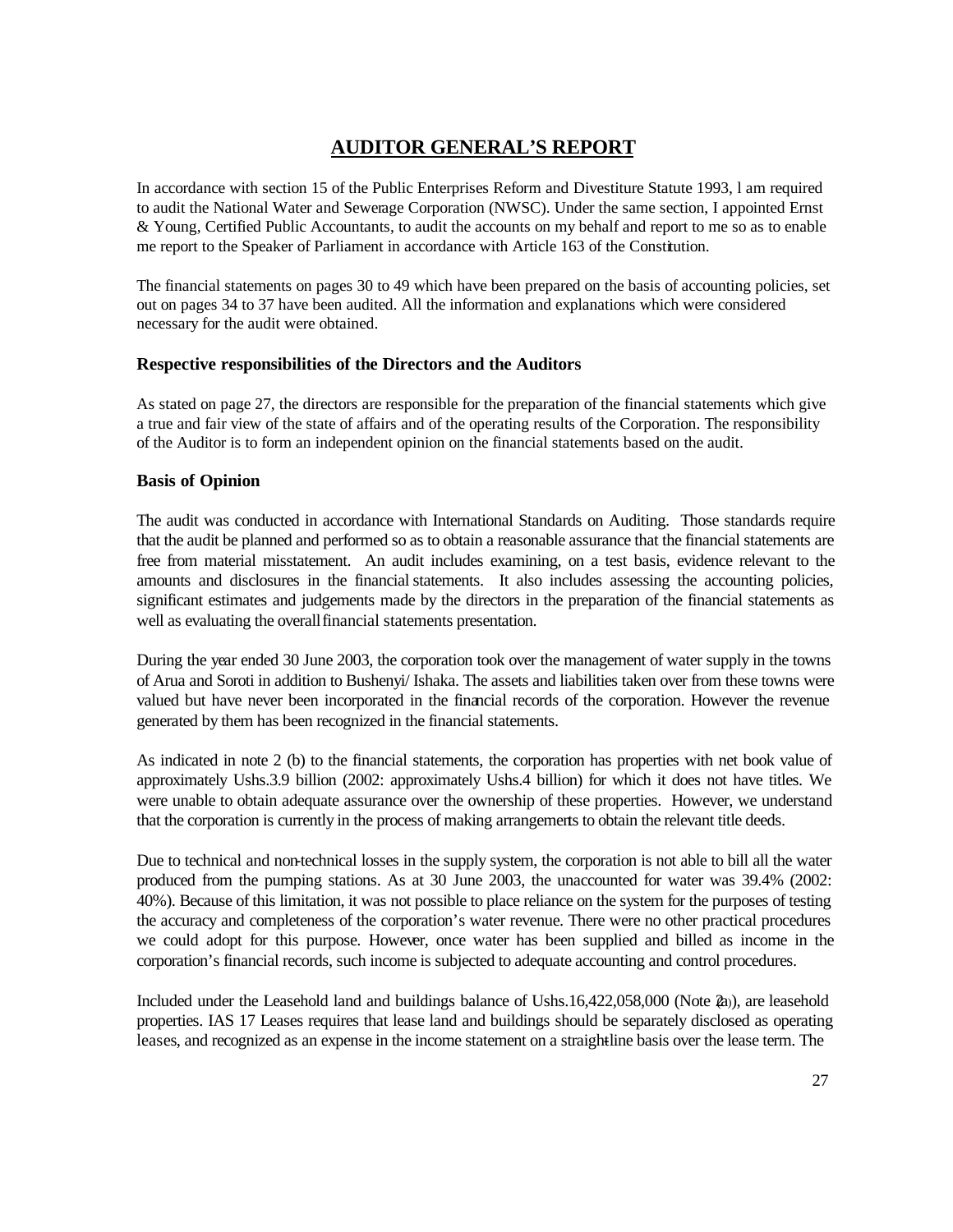current practice is that leasehold land is not separate from land and buildings. Leasehold land and buildings are instead depreciated on straight-line basis at a rate of 1%. This is contrary to the requirements of IAS 17.

#### **Opinion**

Except for the above, in our opinion, proper books of account have been kept and the financial statements, which are in agreement therewith, give a true and fair view of the state of the financial affairs of the corporation at 30 June 2003 and of the losses and cash flows for the year then ended and comply with the National Water and Sewerage Corporation Statute, 1995 and International Financial Reporting Standards.

#### **EMPHASIS OF MATTER**

Without qualifying our opinion we draw attention to note  $1$  (a) – Basis of Accounting - to the financial statements which indicates that the financial statements have been prepared on a going concern basis of accounting, which assumes the continued financial support by the Government of Uganda, the corporation's financiers and creditors, future profitable operations and renegotiations over the terms of repayment of the corporation's borrowings (note 10) with the Government of Uganda.

In accordance with International Financial Reporting Standards 36, Impairment of Assets, the directors assessed the recoverable amount of the corporation's property, plant and equipment, and determined a reversal of the impairment loss of approximately Ushs.15 billion in the year ended 30 June 2002. No additional provision or reversal has been made in the financial statements for the year ended 30 June 2003 as in the opinion of management the conditions that led to impairment have not changed and the current recoverable amounts of the assets is equal to the carrying amounts reflected in the financial statements.

JOHN F. S. MUWANGA **AUDITOR GENERAL**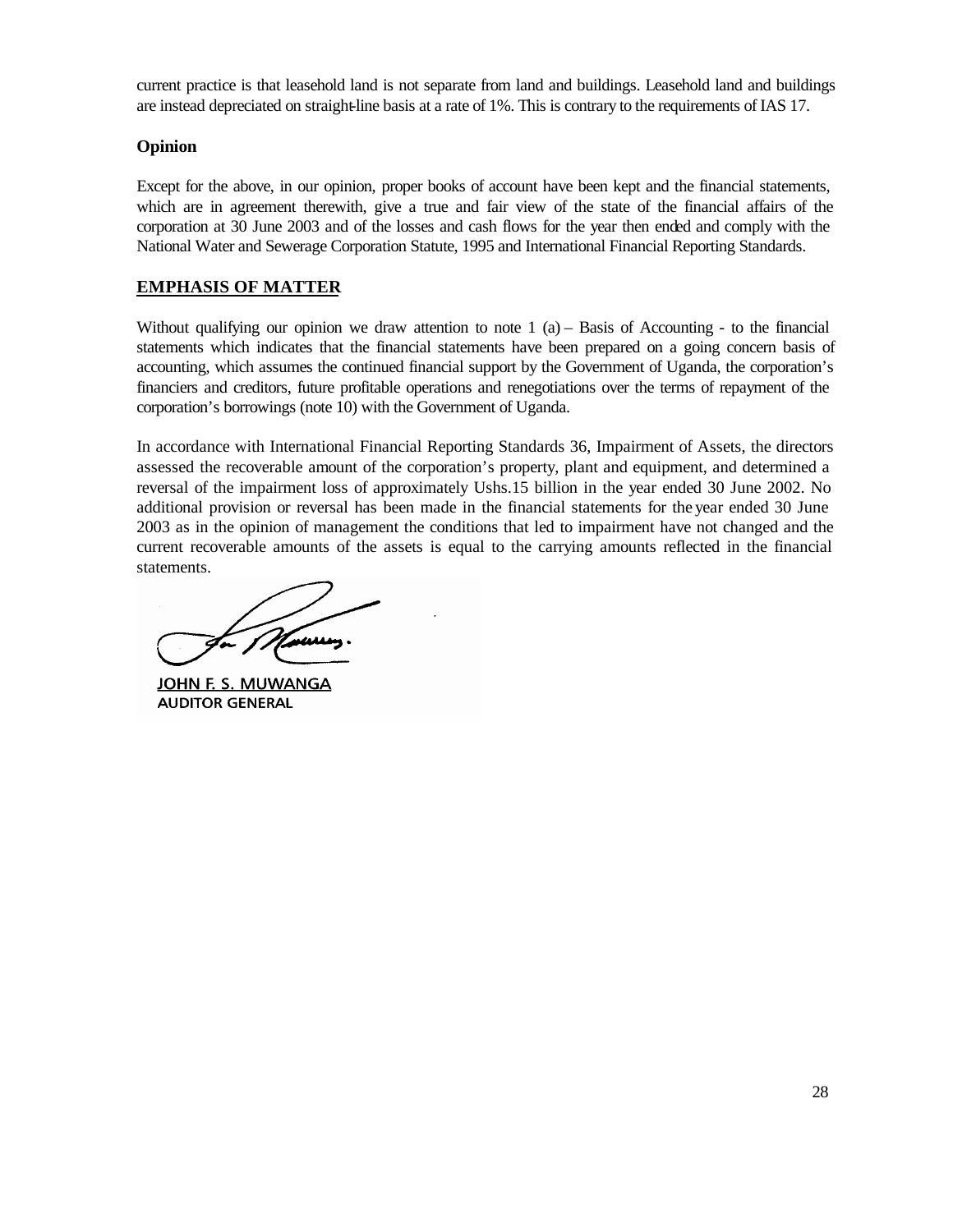# **NATIONAL WATER AND SEWERAGE CORPORATION BALANCE SHEET 30 JUNE 2003**

|                                     | <b>Note</b>    | 2003<br><b>Ushs '000</b> | 2002<br><b>Ushs '000</b> |
|-------------------------------------|----------------|--------------------------|--------------------------|
| <b>ASSETS</b>                       |                |                          |                          |
| <b>Non-Current Assets</b>           |                |                          |                          |
| Property, plant and equipment       | $\overline{c}$ | 154,160,866              | 157,572,756              |
| Capital work-in-progress            | $\overline{3}$ | 43,042,077               | 30,902,625               |
| Intangible assets                   | 4              | 86,327                   | 106,153                  |
|                                     |                | 197,289,270              | 188,581,534              |
| <b>Current Assets</b>               |                |                          |                          |
| Inventories                         | 5              | 2,999,850                | 2,779,402                |
| Trade and other receivables         | 6              | 13,678,775               | 13,426,434               |
| Tax recoverable                     | 13             | 1,060,095                | 820,515                  |
| Short term bank deposits            | 7              | 3,164,072                | 1,068,802                |
| Cash and bank balances              | 8              | 3,187,489                | 3,724,883                |
|                                     |                | 24,090,281               | 21,820,036               |
| <b>TOTAL ASSETS</b>                 |                | 221,379,551              | 210,401,570              |
| <b>EQUITY AND LIABILITIES</b>       |                |                          |                          |
| <b>Equity and Reserves</b>          |                |                          |                          |
| Government funding                  | 9              | 57,300,768               | 57,300,768               |
| <b>Revaluation reserve</b>          |                | 5,841,900                | 6,183,093                |
| Retained earnings                   |                | 8,478,917                | 12,978,032               |
|                                     |                | 71,621,585               | 76,461,893               |
| <b>Non-Current Liabilities</b>      |                |                          |                          |
| <b>Borrowings</b>                   | 10             | 74,668,767               | 76,425,257               |
| Service gratuity                    | 11             | 3,048,367                | 3,073,478                |
| Deferred income                     | 12             | 17,639,174               | 10,089,171               |
| Deferred taxation                   | 13             |                          | 6,181,115                |
|                                     |                | 95,356,308               | 95,769,021               |
| <b>Current Liabilities</b>          |                |                          |                          |
| Trade and other payables            | 14             | 44,425,342               | 33,494,561               |
| <b>Borrowings</b>                   | 10             | 9,462,412                | 3,651,652                |
| Deferred income                     | 12             | 513,904                  | 436,894                  |
| Retirement benefit obligations      | 11             |                          | 587,549                  |
|                                     |                | 54,401,658               | 38,170,656               |
| <b>TOTAL EQUITY AND LIABILITIES</b> |                | 221,379,551              | 210,401,570              |

The financial statements were approved by the Board of Directors on 04/12/2003 and were signed on its behalf by:

Chairman

**Managing Director** 

**Director** 

29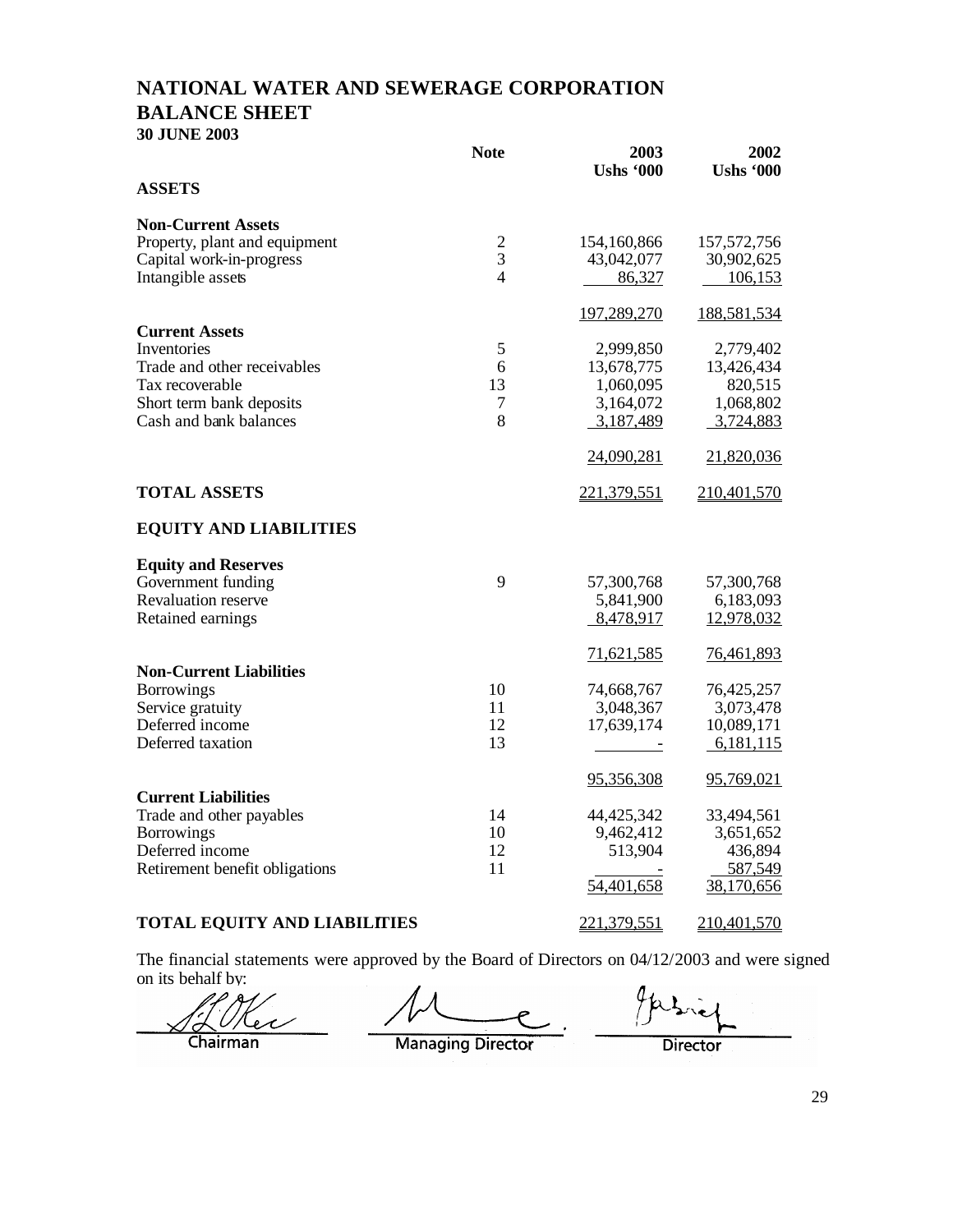# **NATIONAL WATER AND SEWERAGE CORPORATION INCOME STATEMENT FOR THE YEAR ENDED 30 JUNE 2003**

|                                             | <b>Note</b>    | 2003<br><b>Ushs '000</b> | 2002<br><b>Ushs '000</b> |
|---------------------------------------------|----------------|--------------------------|--------------------------|
| <b>INCOME</b>                               |                |                          |                          |
| Water and sewerage income                   | 15             | 33,604,514               | 28,477,039               |
| Other income                                | 16             | 2,976,113                | 5,254,952                |
| Deferred income                             | 12             | 560,173                  | 321,882                  |
|                                             |                | 37,140,800               | 34,053,873               |
| <b>EXPENDITURE</b>                          |                |                          |                          |
| Staff costs                                 | 17             | (7,975,444)              | (10, 494, 592)           |
| Administrative costs                        | 18             | (8,705,704)              | (5,722,841)              |
| Static plant and pipe network maintenance   | 19             | (7, 197, 460)            | (6, 556, 247)            |
| Supplies and services                       | 20             | (2,916,223)              | (2,552,863)              |
| Premises maintenance                        | 21             | (1,307,417)              | (896, 146)               |
| Transport and mobile costs                  | 22             | (966,769)                | (809, 889)               |
|                                             |                | (29,069,017)             | (27,032,578)             |
| <b>OPERATING PROFIT BEFORE DEPRECIATION</b> |                |                          |                          |
| <b>AND EXCEPTIONAL ITEM</b>                 |                | 8,071,783                | 7,021,295                |
| Depreciation                                | $\overline{2}$ | (7,293,669)              | (6,984,994)              |
| Exceptional items                           | 26             |                          | 15,488,502               |
| <b>OPERATING PROFITS</b>                    |                | 778,114                  | 15,524,803               |
| Net finance costs                           | 24             | (11,799,537)             | (9, 494, 895)            |
| NET (LOSS)/PROFIT FOR THE YEAR              | 25             | (11, 021, 423)           | 6,029,908                |
| Taxation                                    | 13             | 6,034,890                | 3,015,041                |
|                                             |                | (4,986,533)              | 9,044,949                |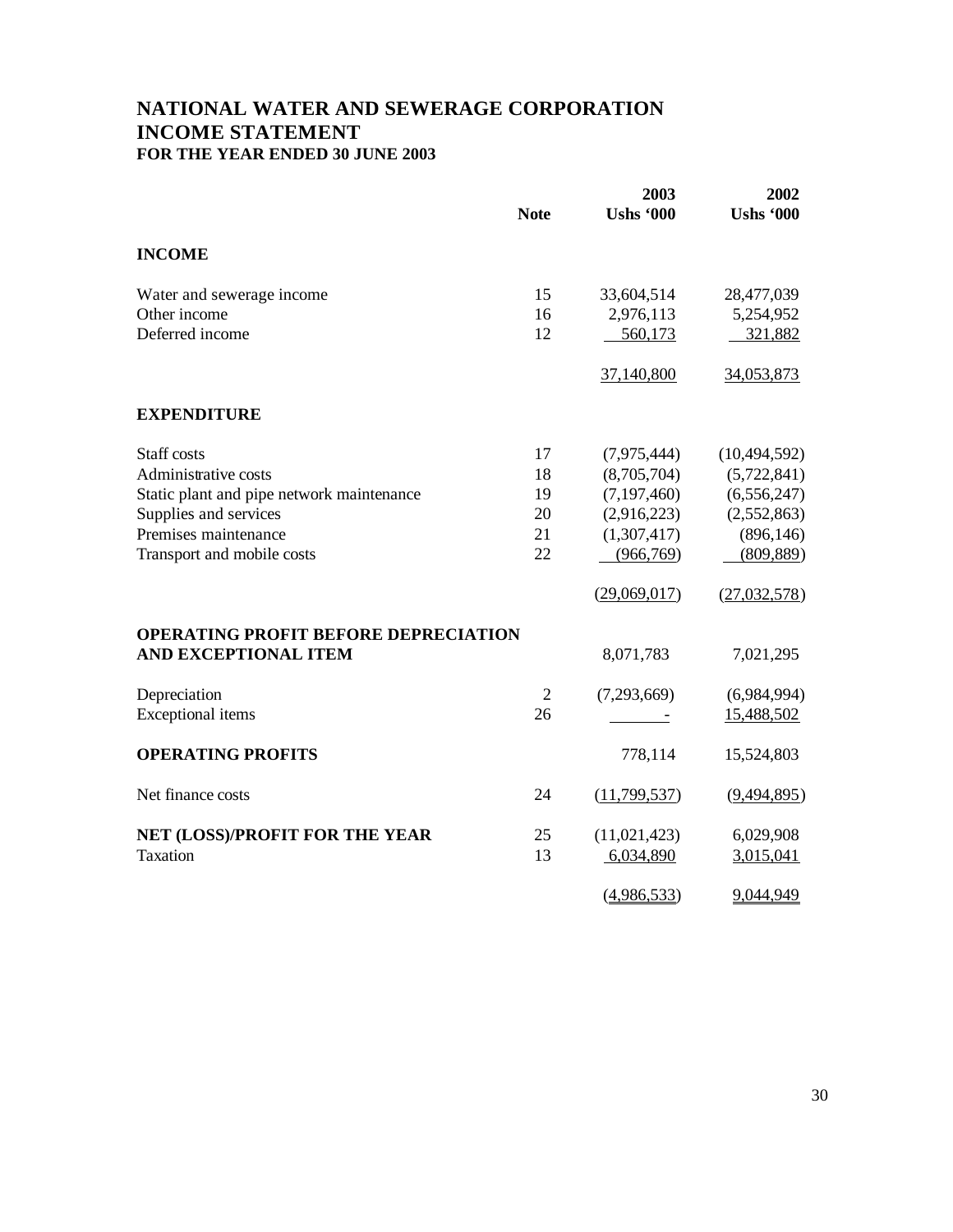# **NATIONAL WATER AND SEWERAGE CORPORATION STATEMENT OF CHANGES IN EQUITY FOR THE YEAR ENDED 3 0 JUNE 2003**

|                                                | Government<br><b>Funding</b><br><b>Ushs 000</b> | <b>Revaluation</b><br><b>Reserve</b><br><b>Ushs 000</b> | <b>Retained</b><br><b>Earnings</b><br><b>Ushs 000</b> | <b>Total</b><br><b>Equity</b><br><b>Ushs 000</b> |
|------------------------------------------------|-------------------------------------------------|---------------------------------------------------------|-------------------------------------------------------|--------------------------------------------------|
| At 1 July 2001<br>Transfer revaluation surplus | 57,169,698                                      | 6,524,286                                               | 3,445,665                                             | 67,139,649                                       |
| realised to retained earnings                  |                                                 | (487, 418)                                              | 487,418                                               |                                                  |
| Received during the year<br>Deferred tax       | 131,070                                         | 146,225                                                 |                                                       | 131,070<br>146,225                               |
| Net profit for the year                        |                                                 |                                                         | 9,044,949                                             | 9,044,949                                        |
| At 30 June 2002                                | 57,300,768                                      | 6,183,093                                               | 12,978,032                                            | 76,461,893                                       |
|                                                |                                                 |                                                         |                                                       |                                                  |
| At 1 July 2002<br>Transfer revaluation surplus | 57,300,768                                      | 6,183,093                                               | 12,978,032                                            | 76,461,893                                       |
| realised to retained earnings                  |                                                 | (487, 418)                                              | 487,418                                               |                                                  |
| Deferred tax                                   |                                                 | 146,225                                                 |                                                       | 146,225                                          |
| Net loss for the year                          |                                                 |                                                         | (4,986,533)                                           | (4,986,533)                                      |
| At 30 June 2003                                | 57,300,768                                      | 5,841,900                                               | 8,478,917                                             | 71,621,585                                       |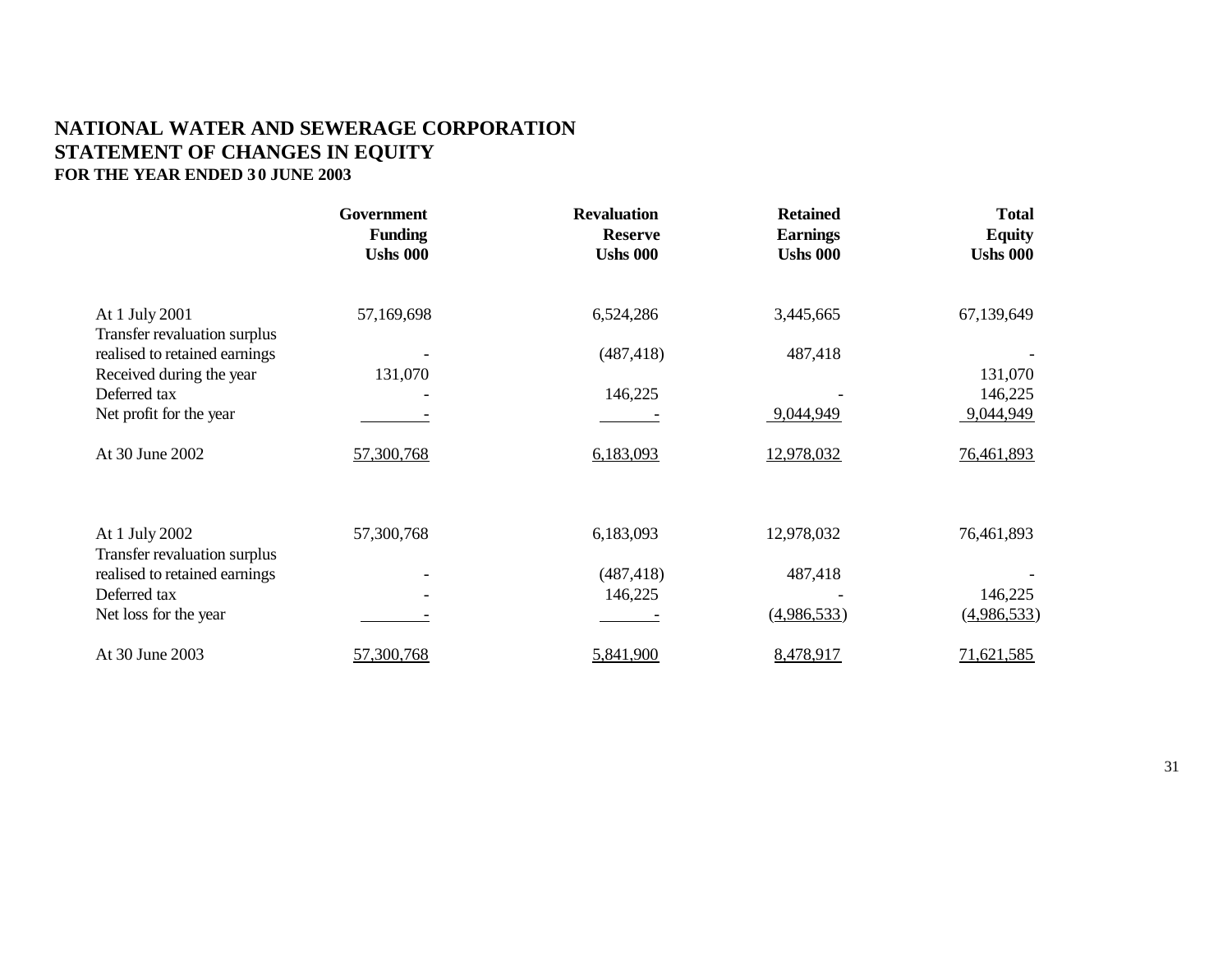# **NATIONAL WATER AND SEWERAGE CORPORATION CASH FLOW STATEMENTS 30 JUNE 2003**

|                                                                              | 2003<br><b>Ushs'000</b> | 2002<br><b>Ushs'000</b>  |
|------------------------------------------------------------------------------|-------------------------|--------------------------|
| (Loss)/profit before taxation                                                | (11,021,423)            | 6,029,908                |
| Adjustments for:                                                             |                         |                          |
| Depreciation                                                                 | 7,293,669               | 6,984,994                |
| Amortisation of accounting and billing software                              | 31,323                  | 31,302                   |
| Deferred income                                                              | (560, 173)              | (321, 882)               |
| Interest income accrued                                                      | (213, 642)              | (193, 831)               |
| <b>Exchange</b> loss                                                         | 859,191                 | 64,741                   |
| Assets impairment<br>(Profit)/loss on property, plant and equipment disposal | 8,018                   | (15, 488, 502)<br>82,717 |
|                                                                              |                         |                          |
| Net cash outflow before working capital changes                              | (3,603,127)             | (2,841,855)              |
| (Increase)/decrease in inventories                                           | (220, 448)              | 562,283                  |
| Increase in trade and other receivables                                      | (252, 341)              | (2, 287, 678)            |
| Increase in accounts payables                                                | 10,930,245              | 8,282,297                |
| Decrease in retirement benefit obligations                                   | (612,660)               | (1,425,092)              |
|                                                                              | 6,241,669               | 2,289,955                |
| Interest received                                                            | 213,642                 | 193,831                  |
| Tax paid                                                                     | (239,580)               | (119,252)                |
| Net cash inflow from operating activit ies                                   | 6,215,731               | 2,364,534                |
| <b>INVESTING ACTIVITIES</b>                                                  |                         |                          |
| Capital work-in-progress                                                     | (12, 139, 452)          | (15,884,551)             |
| Purchase of property, plant and equipment                                    | (3,889,985)             | (1,128,723)              |
| Intangible assets                                                            | (11, 495)               | (62, 534)                |
| Proceeds from disposal                                                       | 187                     | 21,841                   |
| Net cash outflow from investing activities                                   | (16,040,209)            | (17,053,967)             |
| <b>FINANCING ACTIVITIES</b>                                                  |                         |                          |
| Government funding                                                           |                         | 131,070                  |
| Proceeds from long term borrowing                                            | 3,195,168               | 4,983,651                |
| Grants received                                                              | 8,187,186               | 10,140,194               |
| Net cash inflow from financing activities                                    | 11,382,354              | 15,254,915               |
| Net decrease in cash and cash equivalents                                    | 1,557,876               | 565,482                  |
| CASH AND CASH EQUIVALENTS AT                                                 |                         |                          |
| <b>BEGINNING OF YEAR</b>                                                     | 4,793,685               | 4,228,203                |
| <b>CASH AND CASH EQUIVALENTS AT</b>                                          |                         |                          |
| THE END OF THE YEAR<br>(29)                                                  | 6,351,561               | 4,793,685                |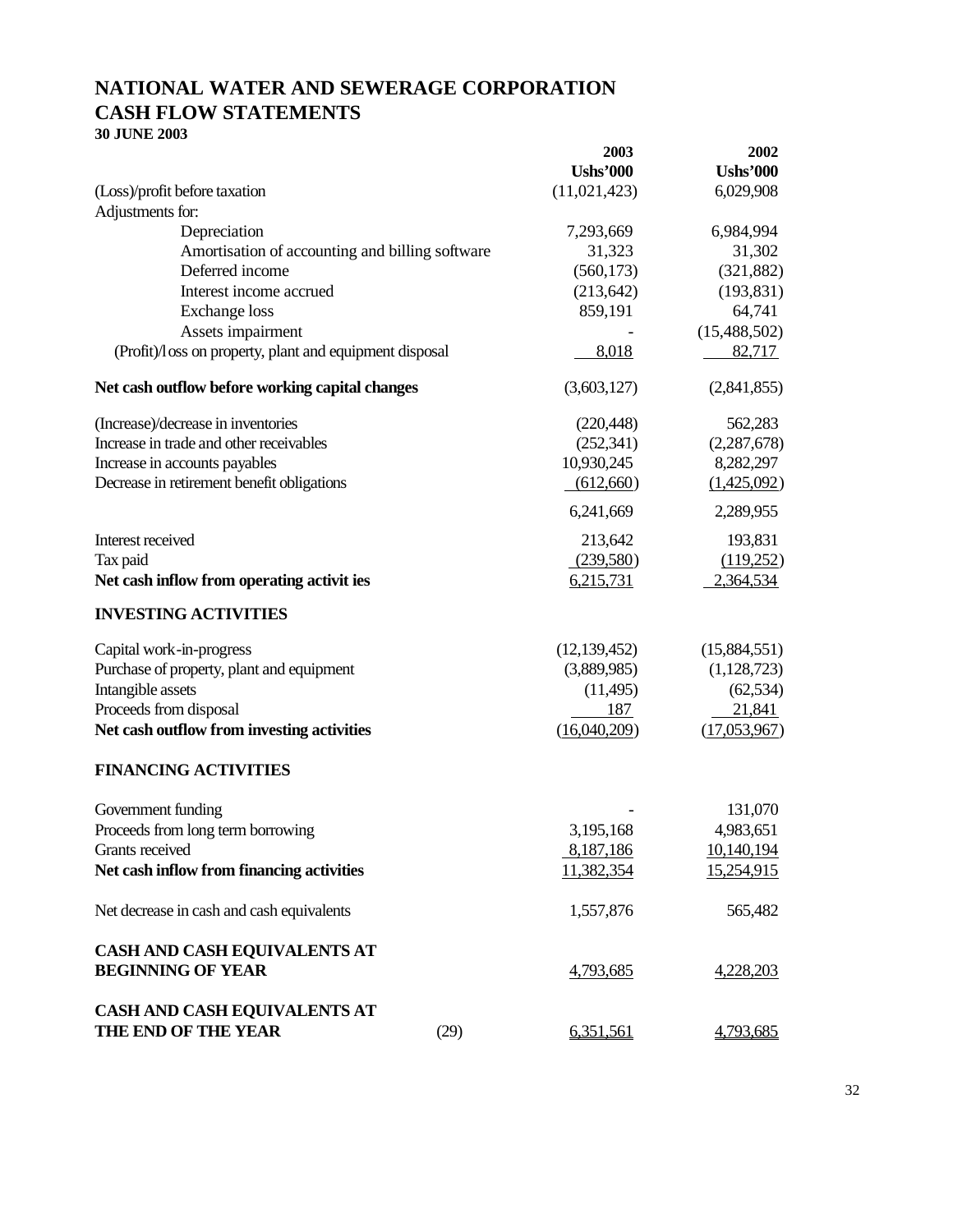#### **1. SIGNIFICANT ACCOUNTING POLICIES**

#### **(a) Basis of Accounting**

The financial statements have been prepared under the historical cost convention as modified by the revaluation of certain property, plant and equipment and in accordance with International Financial Reporting Standards.

Notwithstanding the fact that as at 30 June 2003 the corporation had net current liabilities of approximately Ushs 30.3 billion (2002: approximately Ushs 16.4 billio n), the directors consider the going concern basis of accounting appropriate, which assumes the continued financial support by the Government of Uganda, the corporation's financiers and creditors, and future profitable operations and renegotiations over th e terms of repayment of the corporation's borrowings (note 10 )with the Government of Uganda

#### **(b) Revenue Recognition**

Revenue from water consumption and sewerage services is recognized when water and sewerage services are delivered to customers and bil led by the corporation. They are recognized net of Value Added Tax.

#### **(c) Property, Plant and Equipment**

The Property, plant and equipment are stated at cost or valuation less accumulated depreciation. The cost of purchased property, plant and equipment is the value of consideration given to acquire the asset and the value of other directly attributable costs, which have been incurred in bringing the asset to the location and the condition necessary for their intended use.

Increases in the carrying amoun t arising on valuations are credited to revaluation reserve in equity and reserves. Decreases that offset previous increases of the same assets are charged against the revaluation reserve; all other decreases are charged to the income statement.

Depreciation is calculated to write off the cost or the revalued amounts of property, plant and equipment on a straight-line basis over the expected useful lives of the assets incurred. The annual rates used for the purpose are:

| Leasehold land and buildings    | $1\%$ |
|---------------------------------|-------|
| Static plant                    | 3%    |
| Motor vehicles and mobile plant | 20%   |
| Furniture and equipment         | 20%   |

Gains and losses on disposal of property, plant and equipment are determined by reference to their carrying amount and are taken into account in determining operating profi t. Gains on revaluation are capitalised and amortised over the remaining useful life of the revalued assets. On disposal of revalued assets, amounts in the revaluation reserve relating to the assets are transferred to retained earnings.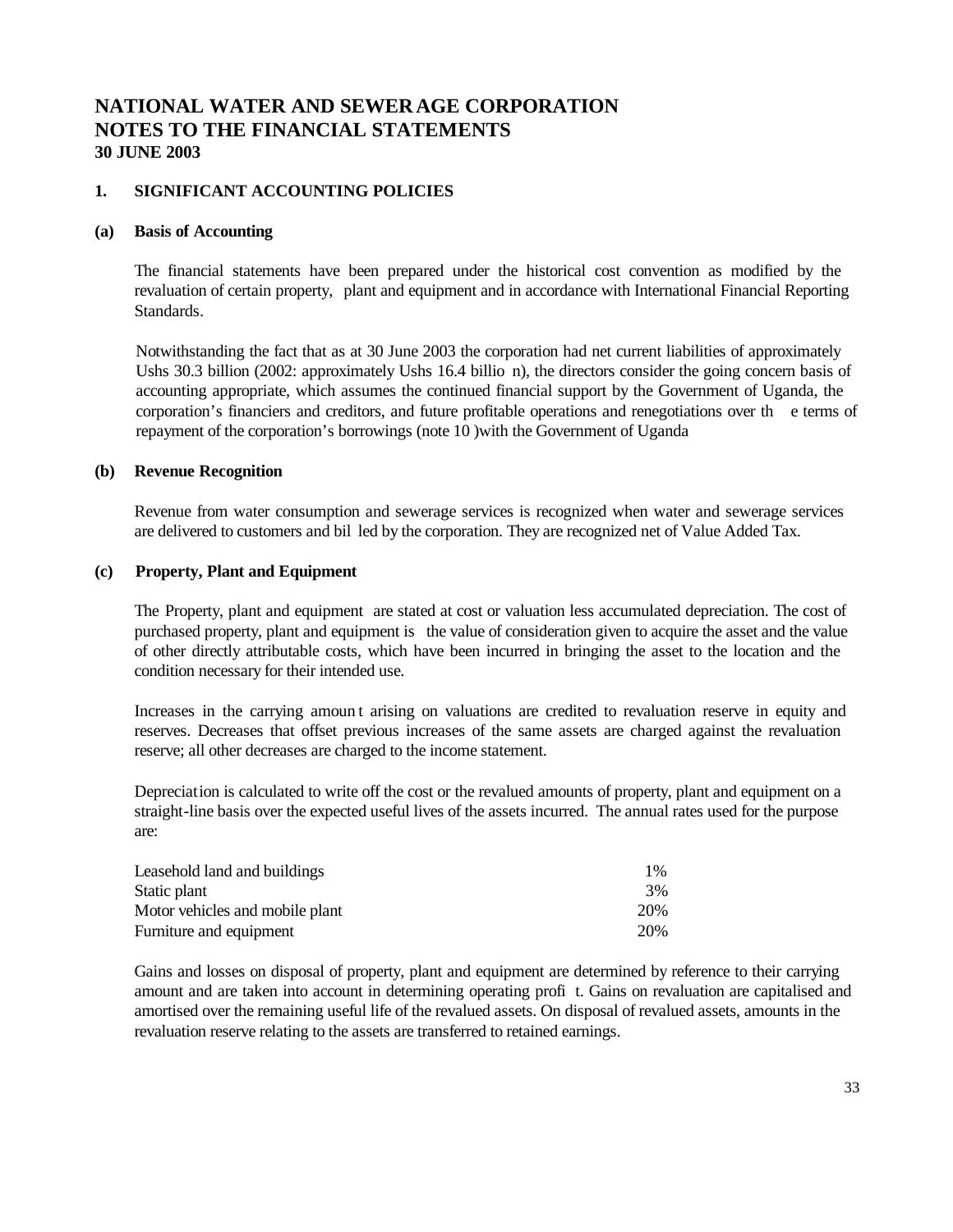#### **(d) Intangible Assets**

#### **Accounting and billing software**

The accounting and billing software are stated at cost less accumulated amortization. The depreciation of the accounting and billing software are on straight -line basis over 5 years

#### **(e) Basis of Valuation**

Property, plant and equipment taken on from district municipalities were valued and recorded in the balance sheet as at 30 June 1998 based on Open Market Valua tion.

The basis of valuation for accounts is the "Deprival Value" which means, "what loss would the organisation suffer if deprived of the asset in question?" The loss would equal the cost of purchasing an equivalent asset in the open market. Deprival va lue is the open market value of the property in its existing use, including any potential for development that is within that use.

Furniture and equipment was valued and recorded in the balance sheet as at 30 June 2001 based on Depreciated Replacemen t Cost basis, as the conditions above were not applicable. Properties to which the DRC basis is applied to include: -

- ? Those properties due to their specialized nature are rarely if ever, sold on the open market for single occupation for a continuation of their existing use, except as part of a sale of the business in occupation. Their specialized nature may arise from the construction, arrangement, size or location of the property, or a combination of these factors, or the function or the purpose to which the buildings are put,
- ? Standard properties in particular geographical areas and remote from main business centres, located there for occupational or business reasons, which are of such an abnormal size that either there would be no market for such buildi ngs or there is no competing market demand from other organizations wishing to use these types of property in the locality.

#### **(f) Inventories**

Inventories are valued at the lower of cost and net realisable value. Net realisable value is the estimated selling price in the ordinary course of business less estimated costs necessary to make the sale. Cost is determined on a weighted average cost basis. Provisions are made for all anticipated stock losses and charged to the income statement.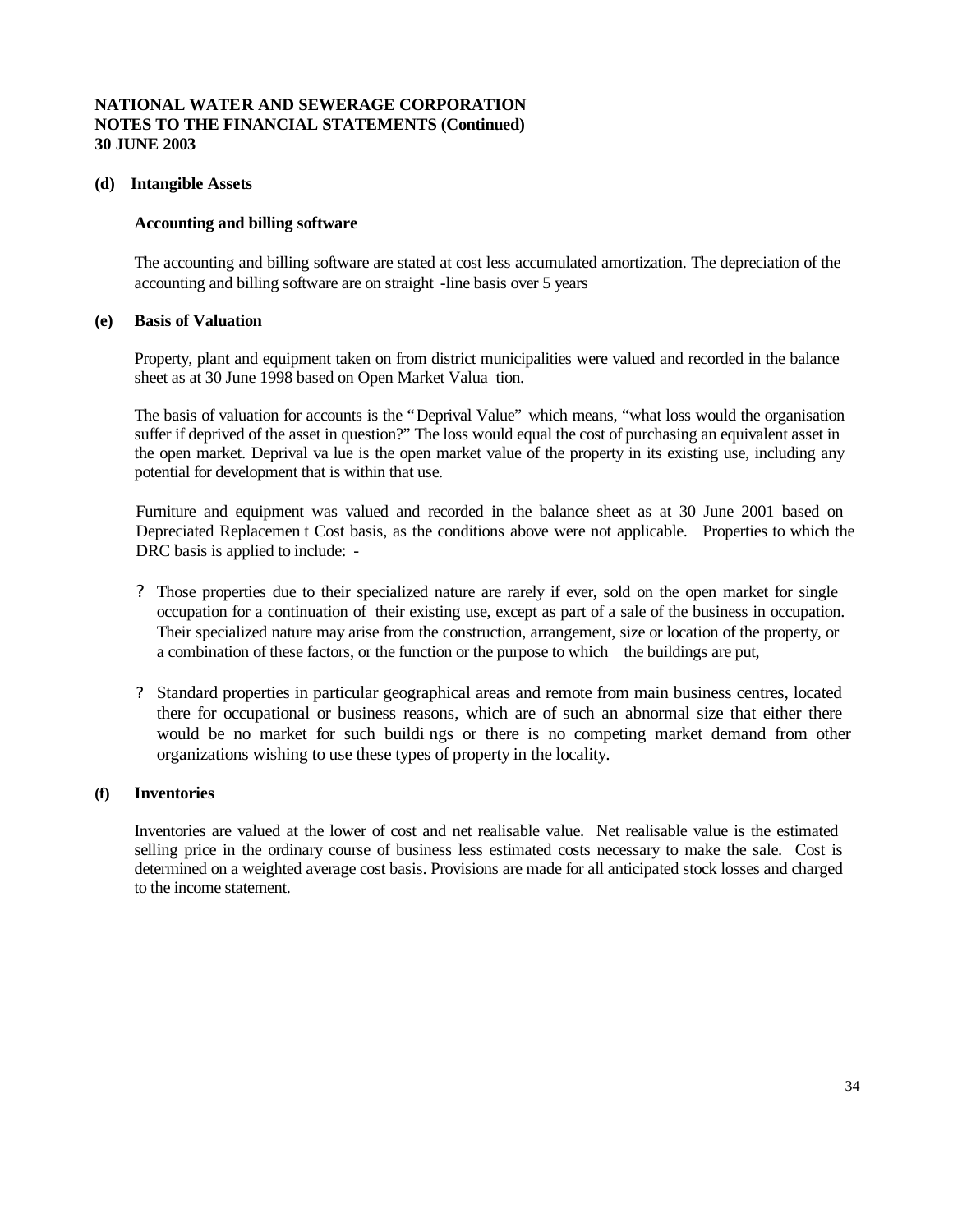#### **(g) Foreign Currency Translation**

Assets and corresponding liabilities expressed in foreign currencies are translated into Uganda shillings at the exchange rate ruling at the balance sheet date. Individual transactions during the year are converted into Uganda shillings at the exchange rate ruling at the time of each transaction and realised gains/losses relating to these transactions are dealt with through inco me statement.

#### **(h) Bad and Doubtful Debts**

General provisions are made based on management evaluation of the debtors' balance and other exposures in respect of losses, which, although not specifically identified, are known from experience to be present in the debtors balance. The general provision for bad debts is made on the following basis;

| 0-90 days late    |                          | 15%  |
|-------------------|--------------------------|------|
| 90-180 days late  |                          | 50%  |
| 180-360 days late |                          | 60%  |
| 1-2 years late    |                          | 90%  |
| >2 years late     | $\overline{\phantom{0}}$ | 100% |

Specific provision is made for all known doubtful debts and written off when all reasonable steps to recover them have been taken without success and in the opinion of the Directors, recovery is doubtful.

#### **(i) Retirement Benefits Scheme**

#### **National Social Security Fund**

The corporation contributes to the statuto ry National social Security Fund (NSSF). This is a defined contribution scheme registered under the National Social Security Act (1985). The company's obligations under this scheme are limited to specific contribution regulated from time to time and curren tly stated at 10% of the employee's gross pay. The company's contributions are charged to the income statement in the year to which they relate.

#### **Service Gratuity**

The corporation operates an in -house service gratuity scheme. Service gratuity is based on an employee's gross salary at the end of the financial period, and number of complete years of employment. Provisions for gratuity are charged to the income statement.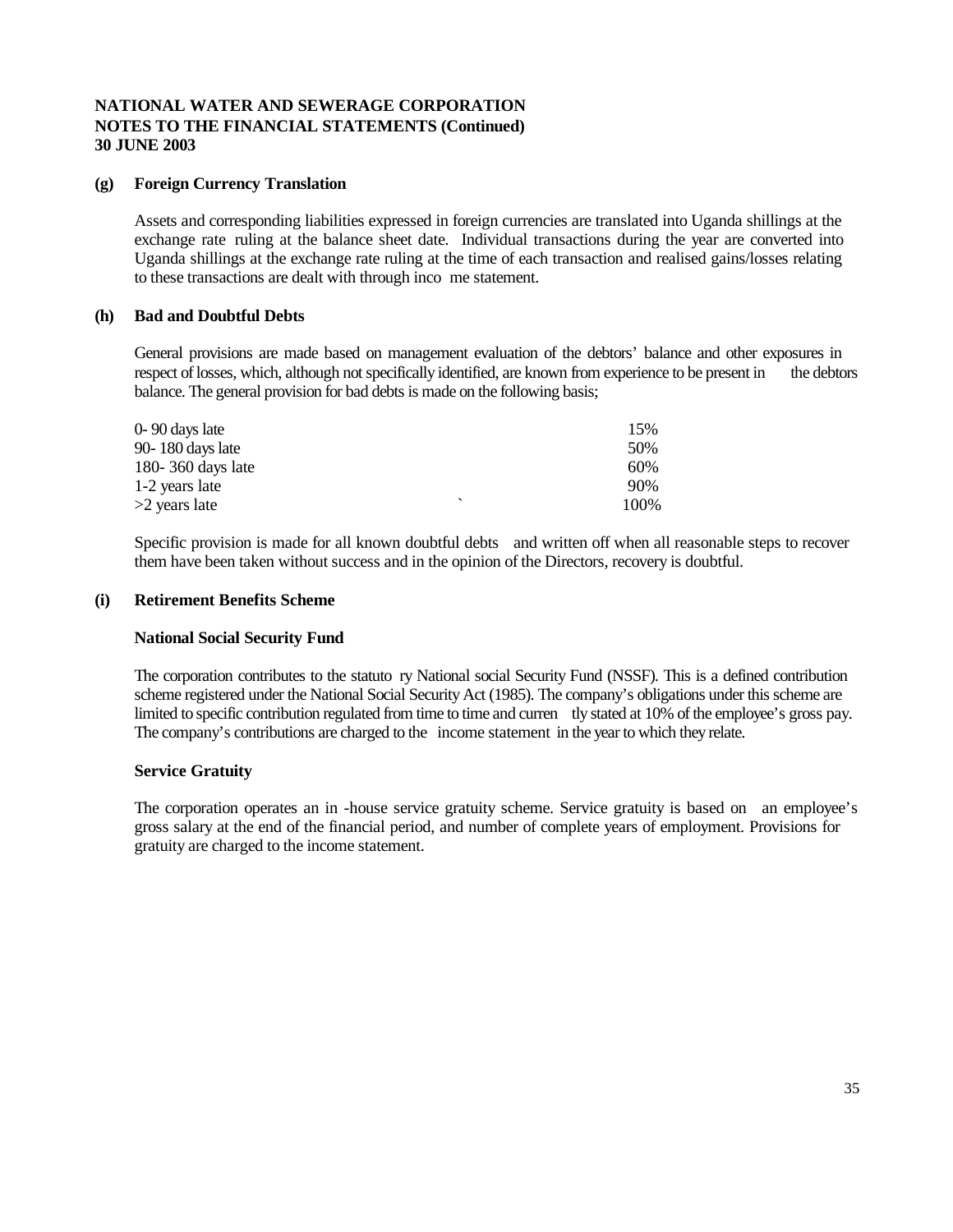#### **(j) Capital and Revenue Grants**

Grants are recognized at their fair value where there is reasonable assurance that the grant will be received and all attaching conditions will be applied with.

When the grant relates to a n expenses item, (Revenue) it is recognised as income over the periods necessary to match the grant on a systematic basis to the costs that it is intended to compensate.

Where the grant relates to an asset, (Capital) the fair value is credited to a defer red income account and is released to the income statement over the expected useful life of the relevant asset by equal annual instalments.

#### **(k) Provisions**

Provisions are recognized when the company has a legal or constructive obligation as a result of p ast events and it is probable that an out flow of resources will be required to settle the obligation, and a reliable estimate of the amount can be made. Where the corporation expects a provision to be reimbursed, for example under insurance, the reimburse ment is recognized as a separate asset but only when the reimbursement is virtually certain.

#### **(l) Deferred Income**

The landed cost or estimated market values of assets obtained through grants are credited to deferred income account on receipt, and system atically released to the income statement on issuance or through annual depreciation of the relevant assets respectively.

#### **(m) Taxation**

#### **Current Taxation**

Taxation is provided in the income statement on the basis of the results included therein adjusted in accordance with provisions of the Income Tax Act, 1997.

#### **Deferred Taxation**

Deferred taxation is provided using the liability method for all temporary differences arising between the tax bases of assets and liabilities and their carrying values for financia l reporting purposes.

Deferred tax is computed using the liability method for all temporary differences arising between the tax base of assets and liabilities. It is recognised for all temporally differences, carry forward losses of unused tax losses and credits.

#### **(n) Cash and Cash Equivalents**

For purposes of the cash flow statement, cash and cash equivalents comprises of cash on hand, and balances held with the banks, net of bank over drafts.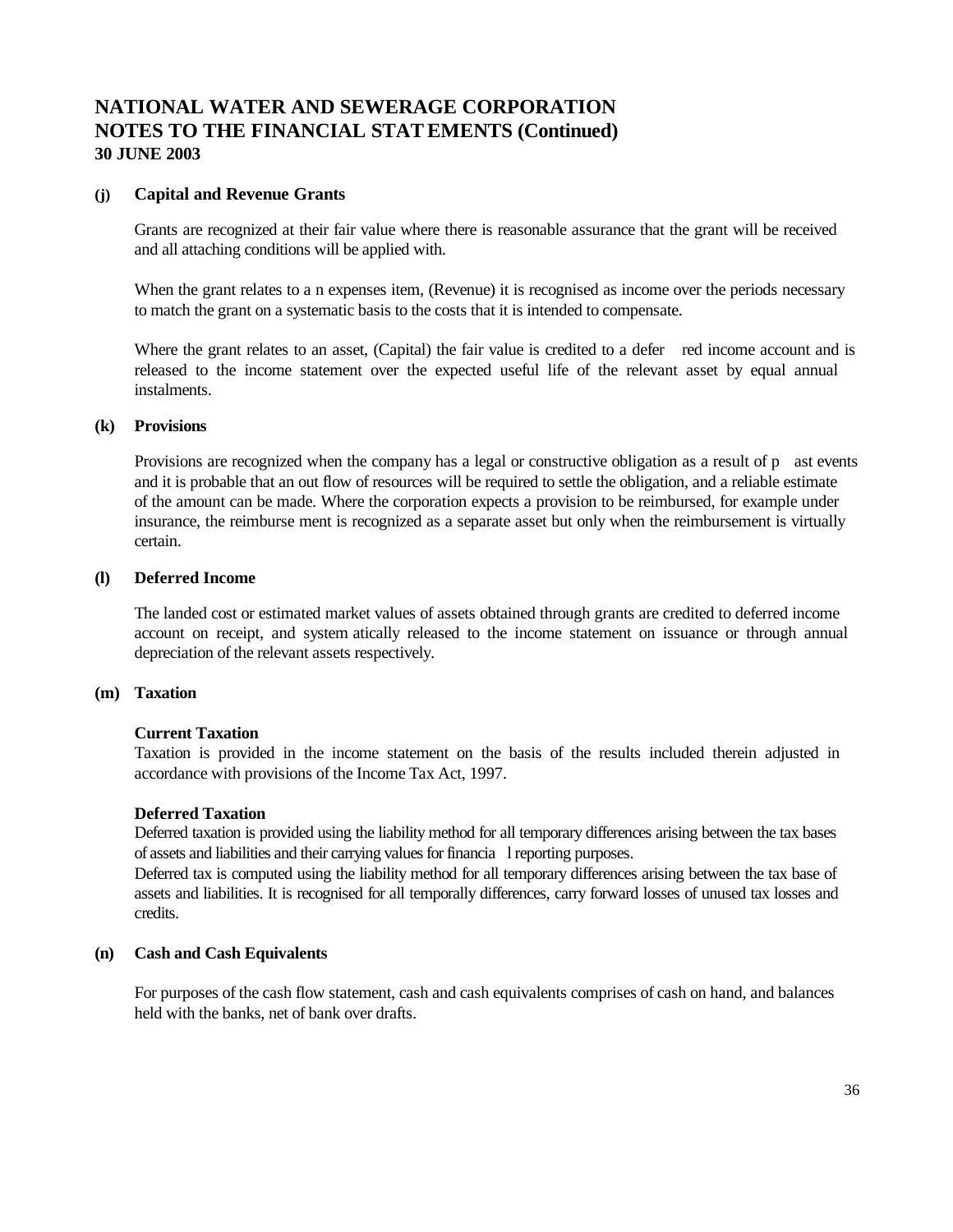#### **2. (a) PROPERTY, PLANT AND EQUIPMENT**

|                                  | <b>Land and</b><br><b>Buildings</b> | <b>Static</b><br><b>Plant</b> | <b>Furniture &amp;</b><br>Equipment | <b>Motor</b><br><b>Vehicles</b><br>& Mobile Plant | <b>Totals</b>      |
|----------------------------------|-------------------------------------|-------------------------------|-------------------------------------|---------------------------------------------------|--------------------|
|                                  | <b>Ushs '000</b>                    | <b>Ushs '000</b>              | <b>Ushs '000</b>                    | <b>Ushs '000</b>                                  | <b>Ushs '000</b>   |
| <b>COST OR VALUATION</b>         |                                     |                               |                                     |                                                   |                    |
| As at 1 July 2002                | 18,123,031                          | 206,325,016                   | 1,523,313                           | 2,345,696                                         | 228, 317, 055      |
| <b>Additions</b>                 | 68,339                              | 1,910,957                     | 1,236,882                           | 673,806                                           | 3,889,985          |
| Disposals                        |                                     |                               | (13,675)                            |                                                   | (13, 675)          |
| As at 30 June 2003               | 18,191,370                          | 208,235,973                   | 2,746,520                           | 3,019,502                                         | 232,193,365        |
| Cost                             | 16,467,870                          | 195,367,772                   | 1,656,072                           | 3,019,502                                         | 216,511,217        |
| Valuation                        | 1,723,500                           | 12,868,200                    | 1,090,448                           |                                                   | 15,682,148         |
|                                  | 18,191,370                          | 208,235,973                   | 2,746,520                           | 3,019,502                                         | 232,193,365        |
| <b>DEPRECIATION</b>              |                                     |                               |                                     |                                                   |                    |
| As at 1 July 2002                | 1,586,977                           | 40,133,295                    | 560,312                             | 2,200,218                                         | 44,480,802         |
| Charge for the year              | 182,335                             | 6,247,079                     | 549,314                             | 314,941                                           | 7,293,669          |
| Charge on disposals              |                                     |                               | (5,470)                             |                                                   | (5,470)            |
| As at 30 June 2003               | 1,769,312                           | 46,380,374                    | 1,104,156                           | 2,515,159                                         | 51,769,001         |
| <b>ASSET IMPAIRMENT</b>          |                                     |                               |                                     |                                                   |                    |
| Asset impairment at 1 July 2002  |                                     | (26, 263, 498)                |                                     |                                                   | (26, 263, 498)     |
| Movement during the year         |                                     |                               |                                     |                                                   |                    |
| Asset impairment at 30 June 2003 |                                     | (26, 263, 498)                |                                     |                                                   | (26, 263, 498)     |
| <b>NET BOOK VALUE</b>            |                                     |                               |                                     |                                                   |                    |
| As at 30 June 2003               | 16,422,058                          | 135,592,101                   | 1,642,364                           | 504,344                                           | 154,160,866        |
| As at 30 June 2002               | 16,536,055                          | 139,928,222                   | 963,001                             | 145,478                                           | <u>157,572,756</u> |

Various revaluations of fixed assets were conducted by Katuramu & Co. since 1992.

In 1997, Katuramu & Company Consulting Surveyors revalued those assets taken over by the corporation from district municipalities based on current market values on existing use basis. These revaluations were reflected in the financial statements for the year ended 30 June 1998. The corporation subsequently obtained a professional valuation for all furniture and equipment as at 20 April 2001 from Messrs Katuramu & Company Consulting Surveyors on a depreciated replacement cost basis. These revaluations were reflected in the financial statements for the year ended 30 June 2001.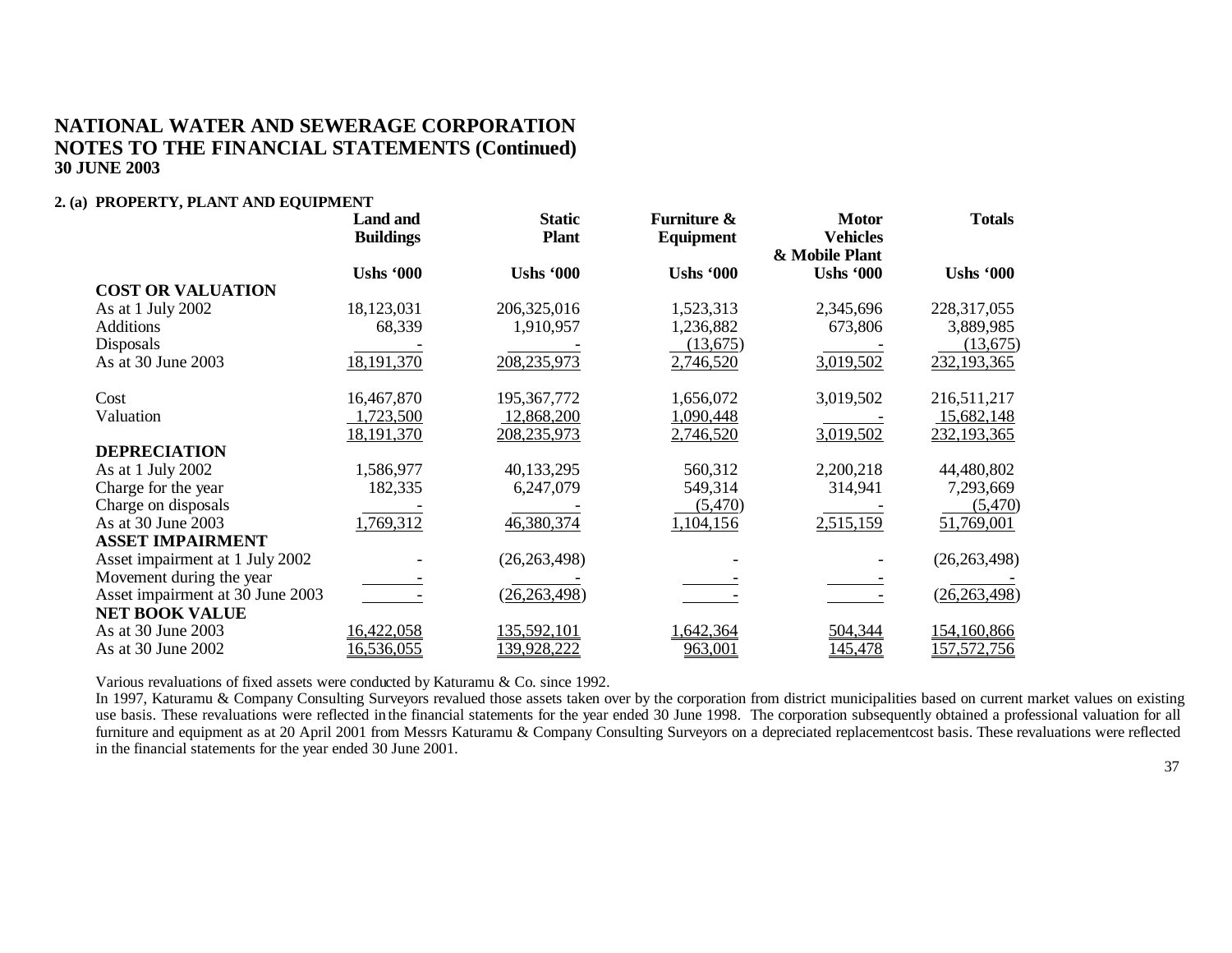# **2.(b) PROPERTY, PLANT AND EQUIPMENT (continue d)**

Leasehold land and buildings include the following properties for which the corporation has no title deeds

|                                                      | <b>Net Book</b><br>Cost | <b>Net Book</b><br><b>Value</b><br>2003 | <b>Value</b><br>2002 |
|------------------------------------------------------|-------------------------|-----------------------------------------|----------------------|
| <b>Plot No/Area</b>                                  | <b>Ushs'000</b>         | <b>Ushs'000</b>                         | <b>Ushs'000</b>      |
| 43-49 Sixth Street/central stores/Workshop (Kampala) | 353,000                 | 310,942                                 | 314,480              |
| M80 Naguru Building for Reservoir (Kampala)          | 12,600                  | 11,099                                  | 11,225               |
| 5,7,9,10 Kome Crescent Residential (Kampala)         | 120,000                 | 105,708                                 | 106,908              |
| 133 & 135 Mutungo Tank (Kampala)                     | 10,000                  | 9,006                                   | 9,206                |
| Lunyo Booster (Entebbe)                              | 16,930                  | 15,490                                  | 15,659               |
| 2,4,6 Byatike Road Residential (Entebbe)             | 9,900                   | 9,015                                   | 9,114                |
| 19-21 Kampala Road office (Entebbe)                  | 7,070                   | 6,228                                   | 6,299                |
| Water Works (Gulu)                                   | 210,000                 | 187,068                                 | 189,168              |
| 6 Martin Road (Jinja)                                | 186,000                 | 163,847                                 | 165,707              |
| Ojwina Lagoons (Lira)                                | 12,000                  | 10,690                                  | 10,810               |
| Namatala Lagoons (Mbale)                             | 10,208                  | 9,296                                   | 9,398                |
| Kabazaire Road plot 11-19 (Mbarara)                  | 753,046                 | 708,384                                 | 715,914              |
| 3 Galt Road Office (Mbarara)                         | 443,700                 | 417,383                                 | 421,820              |
| Sewage Lagoons (Mbarara)6,600                        | 5,945                   | 6,011                                   |                      |
| Doko sewage treatment ponds (Mbale)                  | 558,000                 | 392,107                                 | 397,687              |
| Malaba reservoir (Tororo)                            | 582,000                 | 408,971                                 | 414,791              |
| Malaba pumping station (Tororo)                      | 1,451,284               | 1,019,817                               | 1,034,330            |
| 12 Lake Bunyonyi (Kabale) 36,500                     | 35,405                  | 35,770                                  |                      |
| 7 & 8 Kiyoora (Kabale)                               | 28,000                  | 27,160                                  | 27,440               |
| 10 Kakanga hill (Kabale)                             | 40,500                  | 39,285                                  | 39,690               |
| 47 Golf course, Makanga (Kabale)                     | 38,000                  | 36,860                                  | 37,240               |
| Upper reservoir land, Makanga (Kabale)               | 10,500                  | 10,185                                  | 10,290               |
| Sewage treatment land, Bwankosya by pass (Kabale)    | 30,000                  | 29,100                                  | 29,400               |
|                                                      | 4,925,838               | 3,968,991                               | 4,018,357            |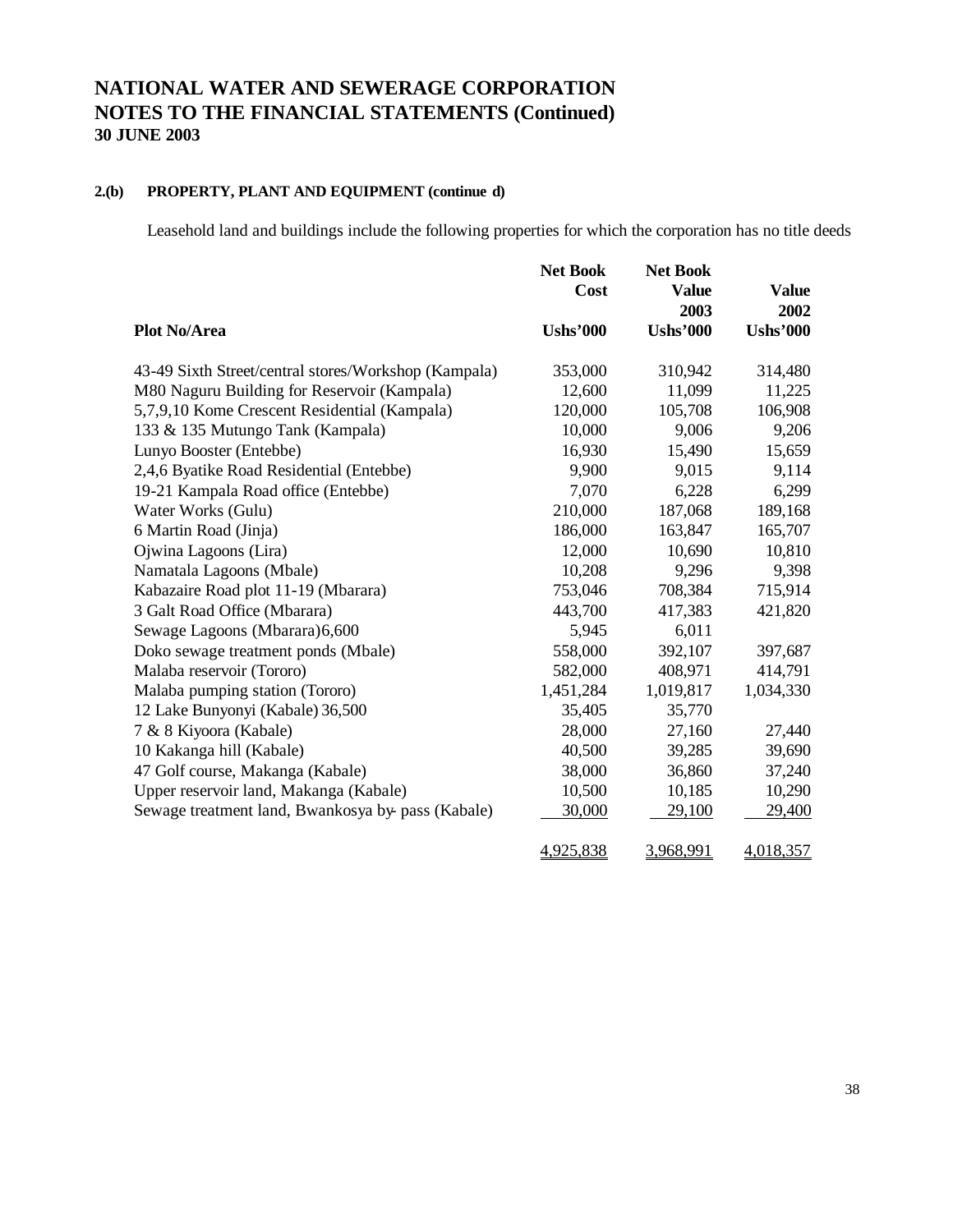#### **3. CAPITAL WORK-IN-PROGRESS**

Capital Work in Progress relates to on-going development work for Ggaba I refurbishment Project (GRP), Lake Victoria Environmental Management Project (LVEMP), Kabale Water Project (KWP), Kampala Network Rehabilitation Project (KNRP), and Small Towns Water and Sanitation Project –Part B (STWSP)

|                                    | <b>KNRP</b><br>Ushs'000 | GRP<br>Ushs'000         | <b>LVEMP</b><br>Ushs' $000$ | <b>KWP</b><br><b>Ushs'000</b> | <b>STWSP</b><br><b>Ushs'000</b> | NWSC<br>Ushs'000 | <b>TOTAL</b><br>Ushs'000            |
|------------------------------------|-------------------------|-------------------------|-----------------------------|-------------------------------|---------------------------------|------------------|-------------------------------------|
| At 1 July 2002<br><b>Additions</b> | 900.419                 | $-1,928,608$<br>917,877 | 104.605                     | 9,702,480<br>$-6.423.609$     | 19.166.932<br>3,738,251         |                  | $-30,902,625$<br>159,296 12,139,452 |
| 30 June 2003                       | 900.419                 | 2.846.485               | 104,605                     | 16,126,089 22,905,183         |                                 |                  | 159,296 43,042,077                  |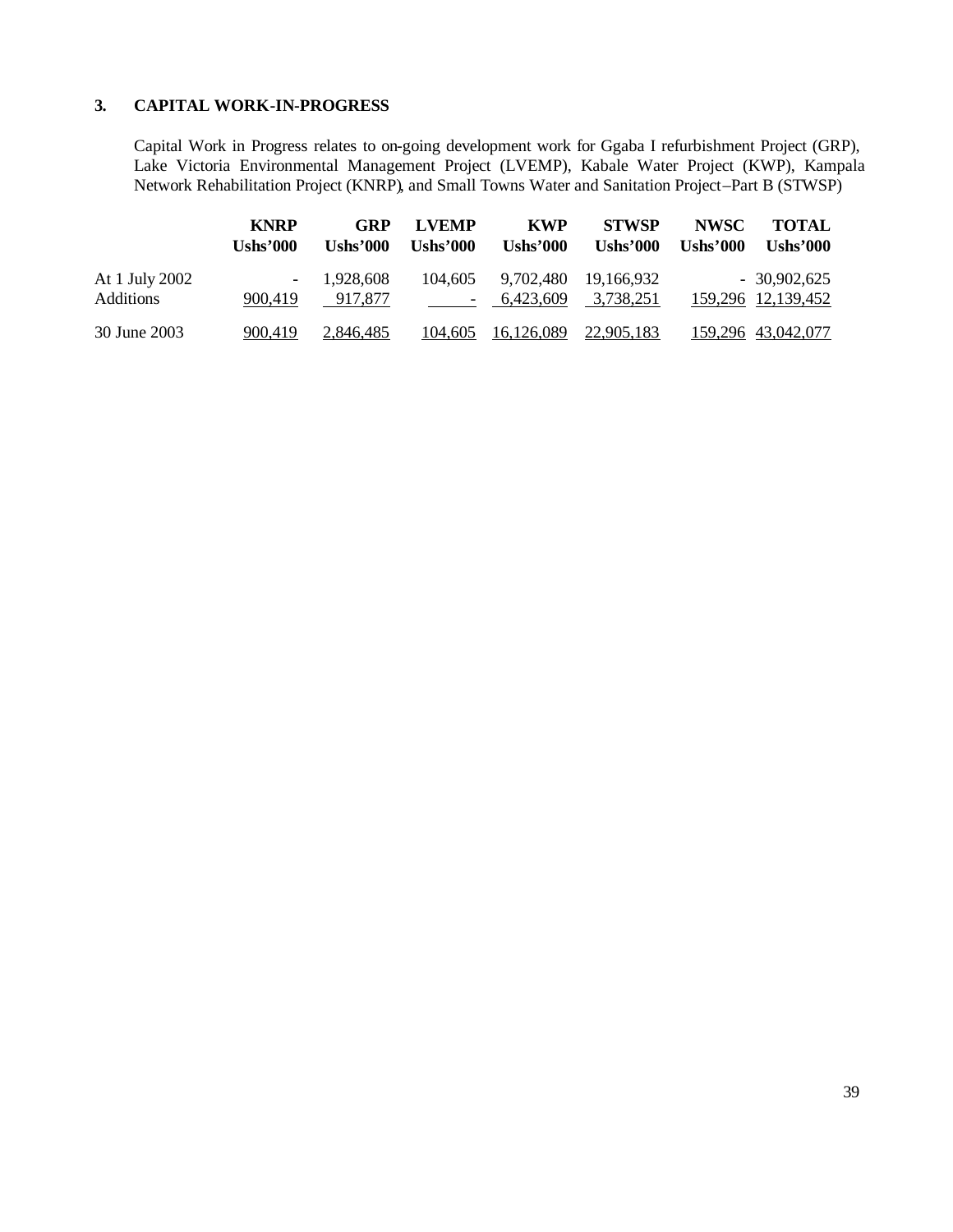| 4. | <b>INTANGIBLE ASSETS</b>                    | 2003<br><b>Ushs'000</b> | 2002<br><b>Ushs'000</b> |
|----|---------------------------------------------|-------------------------|-------------------------|
|    | Balance brought forward<br><b>Additions</b> | 156,079<br>11,495       | 93,545<br>62,534        |
|    | Amortisation                                | 167,574                 | 156,079                 |
|    | Balance brought forward                     | 49,925                  | 18,709                  |
|    | Charge for the year                         | 31,322                  | 31,302                  |
|    |                                             | 81,247                  | 50,011                  |
|    | Net book value at 30 June                   | <u>86,327</u>           | 106,154                 |

Intangible assets relate to the accounting software, which is being amortised over 5 years.

# **5. INVENTORIES**

|    | Water fittings                               | 1,296,214      | 1,367,117      |
|----|----------------------------------------------|----------------|----------------|
|    | Chemicals                                    | 945,160        | 829,922        |
|    | Spare parts                                  | 383,387        | 266,062        |
|    | Others                                       | 282,015        | 304,613        |
|    |                                              | 2,906,775      | 2,767,714      |
|    | Goods in transit                             | 313,505        | 197,738        |
|    |                                              | 3,220,280      | 2,965,452      |
|    | Provision for slow moving and obsolete stock | (220, 430)     | (186,050)      |
|    |                                              | 2,999,850      | 2,779,402      |
| 6. | <b>TRADE AND OTHER RECEIVABLES</b>           |                |                |
|    | Water and Sewerage debtors                   | 24,531,134     | 24,120,655     |
|    | Other receivables                            | 1,423,581      | 1,729,812      |
|    |                                              | 25,954,715     | 25,913,467     |
|    | Provision for Specific bad debts             | (12, 275, 940) | (12, 424, 033) |
|    |                                              | 13,678,775     | 13,426,434     |
|    | Balance b/f                                  | 12,424,033     | 12,556,540     |
|    | Charge for the year                          | 519,500        | 679,942        |
|    | Bad debts realized                           | (667, 593)     | (812, 449)     |
|    | Bad debts written off                        |                |                |
|    |                                              | 12,275,940     | 12,424,033     |
|    |                                              |                |                |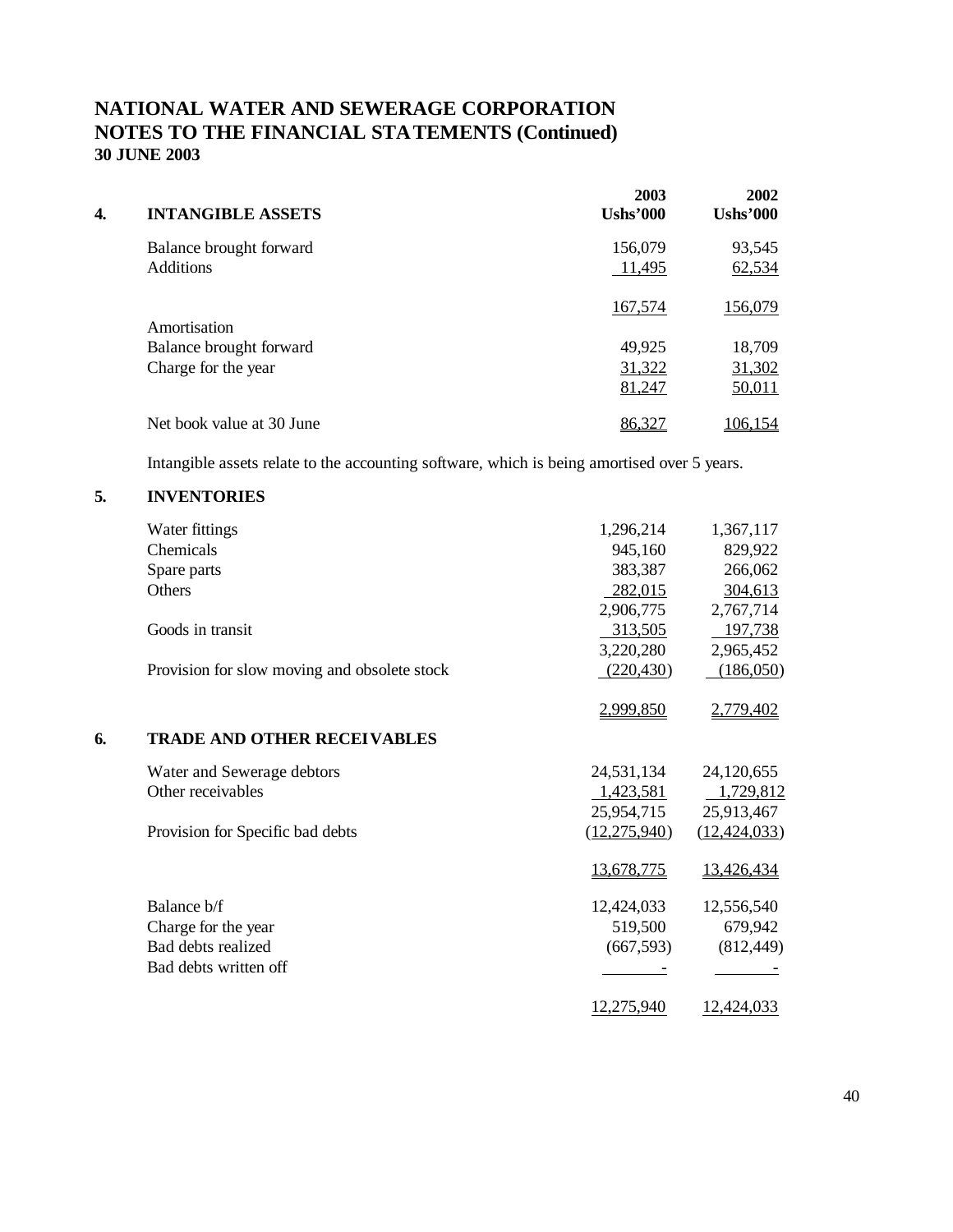|   |                            | 2003      | 2002      |
|---|----------------------------|-----------|-----------|
|   |                            | Ushs'000  | Ushs'000  |
| 7 | <b>SHORT TERM DEPOSITS</b> |           |           |
|   | Fixed deposits             | 3,164,072 | 1,068,802 |

The corporation holds a short-term investment account with Citibank Uganda Limited, which will be held to maturity. The interest rate is negotiated from time to time as the deposit is being refixed.

| 8. | <b>CASH AND BANK</b>      |            |            |
|----|---------------------------|------------|------------|
|    | Cash at hand              | 1,821      | 4,500      |
|    | Cash collection accounts  | 1,332,263  | 869,299    |
|    | Cash in transit           | 292,169    | 64,085     |
|    | Bank balances             | 1,561,237  | 2,786,999  |
|    |                           | 3,187,489  | 3,724,883  |
| 9. | <b>GOVERNMENT FUNDING</b> |            |            |
|    | At 1 July                 | 57,300,768 | 57,169,698 |
|    | Received during the year  |            | 131,070    |
|    | At 30 June                | 57,300,768 | 57,300,768 |

This amount represents a build-up of various Government of Uganda capital contributions to Corporation through the years. The principal components are:

- a) The value of assets taken over by the Corporation whenever new towns are handed over to the Corporation.
- b) Portions of loans extended to Government of Uganda for various Corporation projects but which government passed on to the Corporation as part of equity
- c) Direct equity contributions by Government of Uganda.

#### **10. BORROWINGS**

| 36,022,942   | 36,022,942        |
|--------------|-------------------|
| 27,772,207   | 27,772,207        |
| 16,629,374   | 13,434,205        |
|              |                   |
| 3,706,656    | 2,847,555         |
| 84, 131, 179 | 80,076,909        |
| (9,462,412)  | (3,651,652)       |
| 74,668,767   | <u>76,425,257</u> |
|              |                   |
| 9,462,412    | 3,651,652         |
| 4,731,215    | 3,651,652         |
| 14,193,618   | 10,954,955        |
| 55,743,934   | 61,818,650        |
| 84, 131, 179 | 80,076,909        |
| 80,076,909   | 75,028,517        |
| 3,195,169    | 4,983,651         |
| 859,101      | 64,741            |
| 84, 131, 179 | 80,076,909        |
|              |                   |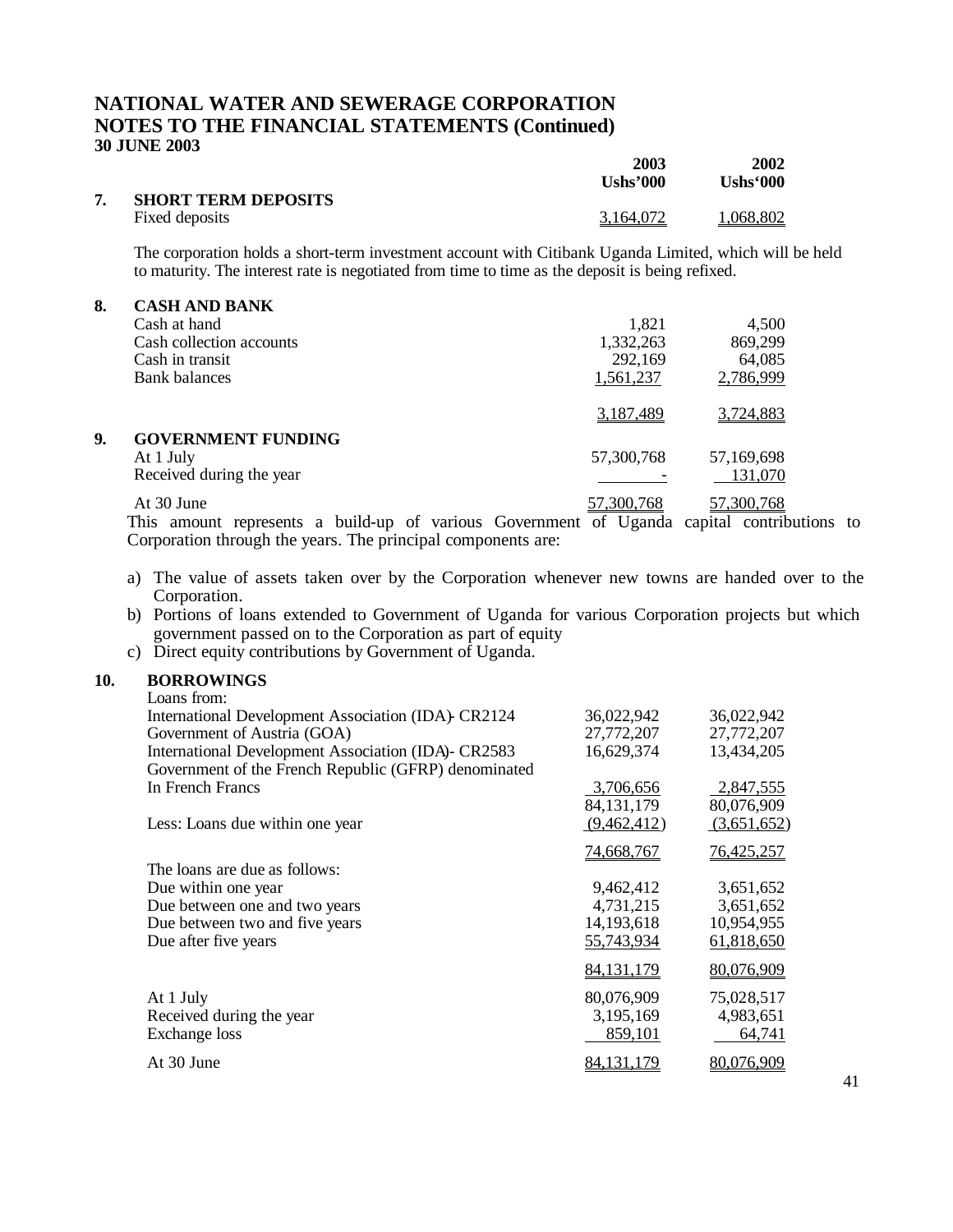International Development Association (IDA)- CR2124

IDA loans amount to Ushs.36,022,942 was obtained through the Government of Uganda on 30 November 1990, to finance the activities of the Uganda Second Water Supply Project. It is repayable in semi-annual instalments for a period of 25 years of which 5 years are a grace period. The interest rate on this loan is charged at the prevailing minimum Treasury bill rate, plus 3%.

Government of Austria (GOA)

This loan of Ushs.27,772,207 was obtained through the Government of Uganda on 30 November 1992, to finance the activities of the Uganda Second Water Supply Project. It is repayable in semi annual instalments for a period of 20 years of which 5 years are a grace period. The interest rate on this loan is charged at the prevailing minimum Treasury bill rate, plus 3%.

Government of the French Republic (GFRP)

This loan of Ushs.3,706,655,772 was obtained through the Government of Uganda on 21 November 1997, to finance activities of Namasuba Hill Pilot Water and Supply Project. It is repayable in semi-annual instalments over a period of 15 years. Interest rate is charged at a fixed rate of 10%.

The Corporation has negotiated with Government of Uganda for the rescheduling of the payment of the loans. The interest on these loans has been accrued by the corporation with effect from the date of Original borrowing by the Government of Uganda.

|     |                                            | 2003<br><b>Ushs'000</b> | 2002<br><b>Ushs'000</b> |
|-----|--------------------------------------------|-------------------------|-------------------------|
| 11. | <b>SERVICE GRATUITY</b>                    |                         |                         |
|     | At 1 July                                  | 3,661,027               | 5,086,119               |
|     | Charge for the year                        | 390,154                 | 645,617                 |
|     | Less service gratuity paid during the year | (1,002,814)             | (2,070,709)             |
|     | Service gratuity at 30 June                | 3,048,367               | 3,661,027               |
|     | Less due within one year                   |                         | (587, 549)              |
|     | Due after more than one year               | 3,048,367               | 3,073,478               |
| 12. | <b>DEFERRED INCOME</b>                     |                         |                         |
|     | At July                                    | 10,526,065              | 707,753                 |
|     | Grants received during the year.           | 8,187,186               | 10,140,194              |
|     |                                            | 18,713,251              | 10,847,947              |
|     | Released to income statement               | (560, 173)              | (321, 882)              |
|     | At 30 June                                 | 18,153,078              | 10,526,065              |
|     | Less: Due with one year                    | (513,904)               | (436, 894)              |
|     | Due after more than one year               | 17,639,174              | 10,089,171              |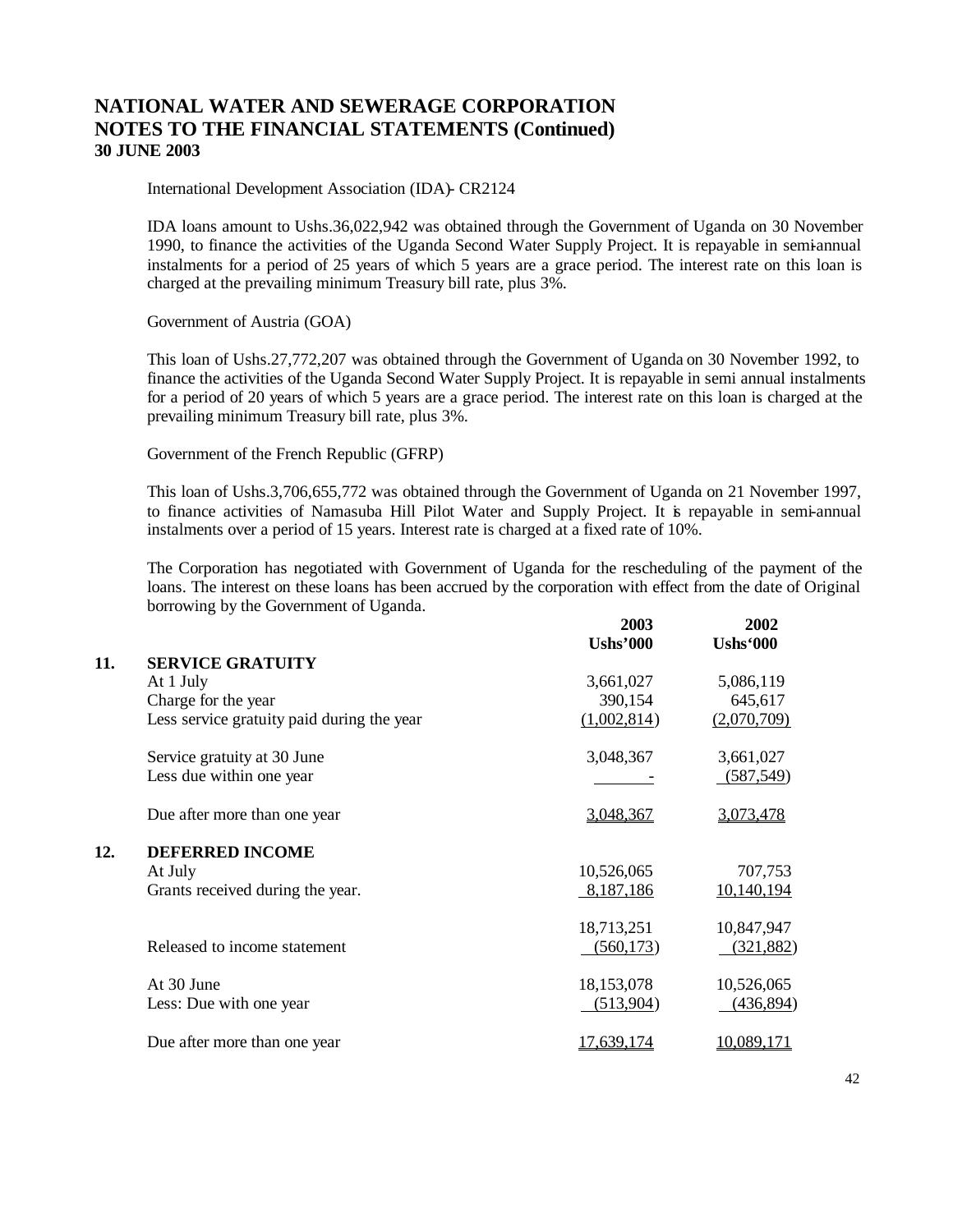These amounts refer to grants and donations of a capital nature from various donor agencies. For the current year, **Shs 6.7 billion** refers to *KfW* grants for construction of Kabale Water Supply and Sewerage Works, **Shs 0.6 billion** relates to EDF grants received and utilised for Ggaba I Refurbishment, **Shs 0.6 billion** is for the value of vehicles and various assets received from Small Towns Water and Sanitation Project and Shs **0.3 billion** was the cost of computer equipment received from GTZ.

#### **13. TAXATION**

#### **CORPORATION TAX**

Taxation is provided in the financial statements on the basis of the results included therein adjusted in accordance with provisions of the Income Tax Act, 1997 less any remittances to Uganda Revenue Authority in respect of corporation tax paid and Withholding Tax receivable.

|                                         | 2003<br>Ushs'000 | 2002<br>Ushs'000 |
|-----------------------------------------|------------------|------------------|
| <b>Balance Sheet</b>                    |                  |                  |
| Balance brought forward                 | (820, 515)       | (701, 263)       |
| Charge to income statement for the year |                  |                  |
| Corporation tax paid during the year    | (239, 580)       | (119, 252)       |
|                                         | (1,060,095)      | (820, 515)       |
| <b>Income Statement</b>                 |                  |                  |
| Charge to the profit and loss account   |                  |                  |
| Deferred tax charge for the year        | 6,034,890        | 3,015,041        |
|                                         | 6.034.890        | <u>3,015,041</u> |

As at 30 June 2003, the corporation estimated tax losses amounting to approximately Ushs.107.4 billion (2002: Ushs.90.2 billion). The losses may be carried forward to be offset against future taxable income provided

- a) The corporation derives further assessable income of a nature and of amount sufficient to enable the benefit to be realised,
- b) There is no change in the tax legislation to adversely affect the corporation's ability to realise the benefit; and
- c) The corporation continues to comply with the conditions for deductibility imposed by law

The losses have at the date of this report not been finally agreed with Uganda Revenue Authority.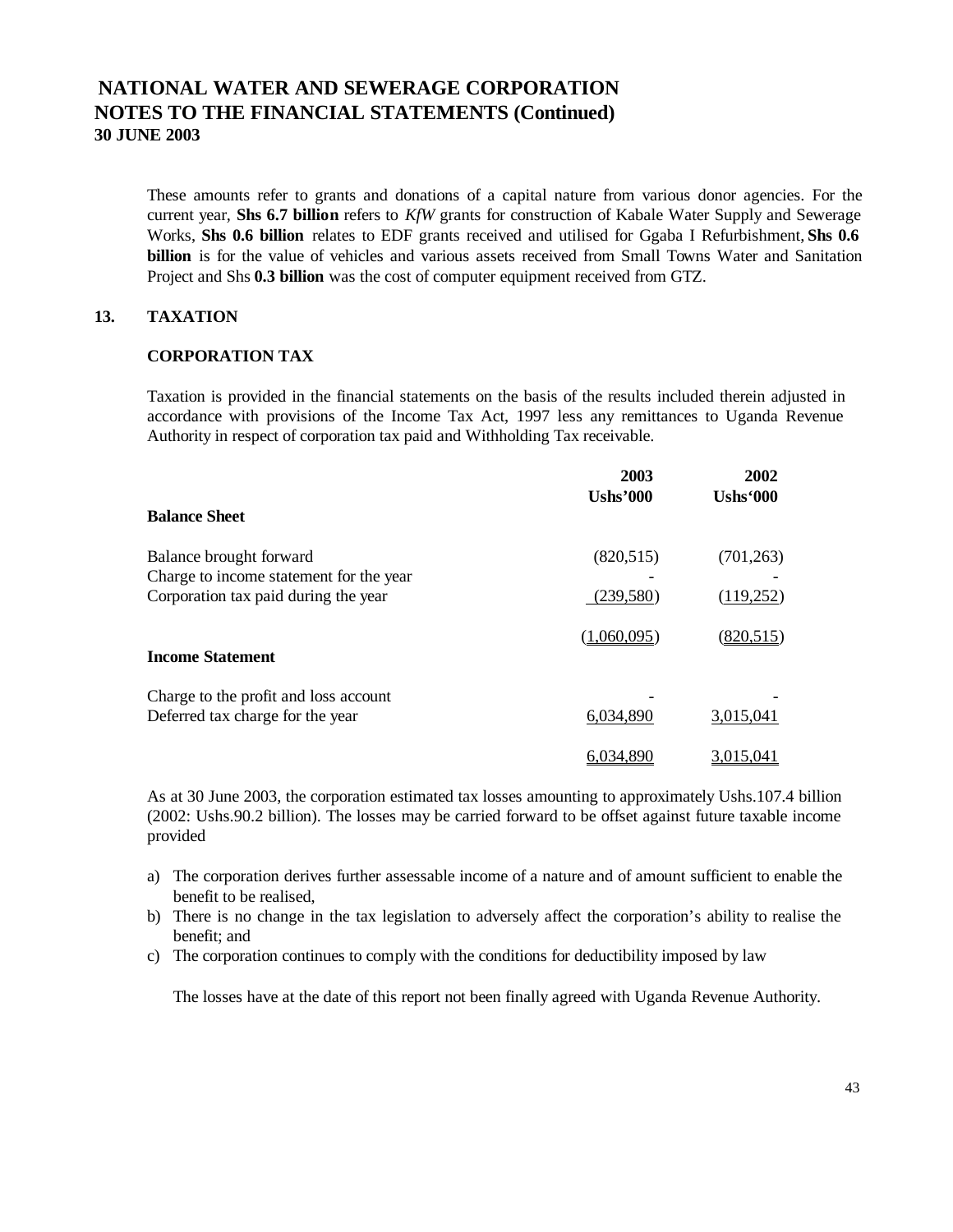|                     | 2003     | 2002     |
|---------------------|----------|----------|
|                     |          |          |
|                     | Ushs'000 | Ushs'000 |
| DEFERRED INCOME TAX |          |          |

Deferred income taxes are calculated on all temporary differences under the liability method at the applicable rate of 30%. The net deferred tax asset/liability is made up as follows:

| Accelerated capital allowance | 33,013,665   | 38, 241, 768 |
|-------------------------------|--------------|--------------|
| Accumulated tax loss          | (32,088,921) | (30,069,266) |
| <b>Revaluation reserve</b>    | 1,708,703    | 1,811,060    |
| Provision for bad debts       | (3,682,782)  | (3,727,210)  |
| Provision for obsolete stock  | (66, 129)    | (55, 815)    |
| Retirement benefit            | (914, 510)   |              |
| Unrealised exchange loss      | (259,092)    | (19, 422)    |
|                               | 2,289,067    | 6,181,115    |

Deferred tax asset of Ushs.2.289 billion has not been recognized in the financial statement to the extent that it is not probable that taxable profit will be available against which the unused tax losses and unused tax credits can be utilized. The movement on the deferred tax account is as follows:

|     | At 1 July                                                 | 6,181,115   | 9,342,381         |
|-----|-----------------------------------------------------------|-------------|-------------------|
|     | Income statement charge                                   | (6,034,890) | (3,015,041)       |
|     | Charge to revaluation                                     | (146, 225)  | (146, 225)        |
|     | At 30 June                                                |             | 6,181,115         |
| 14. | TRADES AND ACCOUNTS PAYABLE                               |             |                   |
|     | Interest payable                                          | 41,831,202  | 30,788,203        |
|     | Trade payables                                            | 1,715,310   | 1,579,843         |
|     | Valued Added Tax                                          | 244,324     | 447,959           |
|     | Accruals and provisions                                   | 314,229     | 365,735           |
|     | Rechargeable works                                        | 300,217     | 198,173           |
|     | Sundry creditors                                          | 20,060      | 114,648           |
|     |                                                           | 44,425,342  | <u>33,494,561</u> |
| 15. | <b>WATER CONSUMPTION AND SEWERAGE SERVICES INCOME</b>     |             |                   |
|     | Water and sewerage charges                                | 31,426,612  | 26,657,113        |
|     | Service charges                                           | 1,365,103   | 1,138,406         |
|     | Connection fees                                           | 634,630     | 505,075           |
|     | Reconnection fees                                         | 83,696      | 108,066           |
|     | Other water and sewerage income                           | 94,473      | 68,379            |
|     |                                                           | 33,604,514  | 28,477,039        |
| 16. | <b>OTHER INCOME</b>                                       |             |                   |
|     | Grants from Government of Uganda                          | 1,935,724   | 3,163,233         |
|     | Decrease in provision for bad and doubtful debts          | 667,593     | 812,449           |
|     | Other income                                              | 372,796     | 468,616           |
|     | Grant from International Development Association (IDA)    |             | 77,079            |
|     | Decrease in provision for obsolete and slow moving stocks |             | 6,183             |
|     |                                                           | 2,976,113   | 5,254,952         |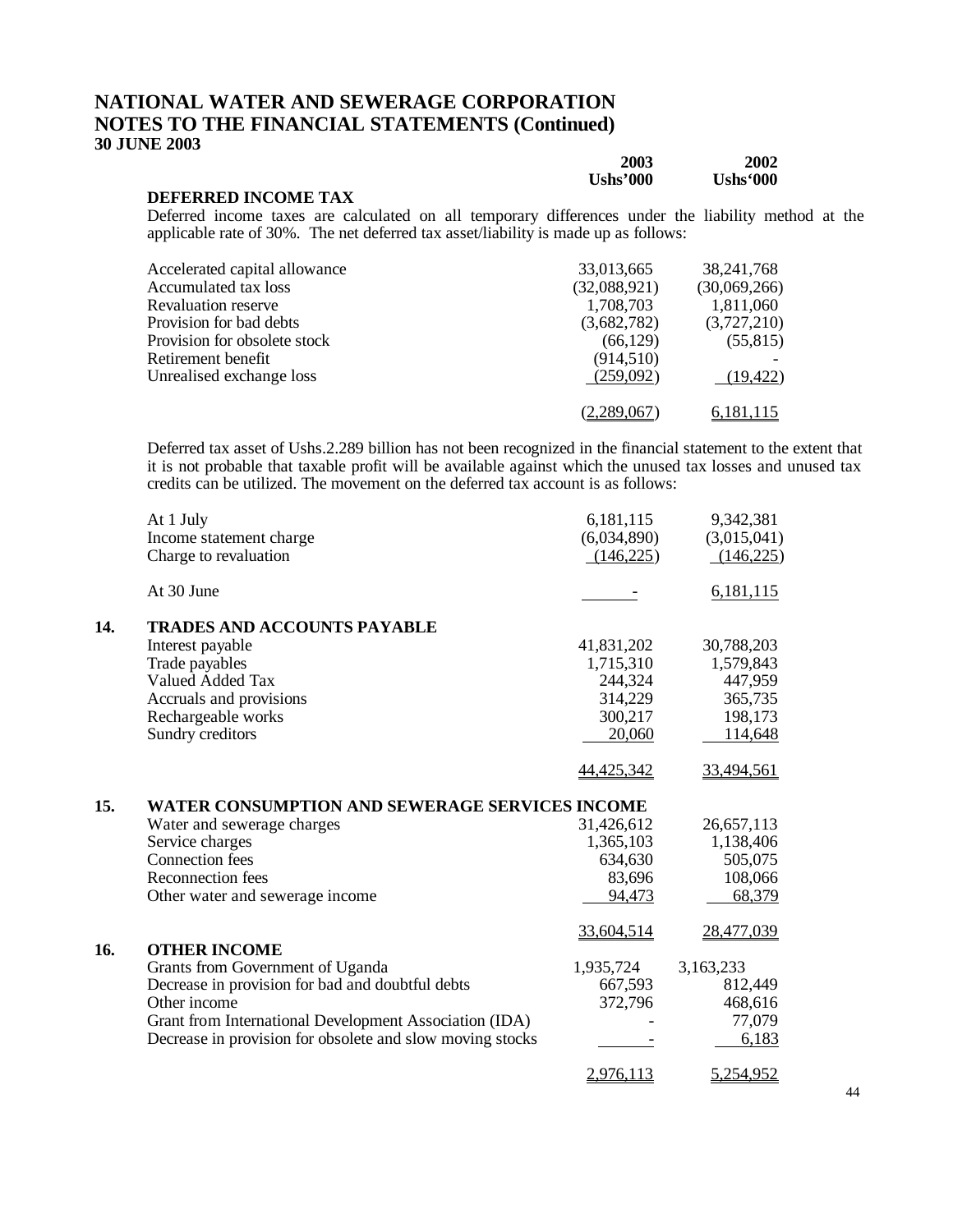|     |                                                           | 2003               | 2002            |
|-----|-----------------------------------------------------------|--------------------|-----------------|
|     |                                                           | <b>Ushs'000</b>    | <b>Ushs'000</b> |
| 17. | <b>STAFF COSTS</b>                                        |                    |                 |
|     | Basic pay                                                 | 2,537,9043,046,399 |                 |
|     | Voluntary early retirement benefits                       | 784,097            | 1,764,751       |
|     | Housing expense                                           | 819,463            | 1,110,266       |
|     | Medical expense                                           | 639,696            | 771,632         |
|     | Service gratuities                                        | 390,156            | 645,617         |
|     | National Social Security Fund contributions               | 521,128            | 576,980         |
|     | Lunch, transport and soap allowance                       | 414,683            | 630,490         |
|     | Car and cycle allowance                                   | 600,719            | 625,455         |
|     | Performance/attendance bonus and overtime                 | 335,848            | 298,955         |
|     | Responsibility and dirty work allowance                   | 215,708            | 290,420         |
|     | Leave transport and allowance                             | 203,555            | 262,223         |
|     | Servant's allowance                                       | 114,166            | 137,570         |
|     | Workmen's compensation                                    | 76,500             | 107,596         |
|     | Water, telephone and electricity allowance                | 227,833            | 93,042          |
|     | Shift allowance and gross wages                           | 37,590             | 55,361          |
|     | Special emergency allowances                              | 31,082             | 52,706          |
|     | Funeral expenses                                          | 25,316             | 25,129          |
|     |                                                           | 7,975,444          | 10,494,592      |
| 18. | <b>ADMINISTRATIVE EXPENSES</b>                            |                    |                 |
|     | Board expenses                                            | 81,735             | 76,299          |
|     | Meeting expenses                                          | 296,800            | 105,146         |
|     | Local travels on supervision monitoring $&$ co-ordination |                    |                 |
|     | of local area operations                                  | 939,761            | 706,266         |
|     | Foreign travels on seminars, workshops and short courses  | 403,167            | 120,853         |
|     | Publicity                                                 | 182,818            | 58,969          |
|     | Entertainment                                             | 61,533             | 172,401         |
|     | General insurance                                         | 83,214             | 99,072          |
|     | Legal & professional expenses                             | 199,212            | 280,610         |
|     | Training expenses and allowances                          | 236,510            | 135,190         |
|     | Audit fees                                                | 118,600            | 161,730         |
|     | Donations and subscriptions                               | 77,980             | 35,072          |
|     | Lunch and transport for weekends/public holidays          | 724,259            | 320,001         |
|     | Contribution to staff sports                              | 49,878             | 58,476          |
|     | Security                                                  | 457,799            | 432,935         |
|     | Management fees                                           | 4,109,989          | 2,072,600       |
|     | Bad debts                                                 | 519,500            | 679,942         |
|     | Write off of unrecoverable debtors                        | 39,062             |                 |
|     | Commission on recovery                                    | 32,770             | 95,315          |
|     | Loss on sale of assets                                    | 8,018              | 82,717          |
|     | Staff transfer                                            | 17,397             | 29,248          |
|     | Amortisation of accounting and billing software           | 31,323             |                 |
|     | Provision for obsolete stock                              | 34,379             |                 |
|     |                                                           | 8,705,704          | 5,722,841       |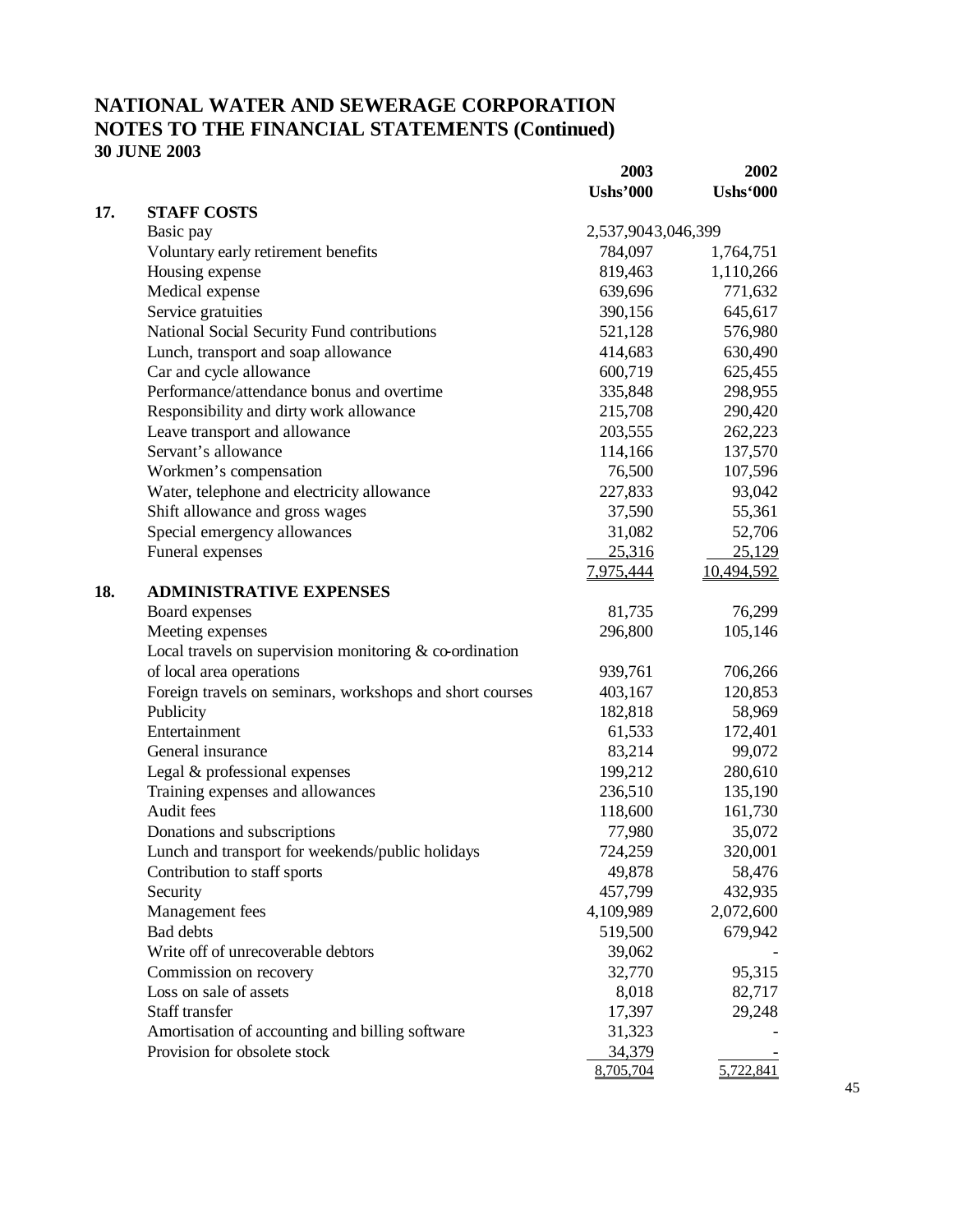|     |                                           | 2003            | 2002            |
|-----|-------------------------------------------|-----------------|-----------------|
|     |                                           | <b>Ushs'000</b> | <b>Ushs'000</b> |
| 19. | STATIC PLANT AND PIPE NETWORK MAINTENANCE |                 |                 |
|     | Electricity                               | 4,678,016       | 3,878,545       |
|     | Repairs and maintenance                   | 2,027,056       | 2,428,308       |
|     | Fuel and lubricants                       | 226,329         | 114,596         |
|     | Insurance                                 | 111,630         | 114,092         |
|     | Media (sand)                              | 137,586         | 20,706          |
|     | Water abstraction permits                 | 16,843          |                 |
|     |                                           | 7,197,460       | 6,556,247       |
| 20. | <b>SUPPLIES AND SERVICES</b>              |                 |                 |
|     | Water treatment chemicals                 | 1,759,674       | 1,643,880       |
|     | Equipment repairs and minor purchase      | 415,850         | 466,042         |
|     | Printing and stationery/publications      | 364,870         | 338,685         |
|     | Tools and light plant                     | 79,358          | 45,695          |
|     | Uniforms and protective wear              | 132,740         | 44,890          |
|     | Computer license                          | 123,226         |                 |
|     | Office supplies                           | 4,903           |                 |
|     | Telephone and postage                     | 35,602          | 13,671          |
|     |                                           | 2,916,223       | 2,552,863       |
| 21. | PREMISES MAINTENANCE COSTS                |                 |                 |
|     | Rent, rates and telephone                 | 439,501         | 339,487         |
|     | Repairs and maintenance                   | 547,350         | 319,738         |
|     | Insurance                                 | 74,916          | 76,820          |
|     | Cleaning materials                        | 75,186          | 60,580          |
|     | Electricity                               | 45,061          | 41,815          |
|     | Water                                     | 28,074          | 29,861          |
|     | Fixtures and fittings                     | 97,329          | 27,845          |
|     |                                           | 1,307,417       | 896,146         |
| 22. | <b>TRANSPORT AND MOBILE PLANT COSTS</b>   |                 |                 |
|     | Fuel and lubricants                       | 442,259         | 435,143         |
|     | Repairs and maintenance                   | 346,351         | 278,694         |
|     | Hire of transport                         | 61,475          | 41,692          |
|     | Insurance                                 | 95,987          | 39,100          |
|     | License, road toll and taxes              | 20,697          | 15,260          |
|     |                                           | 966,769         | 809,889         |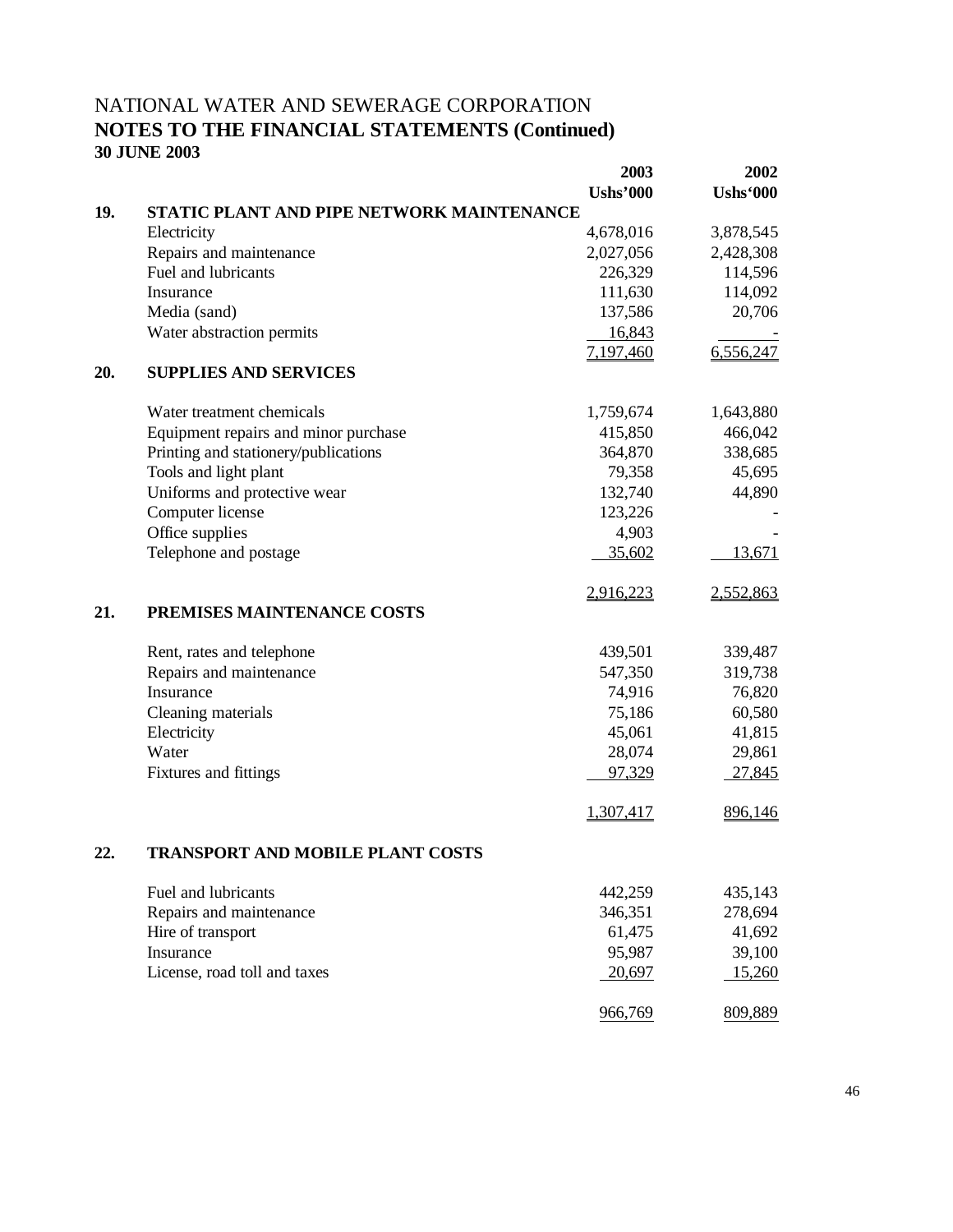|     |                                                                 | 2003            | 2002            |
|-----|-----------------------------------------------------------------|-----------------|-----------------|
|     |                                                                 | <b>Ushs'000</b> | <b>Ushs'000</b> |
| 23. | <b>DEPRECIATION</b>                                             |                 |                 |
|     | Depreciation - premises                                         | 182,335         | 181,230         |
|     | Depreciation - static plant                                     | 6,247,079       | 6,189,752       |
|     | Depreciation - transport and mobile plant                       | 314,941         | 278,134         |
|     | Depreciation - furniture and equipment                          | 549,314         | 335,878         |
|     |                                                                 | 7,293,669       | 6,984,994       |
| 24. | <b>NET FINANCE COSTS</b>                                        |                 |                 |
|     | Interest payable                                                | 11,042,999      | 9,552,277       |
|     | <b>Bank</b> charges                                             | 106,539         | 71,708          |
|     | <b>Exchange</b> loss                                            | 863,641         | 64,741          |
|     | Less:                                                           |                 |                 |
|     | Interest receivable                                             |                 |                 |
|     | - On bank deposits                                              | (202, 754)      | (191, 343)      |
|     | - On staff loans                                                | (10,888)        | (2,488)         |
|     |                                                                 | 11,799,537      | 9,494,895       |
| 25. | <b>OPERATING LOSS/PROFIT FOR THE YEAR</b>                       |                 |                 |
|     | The operating (loss)/profit has been arrived at after charging: |                 |                 |
|     | Depreciation                                                    | 7,293,669       | 6,984,994       |
|     | Amortisation of accounting and billing software                 | 31,323          |                 |
|     | Directors' emoluments                                           | 81,735          | 76,299          |
|     | Kampala Water and Sewerage Services Area(KWSSA)/Kampala         |                 |                 |
|     | Revenue Improvement Project (KRIP) management fees              | 4,109,989       | 2,072,600       |
|     | Increase in provision for specific bad and doubtful debts       | 519,500         | 679,942         |
|     | Loss on disposal of motor vehicles                              | 8,018           | 82,717          |
|     | Increase in slow moving stock                                   | 34,379          |                 |
|     | Auditors' remuneration<br>and crediting                         | 118,600         | 161,730         |
|     | Decrease in provision for specific bad and doubtful debts       | 667,593         | 812,449         |
|     | Decrease in provision for obsolete and slow moving stocks       |                 | 6,183           |

#### **26. EXCEPTIONAL ITEM**

This relates to the reversal of the impairment loss of Ushs 15 billion in the year ended 30 June 2002 which was on the basis of directors' assessed recoverable amount of the corporation's property, plant and equipment. The net present value of the projected cash flow did not differ significantly from the carrying value of the assets and hence no additional provision or reversal have been effected in the financial statements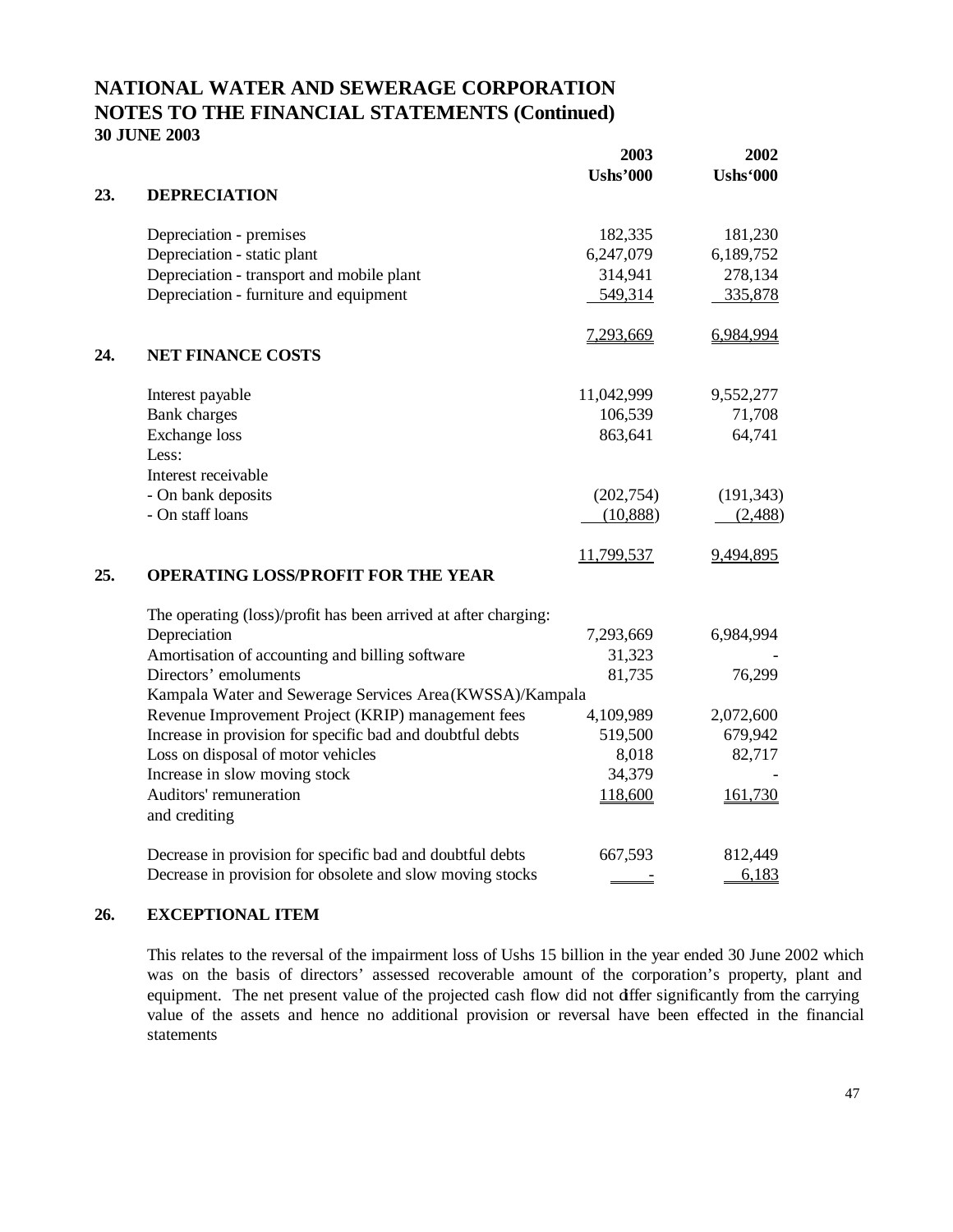|     |                                                                                       | 2003            | 2002            |
|-----|---------------------------------------------------------------------------------------|-----------------|-----------------|
|     |                                                                                       | <b>Ushs'000</b> | <b>Ushs'000</b> |
| 27. | <b>COMMITMENTS</b>                                                                    |                 |                 |
|     | Capital authorised but not contracted                                                 |                 | 6,621,133       |
|     | Contracted but not provided for in the financial statements                           | 703,452         | 682,003         |
|     | Other:                                                                                |                 |                 |
|     | Plant refurbishment                                                                   |                 | <u>152,000</u>  |
| 28. | <b>CONTINGENT LIABILITIES</b>                                                         |                 |                 |
|     | Pending legal cases                                                                   | 301,582         | 485,040         |
|     | Car loan scheme and motorcycle guarantee                                              | 284,187         | 307,904         |
|     |                                                                                       | 585,769         | <u>792,944</u>  |
| 29. | <b>CASH AND CASH EQUIVALENTS</b>                                                      |                 |                 |
|     | For the cash flow statement, the cash and cash equivalents comprises of the following |                 |                 |
|     | Cash at hand                                                                          | 1,821           | 4,500           |
|     | Cash at bank                                                                          | 3,185,668       | 3,720,383       |
|     | Short-term deposits                                                                   | 3,164,072       | 1,068,802       |
|     |                                                                                       |                 |                 |

#### **30. FINANCIAL INSTRUMENTS**

#### **Foreign Exchange**

The corporation's operations are in Uganda where the currency is subjected to gradual devaluation against the major currencies. All water consumption and sewerage services charges are invoiced in Uganda Shillings. The majority of the corporation's equipment and material purchases are denominated in US dollars and UK pound Sterling. The corporation does not hedge its foreign currency risk.

6,351,561 4,793,685

#### **Interest**

The corporation has long-term fixed and variable rate borrowings (note10) used to fund ongoing activities.

#### **Credit Risk**

In the normal course of its business, the corporation incurs credit risk from financial institutions and accounts receivable. The credit risk exposure is, however, limited due to the management's constant monitoring of the status of financial institutions where deposits are maintained and the ongoing procedures, which monitor the credit worthiness of its large customer base.

#### **Fair Value**

Except for fixed rate borrowings (Note10), there is no material difference between the fair value and the carrying amounts of the corporation's financial assets and liabilities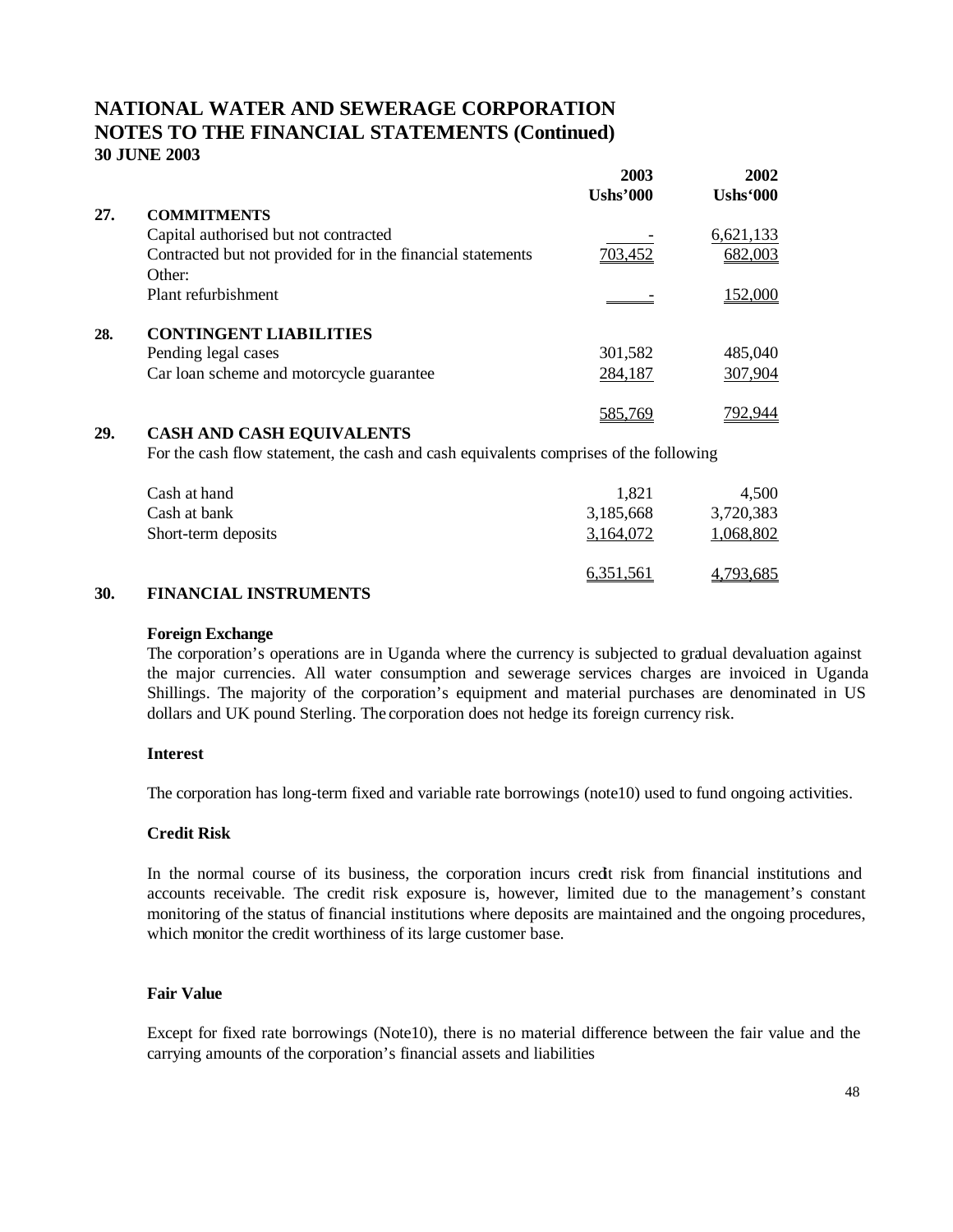#### **31. COMPARATIVE INFORMATION**

Where necessary, comparative figures have been adjusted to conform to changes in presentation in the current period. In particular, the comparative figures have been adjusted to show fair presentation of the financial statements that conforms to the International Financial Reporting Standards.

#### **32. CURRENCY**

The financial statements are presented in Uganda shillings (Ushs'000).

#### **33. EMPLOYEES**

The average number of persons employed during the year ended 30 June 2003 was 949 (2002: 889).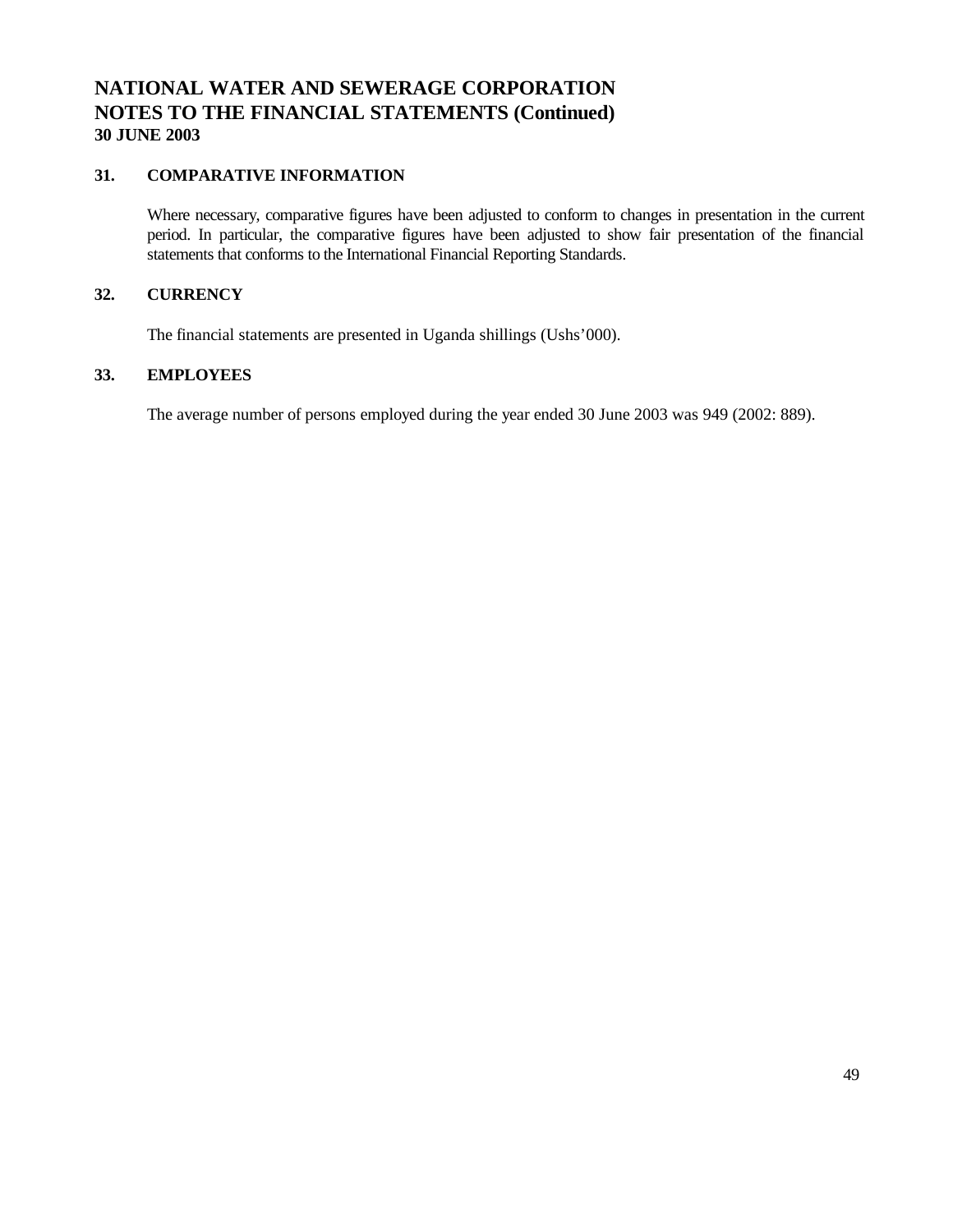#### **AREA SUMMARY INCOME STATEMENT FOR THE YEAR ENDED 30 JUNE 2003**

|                                      |                                 | Kampala         | <b>Entebbe</b>  | Jinja           | <b>Mbale</b>    | <b>Tororo</b>   | <b>Masaka</b>   | <b>Mbarara</b>  | Lira            | Sub-total<br><b>Carried</b><br>Forward |
|--------------------------------------|---------------------------------|-----------------|-----------------|-----------------|-----------------|-----------------|-----------------|-----------------|-----------------|----------------------------------------|
|                                      |                                 | <b>Ushs'000</b> | <b>Ushs'000</b> | <b>Ushs'000</b> | <b>Ushs'000</b> | <b>Ushs'000</b> | <b>Ushs'000</b> | <b>Ushs'000</b> | <b>Ushs'000</b> | <b>Ushs'000</b>                        |
| <b>INCOME</b><br>Interest receivable |                                 | 23,359,706      | 1,453,397       | 3,183,558       | 1,171,672       | 559,582         | 640,830         | 1,543,209       | 438,758         | 32,350,712                             |
|                                      |                                 | 23,359,706      | 1,453,397       | 3,183,558       | 1,171,672       | 559,582         | 640,830         | 1,543,209       | 438,758         | 32,350,712                             |
| <b>EXPENSES:</b>                     |                                 |                 |                 |                 |                 |                 |                 |                 |                 |                                        |
| <b>Expenses</b>                      | - Water                         | 5,431,759       | 562,041         | 961,409         | 527,506         | 355,425         | 339,421         | 610,650         | 272,721         | 9,060,932                              |
|                                      | - Sewerage                      | 289,118         | 45,516          | 144,394         | 55,923          | 29,756          | 66,778          | 41,020          | 47,244          | 719,749                                |
|                                      | - Common                        | 15,722,625      | 461,754         | 1,294,703       | 506,883         | 385,836         | 311,425         | 356,741         | 319,969         | 19,359,936                             |
|                                      | <b>Total Operating Expenses</b> | 21,443,502      | 1,069,561       | 2,400,506       | 1,090,312       | 771,017         | 717,624         | 1,008,411       | 639,934         | 29,140,617                             |
|                                      | - Depreciation                  | 3,873,461       | 85,458          | 266,850         | 159,470         | 120,726         | 606,405         | 608,832         | 519,061         | 6,240,263                              |
|                                      | - Asset impairment              |                 |                 |                 |                 |                 |                 |                 |                 |                                        |
|                                      | <b>TOTAL EXPENDITURE</b>        | 25,316,963      | 1,154,769       | 2,667,356       | 1,249,782       | 891,743         | 1,324,029       | 1,617,243       | 1,158,995       | 35,380,880                             |
| <b>TAXATION</b>                      | (LOSS)/PROFIT BEFORE            | (1,957,257)     | 298,628         | 516,202         | (78, 110)       | (332, 161)      | (683, 199)      | (74, 034)       | (720, 237)      | (3,030,168)                            |

**Sub-total**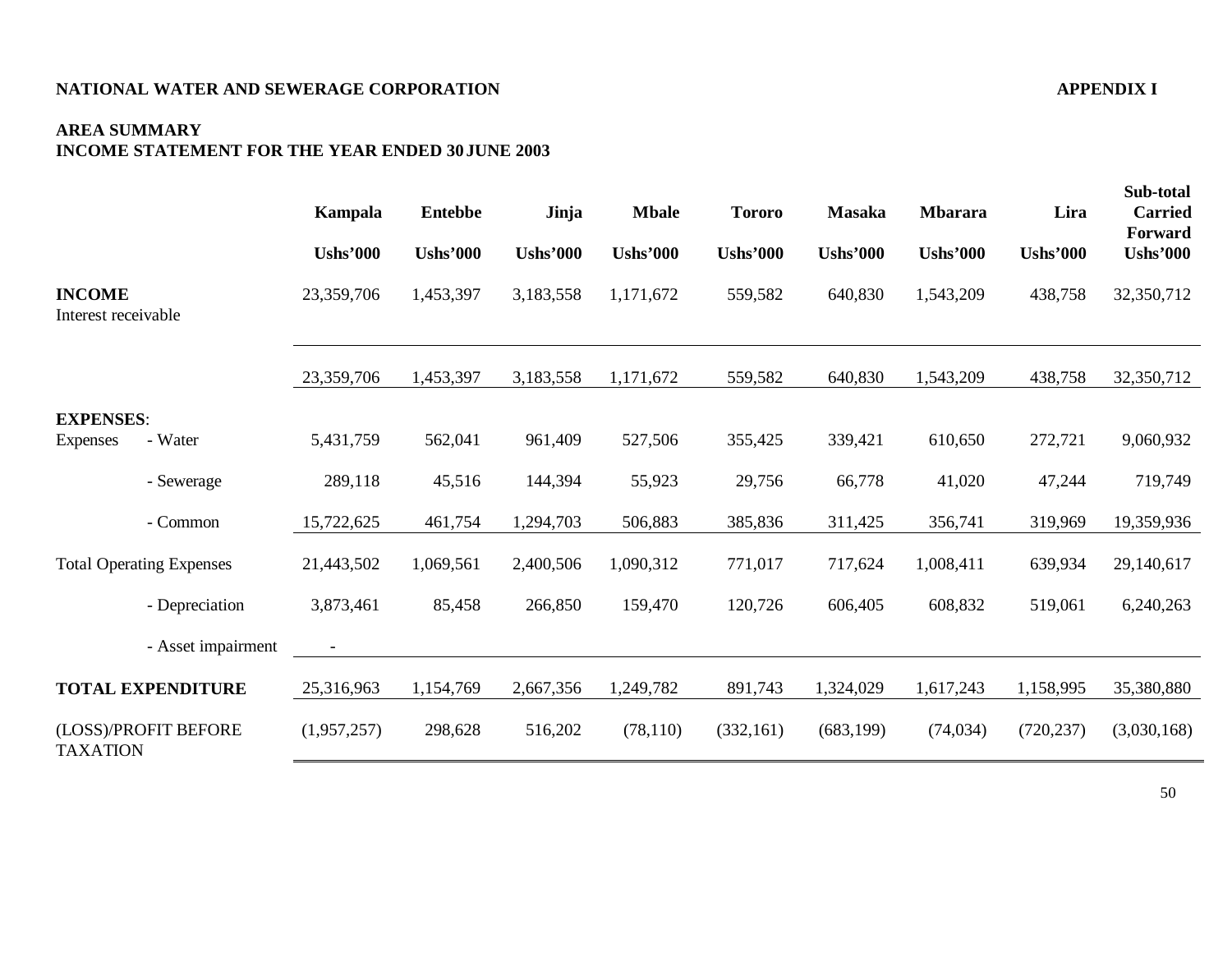#### **NATIONAL WATER AND SEWERAGE CORPORATION APPENDIX I (continued)**

# **AREA SUMMARY**

#### **INCOME STATEMENT FOR THE YEAR ENDED 30 JUNE 2003**

|                                                | Sub total<br><b>Brought</b><br>Forward | Gulu            | <b>Kasese</b>  | <b>Fort Portal</b> | <b>Kabale</b>   | <b>Bushenyi</b>          | <b>Carried Forward</b> |
|------------------------------------------------|----------------------------------------|-----------------|----------------|--------------------|-----------------|--------------------------|------------------------|
|                                                | <b>Ushs'000</b>                        | <b>Ushs'000</b> | <b>Ush'000</b> | <b>Ush'000</b>     | <b>Ushs'000</b> | <b>Ushs'000</b>          | <b>Ushs'000</b>        |
| <b>INCOME</b><br>Interest receivable           | 32,350,712                             | 423,885         | 304,038        | 366,993            | 228,601         | 117,614                  | 33,791,843             |
|                                                | 32,350,712                             | 423,885         | 304,038        | 366,993            | 228,601         | 117,614                  | 33,791,843             |
| <b>EXPENSES:</b><br>- Water<br><b>Expenses</b> | 9,060,932                              | 288,822         | 176,782        | 180,675            | 185,317         | 145,817                  | 10,038,345             |
| - Sewerage                                     | 719,749                                | 15,375          |                | 36,049             | 8,928           | $\overline{\phantom{a}}$ | 780,101                |
| - Common                                       | 19,359,936                             | 252,470         | 219,500        | 287,422            | 216,314         | 153,384                  | 20,489,026             |
| <b>Total Operating Expenses</b>                | 29,140,617                             | 556,667         | 396,282        | 504,146            | 410,559         | 299,201                  | 31,307,472             |
| - Depreciation                                 | 6,240,263                              | 265,139         | 93,506         | 115,349            | 89,361          | 21,466                   | 6,825,084              |
| - Asset impairment                             |                                        |                 |                |                    |                 |                          |                        |
| <b>TOTAL EXPENDITURE</b>                       | 35,380,880                             | 821,806         | 489,788        | 619,495            | 499,920         | 320,667                  | 38,132,556             |
| (LOSS)/PROFIT BEFORE<br><b>TAXATION</b>        | (3,030,168)                            | (397, 921)      | (185,750)      | (252,502)          | (271,319)       | (203, 053)               | (4,340,713)            |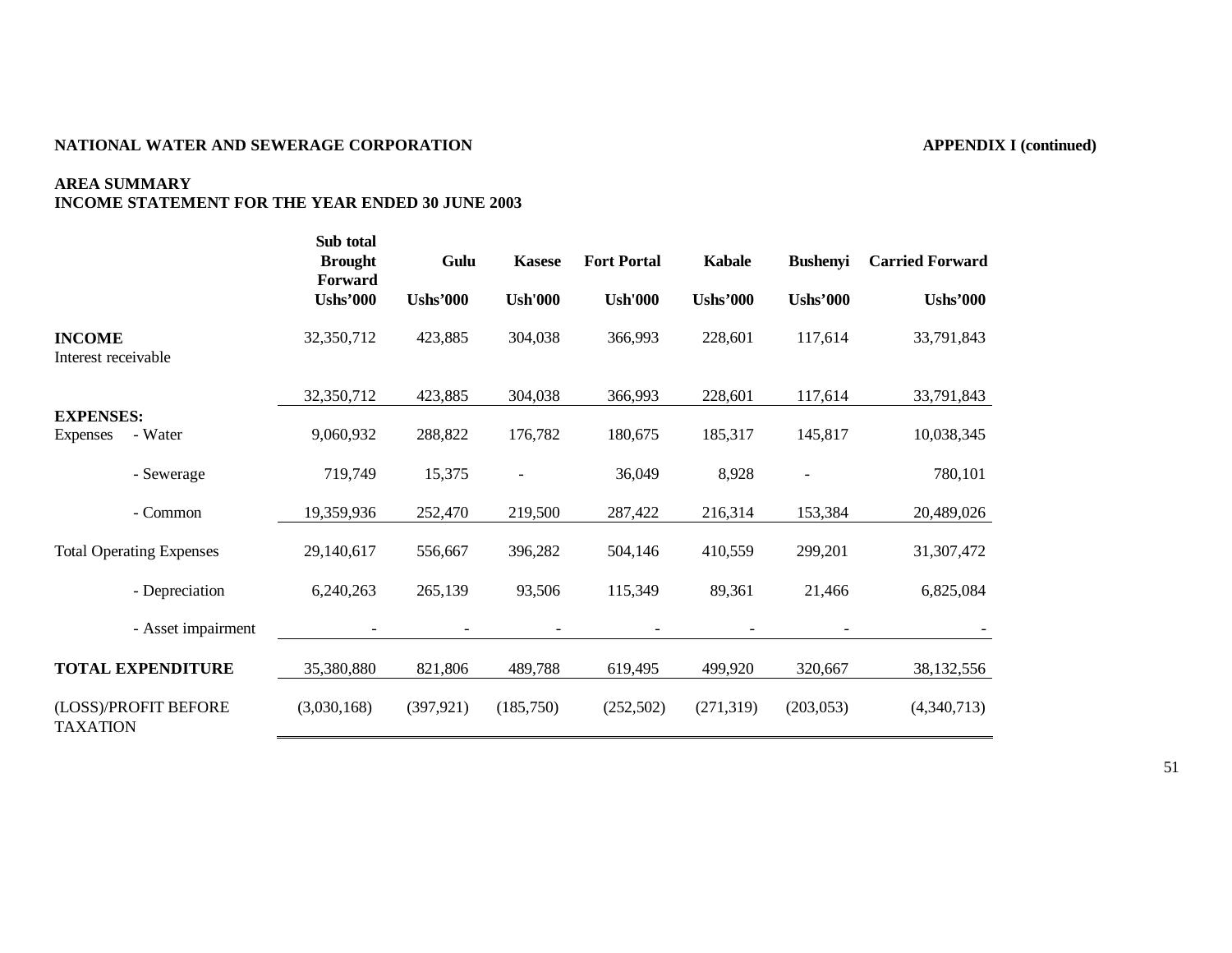#### **NATIONAL WATER AND SEWERAGE CORPORATION AREA SUMMARY INCOME STATEMENT FOR THE YEAR ENDED 30 JUNE 2003**

|                                         |                    | Sub-total                 |                 |                |                          |                 | <b>TOTAL</b>    |
|-----------------------------------------|--------------------|---------------------------|-----------------|----------------|--------------------------|-----------------|-----------------|
|                                         |                    | <b>Brought</b><br>Forward | Soroti          | <b>Arua</b>    | <b>Headquarters</b>      | 2003            | 2002            |
|                                         |                    | <b>Ushs'000</b>           | <b>Ushs'000</b> | <b>Ush'000</b> | <b>Ush'000</b>           | <b>Ushs'000</b> | <b>Ushs'000</b> |
| <b>INCOME</b>                           |                    | 33,791,843                | 499,087         | 277,649        | 2,572,221                | 37,140,800      | 34,053,873      |
| Interest receivable                     |                    |                           |                 |                |                          |                 |                 |
|                                         |                    |                           |                 |                |                          |                 |                 |
|                                         |                    | 33,791,843                | 499,087         | 277,649        | 2,572,221                | 37,140,800      | 34,053,873      |
| <b>EXPENSES:</b>                        |                    |                           |                 |                |                          |                 |                 |
| <b>Expenses</b>                         | - Water            | 10,038,345                | 208,696         | 107,802        | $\overline{\phantom{a}}$ | 10,354,843      | 10,454,480      |
|                                         | - Sewerage         | 780,101                   | 9,477           |                |                          | 789,578         | 723,501         |
|                                         | - Common           | 20,489,026                | 257,827         | 258,855        | 8,718,425                | 29,724,133      | 25,349,492      |
| <b>Total Operating Expenses</b>         |                    | 31,307,472                | 476,000         | 366,657        | 8,718,425                | 40,8681554      | 36,527,473      |
|                                         | - Depreciation     | 6,825,084                 | 14,278          | 9,475          | 444,832                  | 7,293,669       | 6,984,994       |
|                                         | - Asset impairment |                           |                 |                |                          |                 | (15, 488, 502)  |
| <b>TOTAL EXPENDITURE</b>                |                    | 38,132,556                | 490,278         | 376,132        | 9,163,257                | 48,162,223      | 28,023,965      |
| (LOSS)/PROFIT BEFORE<br><b>TAXATION</b> |                    | (4,340,713)               | 8,809           | (98, 483)      | (6,591,036)              | (11, 021, 423)  | 6,029,908       |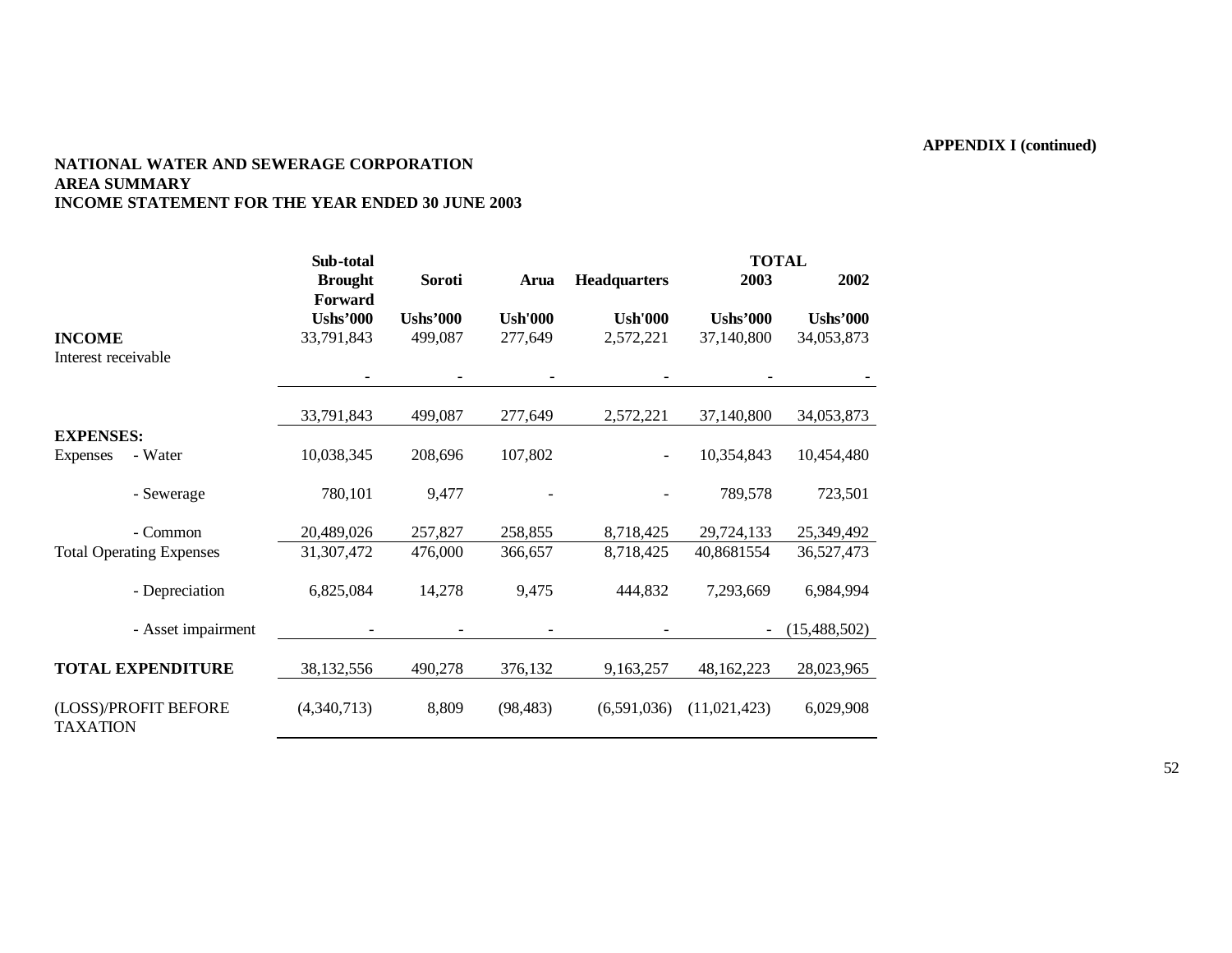#### **NATIONAL WATER AND SEWERAGE CORPORATION KAMPALA AREA - GGABA AND KWSSA INCOME STATEMENT FOR THE YEAR ENDED 30 JUNE 2003**

|                                 | 2003            | 2002            |
|---------------------------------|-----------------|-----------------|
| <b>INCOME</b>                   | <b>Ushs'000</b> | <b>Ushs'000</b> |
| Consumption charges – water     | 16,047,445      | 13,862,107      |
| Sewerage service charges        | 5,344,676       | 4,726,473       |
| Connection fees - water         | 395,981         | 344,238         |
| Service charge                  | 833,861         | 738,145         |
| Other income                    | 71,551          | 64,481          |
| Septic tank emptying            | 7,737           | 19,836          |
| Other sewerage income           | 4,332           | 5,310           |
| Bad debt recovery               | 654,124         | 386,801         |
|                                 | 23,359,706      | 20, 147, 391    |
| <b>EXPENSES - WATER</b>         |                 |                 |
| Pumping and treatment - Ggaba 2 | 1,955,700       | 1,712,096       |
| Pumping and treatment - Gaba1   | 3,124,580       | 2.436,038       |
| Distribution-services           | 40,247          | 336,368         |
| Transmission-mains              | 22,353          | 1,361,330       |
| Distribution-waste prevention   | 133,263         | 127,896         |
| <b>Boosters</b>                 | 155,616         | 172,941         |
|                                 |                 |                 |
|                                 | 5,431,759       | 6,146,669       |
| <b>EXPENSES - SEWERAGE</b>      |                 |                 |
| <b>Sewers</b>                   | 250,462         | 258,818         |
| Bugolobi treatment works        | 38,656          | 197,492         |
|                                 | 289,118         | 456,310         |
| <b>EXPENSES - COMMON</b>        |                 |                 |
| Interest on borrowings          | 11,042,998      | 9,552,277       |
| Finance and accounts section    | 472,240         | 2,796,054       |
| Administration section          | 4,190,781       | 815,727         |
| Commercial                      |                 | 946,673         |
| Data section and static plant   |                 | 164,224         |
| Laboratory                      | 14,655          | 25,600          |
| <b>Technical maintenance</b>    | 196             | 2,483           |
| <b>Stores</b>                   | 1,091           | 17,929          |
| Security section                |                 | 1,393           |
| Audit                           | 664             | 740             |
| Bad debts                       |                 | 589,529         |
| Total expenses – common         | 15,722,625      | 14,932,816      |
| Total operating expenses        | 21,443,502      | 21,535,795      |
| Depreciation                    | 3,873,461       | 3,881,975       |
| <b>TOTAL EXPENDITURE</b>        | 25,316,963      | 25,417,770      |
|                                 |                 |                 |
| <b>LOSS BEFORE TAXATION</b>     | (1,957,257)     | (5,088,334)     |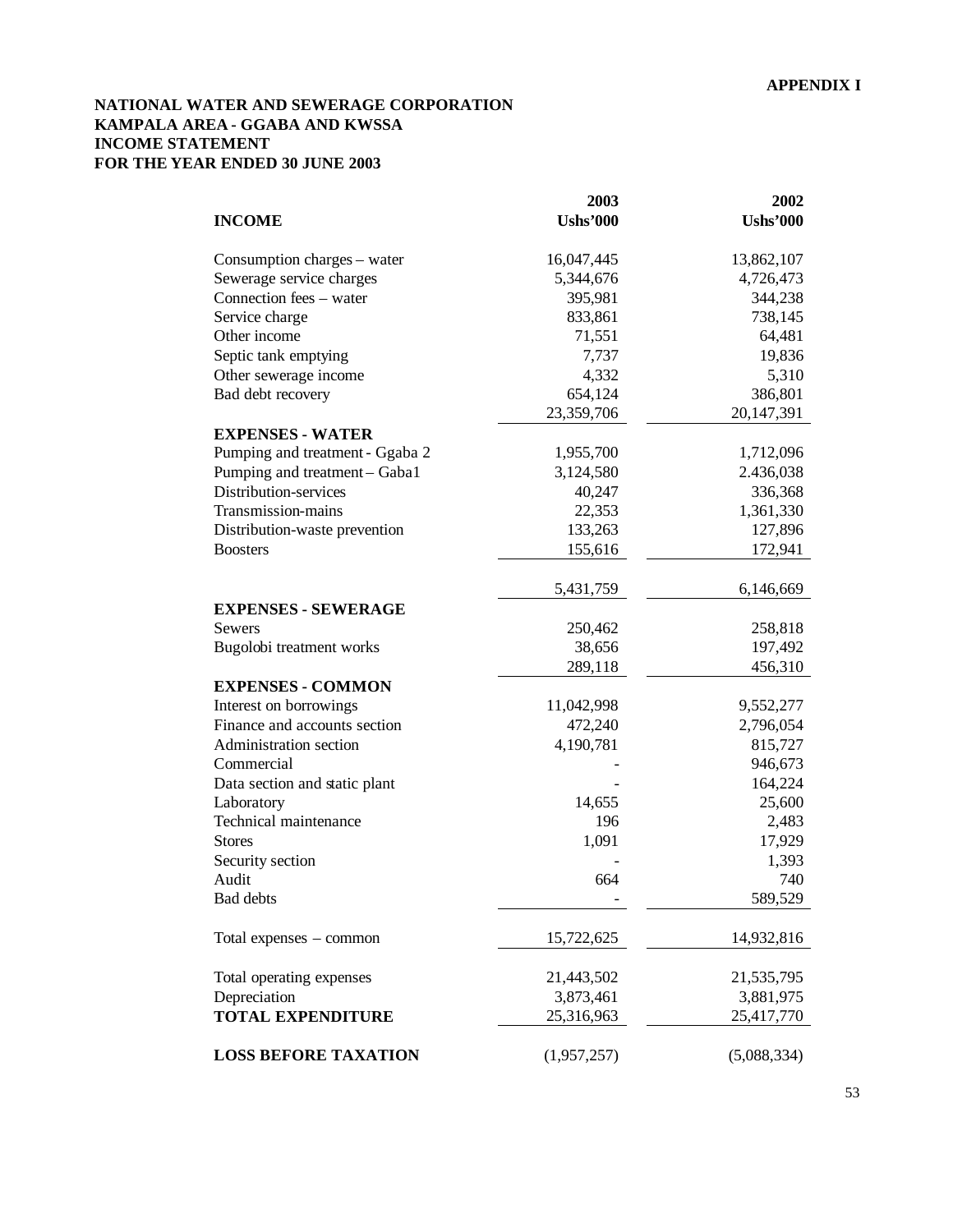#### **NATIONAL WATER AND SEWERAGE CORPORATION ENTEBBE AREA INCOME STATEMENT FOR THE YEAR ENDED 30 JUNE 2003**

|                                 | 2003            | 2002            |
|---------------------------------|-----------------|-----------------|
| <b>INCOME</b>                   | <b>Ushs'000</b> | <b>Ushs'000</b> |
| Consumption charges - water     | 1,227,092       | 1,149,526       |
| Other income                    | 1,038           | 16,535          |
| Sewerage service charges        | 129,018         | 86,925          |
| Service charge                  | 64,709          | 49,238          |
| Connection fees - water         | 26,438          | 11,984          |
| Septic tank emptying            |                 | 135             |
| Water tanker sales              | 5,101           | 292             |
| Bad debts realised              |                 |                 |
|                                 | 1,453,397       | 1,314,635       |
| <b>EXPENSES - WATER</b>         |                 |                 |
| Pumping and treatment           | 414,850         | 435,956         |
| Transmission - mains            | 143,349         | 105,590         |
| <b>Boosters</b>                 | 3,472           | 5,525           |
| Tanks and reservoirs            | 369             | 420             |
|                                 | 562,041         | 547,491         |
| <b>SEWERAGE TREATMENT WORKS</b> | 45,516          | 11,857          |
| <b>EXPENSES - COMMON</b>        |                 |                 |
| Administration section          | 294,751         | 336,696         |
| Finance and accounts section    | 93,593          | 86,575          |
| Security section                | 24,199          | 16,804          |
| Internal audit                  | 11,094          | 10,817          |
| <b>Stores</b>                   | 7,278           | 2,990           |
| Bad debts charge                | 30,839          | 75,171          |
|                                 | 461,754         | 529,053         |
| Total operating expenses        | 1,069,561       | 1,088,401       |
| Depreciation                    | 85,458          | 61,699          |
| <b>TOTAL EXPENDITURE</b>        | 1,154,769       | 1,150,100       |
| PROFIT BEFORE TAXATION          | 298,628         | 164,535         |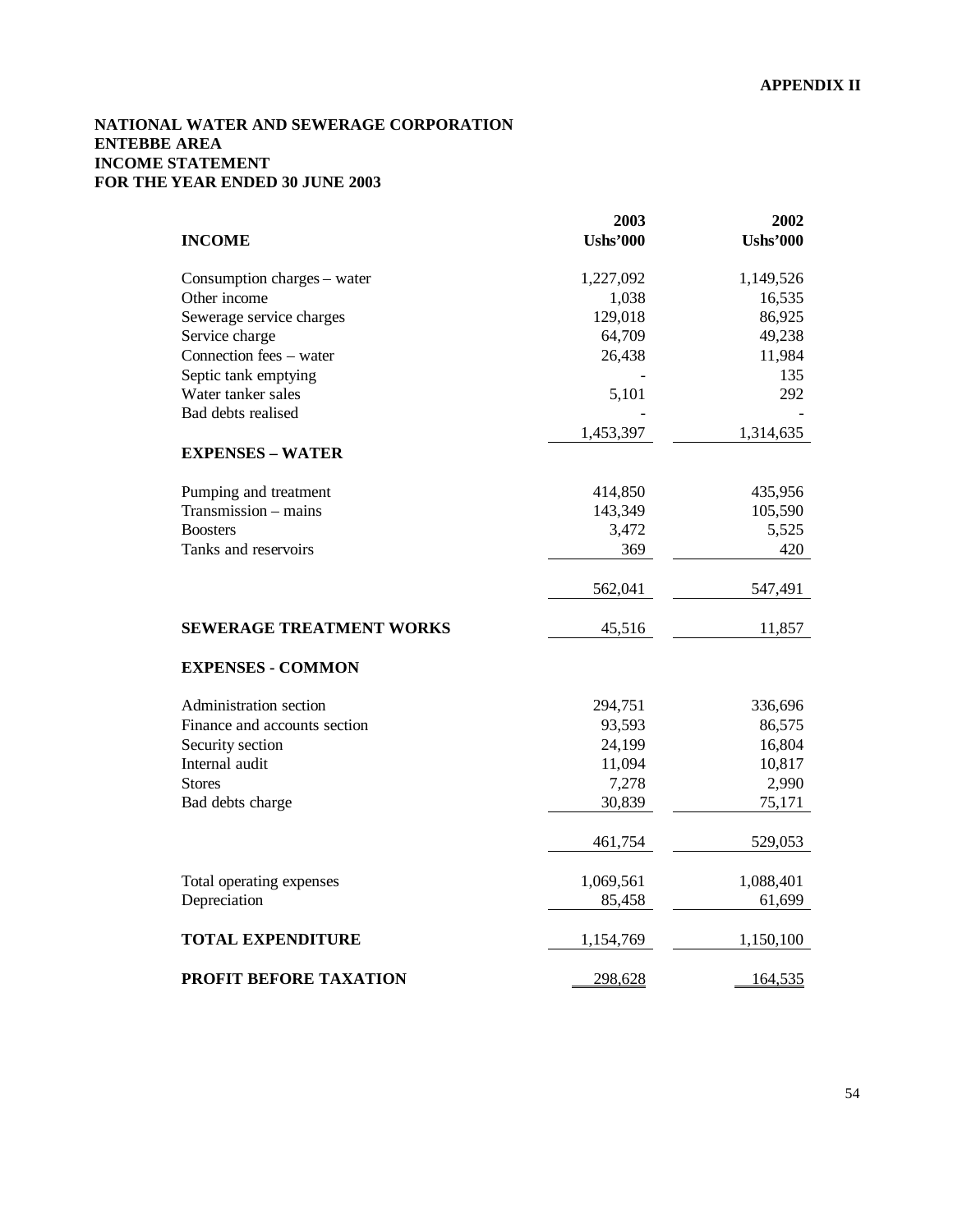#### **NATIONAL WATER AND SEWERAGE CORPORATION JINJA AREA INCOME STATEMENT FOR THE YEAR ENDED 30 JUNE 2003**

|                                    | 2003            | 2002            |
|------------------------------------|-----------------|-----------------|
| <b>INCOME</b>                      | <b>Ushs'000</b> | <b>Ushs'000</b> |
| Consumption charges – water        | 2,114,493       | 1,719,085       |
| Sewerage service charges           | 890,899         | 954,524         |
| Other income                       | 14,858          | 42,444          |
| Service charge                     | 111,492         | 92,256          |
| Connection fees - water            | 46,373          | 63,877          |
| Septic tank emptying               | 5,443           | 9,265           |
| Bad debts recovery                 |                 | 240,101         |
|                                    | 3,183,558       | 3,121,552       |
| <b>EXPENSES - WATER</b>            |                 |                 |
| Pumping and treatment              | 651,287         | 675,559         |
| Transmission mains                 | 216,642         | 241,208         |
| Distribution-services              | 93,480          | 29,748          |
|                                    | 961,409         | 946,679         |
| <b>EXPENSES - SEWERAGE</b>         |                 |                 |
| Sewerage pumping stations          |                 | 5,292           |
| Sewerage treatment works           | 142,575         | 62,941          |
| <b>Sewers</b>                      | 1,819           | 149             |
|                                    |                 |                 |
|                                    | 144,394         | 68,383          |
| <b>EXPENSES - COMMON</b>           |                 |                 |
| Office and administration section  | 684,755         | 752,967         |
| Finance and accounts section       | 143,715         | 134,875         |
| Security section                   | 56,545          | 33,510          |
| Data section                       | 34,305          | 34,482          |
| Laboratory section                 | 21,589          | 21,484          |
| Internal audit                     | 11,310          | 12,885          |
| <b>Stores</b>                      | 5,331           | 13,289          |
| Admin section (chief engineer)     | 15,830          |                 |
| Commercial and procurement section |                 | 20,126          |
| Bad debts charge                   | 321,323         |                 |
|                                    | 1,294,703       | 1,023,621       |
| Total operating expenses           | 2,400,506       | 2,038,683       |
| Depreciation                       | 266,850         | 228,821         |
| <b>TOTAL EXPENDITURE</b>           | 2,667,356       | 2,267,505       |
| <b>PROFIT BEFORE TAXATION</b>      | 516,202         | 854,048         |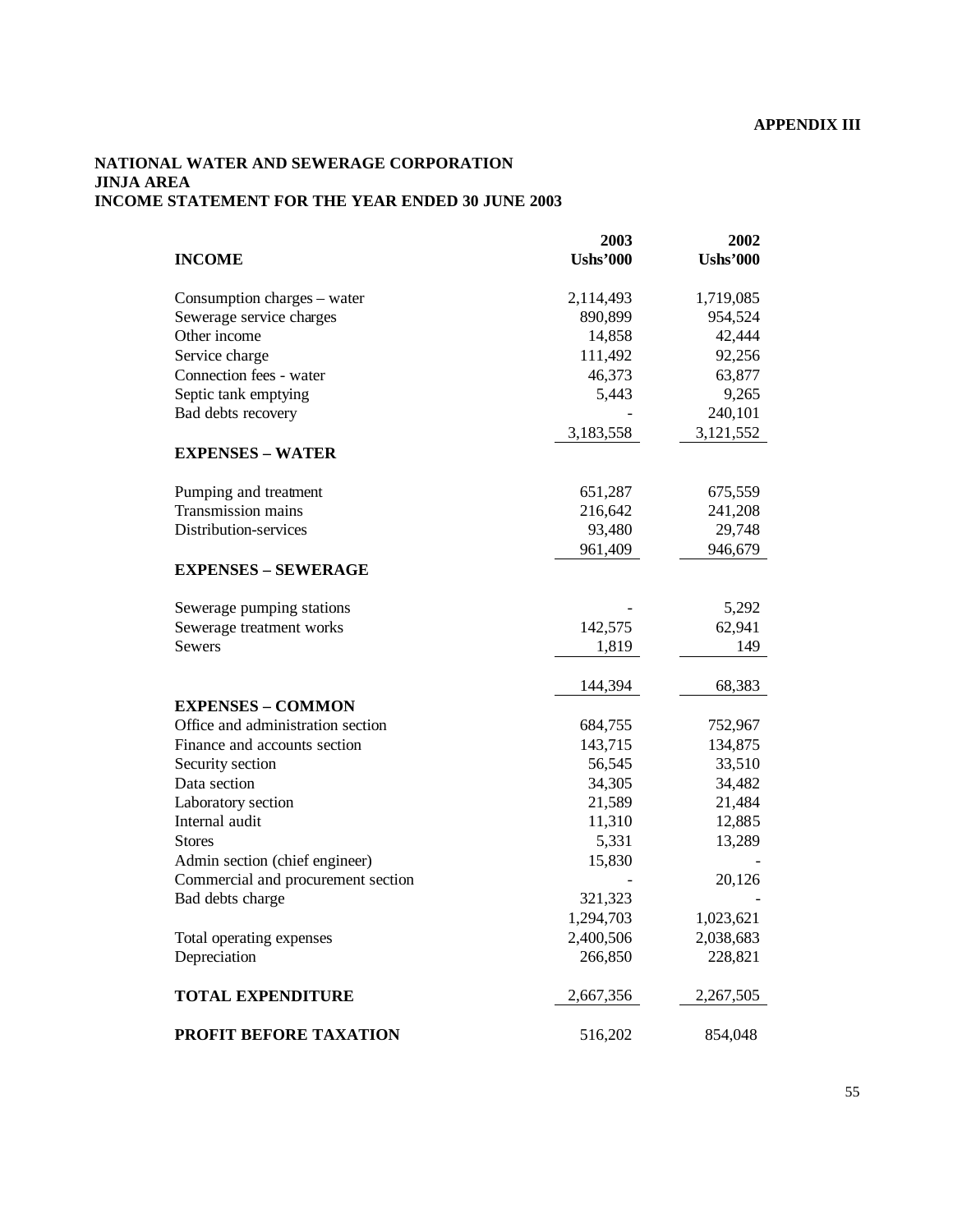#### **NATIONAL WATER AND SEWERAGE CORPORATION MBALE AREA INCOME FOR THE YEAR ENDED 30 JUNE 2003**

|                                 | 2003            | 2002            |
|---------------------------------|-----------------|-----------------|
| <b>INCOME</b>                   | <b>Ushs'000</b> | <b>Ushs'000</b> |
| Consumption charges – water     | 753,499         | 743,184         |
| Other income                    | 1,954           | 104,939         |
| Sewerage service charges        | 342,954         | 191,793         |
| Service charge                  | 56,572          | 40,220          |
| Connection fees – water         | 16,164          | 8,421           |
| Water tanker sales              | 529             | 625             |
| Bad debt recovery               | 9,310           |                 |
| Total income                    | 1,171,672       | 1,089,183       |
| <b>EXPENSES - WATER</b>         |                 |                 |
| Pumping and treatment - Manafwa | 246,810         | 295807          |
| Distribution - services         | 80,004          | 100,836         |
| Pumping and treatment - Bukonko | 87,928          | 109,340         |
| Transmission - mains            | 112,765         | 47,094          |
| Total expenses - water          | 527,506         | 553,077         |
| <b>EXPENSES - SEWERAGE</b>      |                 |                 |
| Sewerage treatment works        | 34,508          | 43,471          |
| <b>Sewers</b>                   | 21,415          | 1,227           |
| Total expenses – sewerage       | 55,923          | 44,698          |
| <b>EXPENSES - COMMON</b>        |                 |                 |
| Administration section          | 308,373         | 430,303         |
| Finance and accounts section    | 41,614          | 33,473          |
| Security section                | 36,327          | 39,594          |
| Data section                    | 22,000          | 20,981          |
| Commercial and procurement      | 50,990          | 40,784          |
| Internal audit                  | 15,944          | 14,975          |
| Laboratory section              | 18,715          | 14,913          |
| <b>Stores</b>                   | 282             | 7,550           |
| Bad debts charge                | 12,638          |                 |
|                                 | 506,883         | 602,573         |
| Total operating expenses        | 1,090,312       | 1,200,348       |
| Depreciation                    | 159,470         | 149,617         |
| <b>TOTAL EXPENDITURE</b>        | 1,249,782       | 1,349,965       |
| PROFIT/LOSS BEFORE TAXATION     | (78, 110)       | (260, 782)      |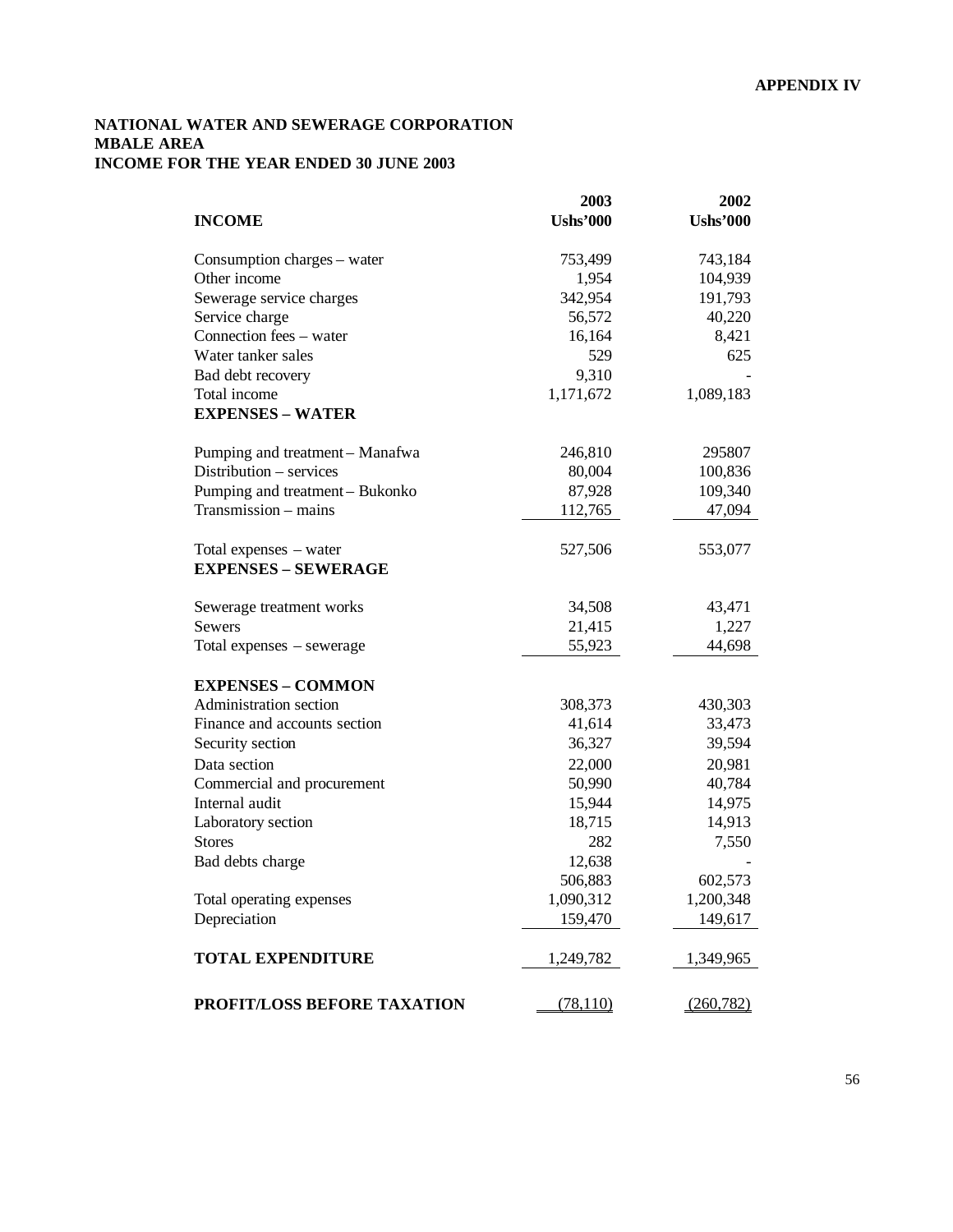#### **APPENDIX V**

#### **NATIONAL WATER AND SEWERAGE CORPORATION TORORO AREA INCOME STATEMENT FOR THE YEAR ENDED 30 JUNE 2003**

|                                        | 2003            | 2002            |
|----------------------------------------|-----------------|-----------------|
|                                        | <b>Ushs'000</b> | <b>Ushs'000</b> |
| <b>INCOME</b>                          |                 |                 |
| Consumption charges - water            | 507,087         | 429,559         |
| Sewerage service charges               | 25,388          | 19,608          |
| Connection fees - water                | 2,077           | 3,889           |
| Other income                           | 621             | 16,032          |
| Water tanker sales                     | 15              | 292             |
| Other sewerage income                  | 45              | 74              |
| Service charge                         | 24,349          | 20,894          |
|                                        | 559,582         | 490,348         |
| <b>EXPENSES - WATER</b>                |                 |                 |
| Pumping and treatment                  | 213,700         | 296,958         |
| Distribution - services                | 110,722         | 66,321          |
| Transmission - mains                   | 31,003          | 35,177          |
| Tanks and reservoirs                   |                 | 1,318           |
|                                        |                 |                 |
|                                        | 355,425         | 399,775         |
| <b>EXPENSES - SEWERAGE</b>             |                 |                 |
| <b>Sewers</b>                          | 29,756          | 9,047           |
| Sewerage treatment works               |                 | 175             |
|                                        |                 |                 |
| Total expenses – sewerage              | 29,756          | 9,222           |
| <b>EXPENSES - COMMON</b>               |                 |                 |
| Administration section                 | 299,209         | 262,330         |
| Finance and accounts section           | 40,637          | 40,131          |
| <b>Commercial Section</b>              | 306             | 23,213          |
| Bad debts charge                       | 702             |                 |
| Security section                       | 28,344          | 22,802          |
| Data, laboratory, training and welfare | 10,625          | 8,771           |
| <b>Stores</b>                          | 370             | 2,880           |
| Internal audit                         | 5,643           | 5,747           |
|                                        | 385,836         | 365,874         |
| Total operating expenses               | 771,017         | 808,087         |
| Depreciation                           | 120,726         | 115,815         |
| Asset impairment                       |                 |                 |
| <b>TOTAL EXPENDITURE</b>               | 891,743         | 890,684         |
| <b>LOSS BEFORE TAXATION</b>            | (332, 161)      | (400, 336)      |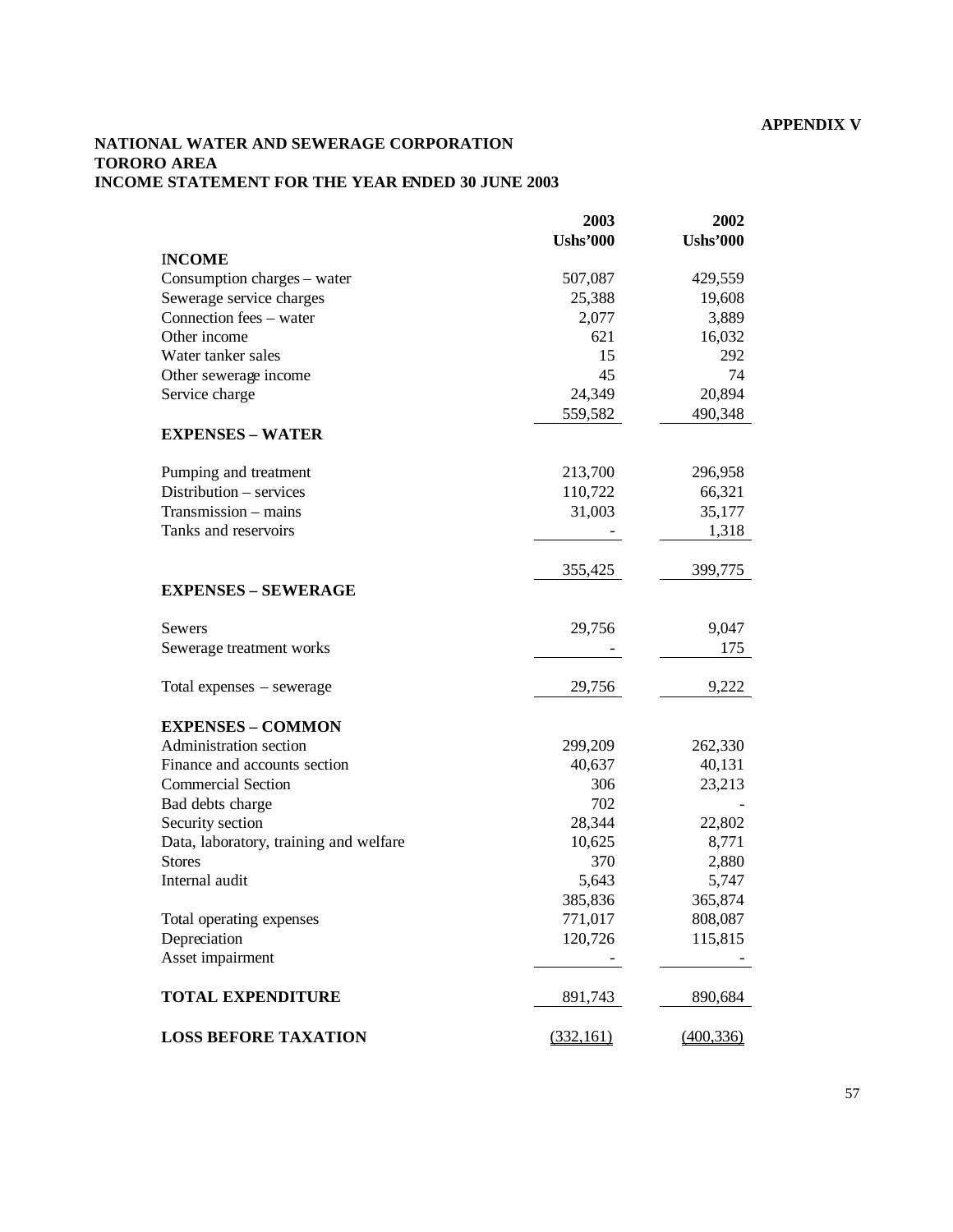#### **NATIONAL WATER AND SEWERAGE CORPORATION MASAKA AREA INCOME STATEMENT FOR THE YEAR ENDED 30 JUNE 2003**

|                              | 2003            | 2002            |
|------------------------------|-----------------|-----------------|
| <b>INCOME</b>                | <b>Ushs'000</b> | <b>Ushs'000</b> |
| Consumption charges – water  | 437,211         | 398,886         |
| Sewerage service charges     | 133,012         | 79,553          |
| Connection fees – water      | 17,781          | 17,101          |
| Service charge               | 39,182          | 33,875          |
| Other income                 | 9,130           | 4,473           |
| Other sewerage income        | 129             | 152             |
| Water tanker sales           | 922             | 210             |
| <b>Bad Debt Recovery</b>     | 3,463           |                 |
|                              | 640,830         | 534,250         |
| <b>EXPENSES - WATER</b>      |                 |                 |
| Pumping and treatment        | 221,158         | 198,243         |
| Transmission - mains         | 117,602         | 79,343          |
| <b>Booster</b> stations      | 662             |                 |
|                              | 339,421         | 277,586         |
| <b>EXPENSES - SEWERAGE</b>   |                 |                 |
| Sewerage treatment works     | 35,647          | 24,820          |
| <b>Sewers</b>                | 28,730          | 15,163          |
|                              |                 |                 |
| Total expenses – sewerage    | 66,778          | 39,983          |
| <b>EXPENSES - COMMON</b>     |                 |                 |
| Administration section       | 204,488         | 199,720         |
| Finance and accounts section | 80,561          | 60,613          |
| Security section             | 24,159          | 14,796          |
| <b>Stores</b>                |                 | 17,050          |
| Internal audit               | 1,944           | 8,080           |
| Fabrication workshop         | 273             |                 |
| Bad debts charge             |                 | 3,513           |
|                              | 311,425         | 303,743         |
| Total operating expenses     | 717,624         | 621,313         |
| Depreciation                 | 606,405         | 593,416         |
| <b>TOTAL EXPENDITURE</b>     | 1,324,029       | 1,214,729       |
| <b>LOSS BEFORE TAXATION</b>  | (683, 199)      | (680, 479)      |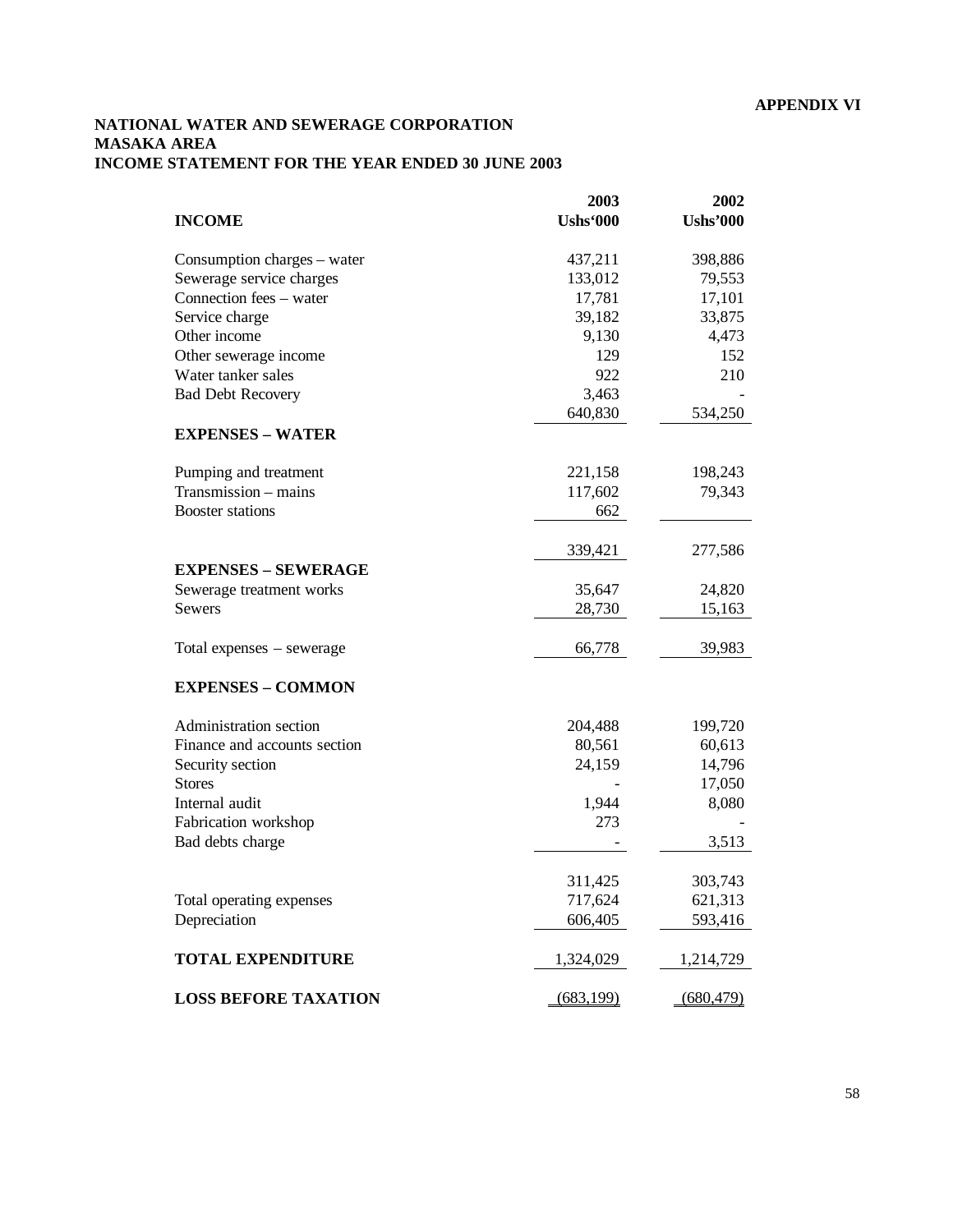#### **NATIONAL WATER AND SEWERAGE CORPORATION MBARARA AREA INCOME STATEMENT FOR THE YEAR ENDED 30 JUNE 2003**

|                              | 2003            | 2002            |
|------------------------------|-----------------|-----------------|
| <b>INCOME</b>                | <b>Ushs'000</b> | <b>Ushs'000</b> |
| Consumption charges – water  | 1,171,073       | 912,535         |
| Other incomes                | 128,850         | 47,004          |
| Sewerage service charges     | 135,447         | 97,862          |
| Service charge               | 65,395          | 58,142          |
| Connection fees - water      | 26,271          | 16,950          |
| Water tanker sales           | 7,722           | 2,565           |
| Bad debt recovery            | 8,451           |                 |
|                              | 1,543,209       | 1,135,058       |
| <b>EXPENSES - WATER</b>      |                 |                 |
| Pumping and treatment        | 426,316         | 422,599         |
| Transmission - mains         | 184,334         | 189,360         |
|                              | 610,650         | 611,958         |
| <b>EXPENSES – SEWERAGE</b>   |                 |                 |
| Sewers                       | 41,020          | 44,933          |
| <b>EXPENSES - COMMON</b>     |                 |                 |
| Administration section       | 176,378         | 280,404         |
| Finance and accounts section | 78,343          | 62,762          |
| Security section             | 25,820          | 36,227          |
| Data centre                  | 20,971          | 18,492          |
| <b>Stores</b>                | 16,469          | 19,388          |
| Internal audit               | 16,061          | 22,993          |
| Technical - Maintenance      | 4,764           | 12,289          |
| Bad debts charge             |                 |                 |
| <b>Commercial Section</b>    | 17,935          |                 |
|                              | 356,741         | 452,555         |
| Total operating expenses     | 1,008,411       | 1,109,446       |
| Depreciation                 | 608,832         | 598,648         |
| Asset impairment             |                 |                 |
| <b>TOTAL EXPENDITURE</b>     | 1,617,243       | 1,708,094       |
| <b>LOSS BEFORE TAXATION</b>  | (74, 034)       | (573, 037)      |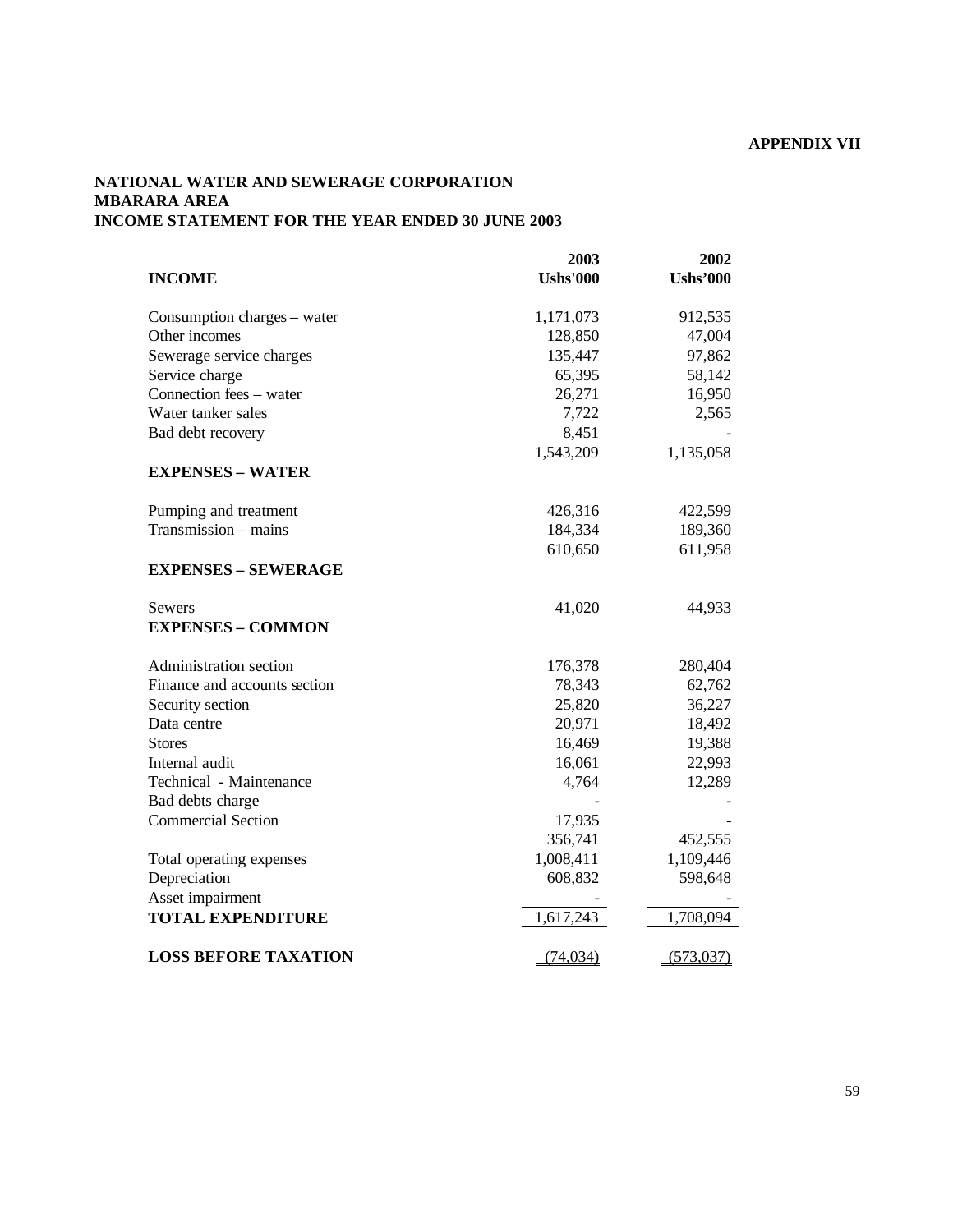#### **APPENDIX VIII**

#### **NATIONAL WATER AND SEWERAGE CORPORATION LIRA AREA INCOME STATEMENT FOR THE YEAR ENDED 30 JUNE 2003**

|                                  | 2003            | 2002            |
|----------------------------------|-----------------|-----------------|
| <b>INCOME</b>                    | <b>Ushs'000</b> | <b>Ushs'000</b> |
| Consumption charges - water      | 339,786         | 273,477         |
| Sewerage service charges         | 49,053          | 40,776          |
| Other income                     | 4,119           | 17,050          |
| Connection fees – water          | 20,754          | 10,672          |
| Service charge                   | 25,046          | 24,026          |
| Water tanker sales               |                 |                 |
| Septic tank emptying             |                 |                 |
|                                  | 438,758         | 366,001         |
| <b>EXPENSES - WATER</b>          |                 |                 |
| Pumping and treatment            | 156,958         | 148,449         |
| Transmission - mains             | 50,888          | 36,108          |
| <b>Booster</b> stations          | 57,937          | 49,849          |
| Distribution - services          | 6,937           | 23,306          |
|                                  | 272,721         | 257,712         |
| <b>EXPENSES - SEWERAGE WORKS</b> | 47,244          | 9,821           |
| <b>EXPENSES - COMMON</b>         |                 |                 |
| Administration section           | 223,100         | 227,287         |
| Finance and accounts section     | 23,757          | 55,885          |
| Security section                 | 30,373          | 33,313          |
| Laboratory                       | 12,795          |                 |
| Internal audit                   | 13,602          | 12,922          |
| <b>Stores</b>                    |                 | 6,698           |
| Bad debts                        | 16,342          |                 |
| Commercial section               |                 | 11,159          |
|                                  | 319,969         | 347,264         |
| Total operating expenses         | 639,934         | 614,797         |
| Depreciation                     | 519,061         | 511,187         |
| Asset impairment                 |                 |                 |
| <b>TOTAL EXPENDITURE</b>         | 1,158,995       | 1,125,984       |
| <b>LOSS BEFORE TAXATION</b>      | (720, 237)      | (759,983)       |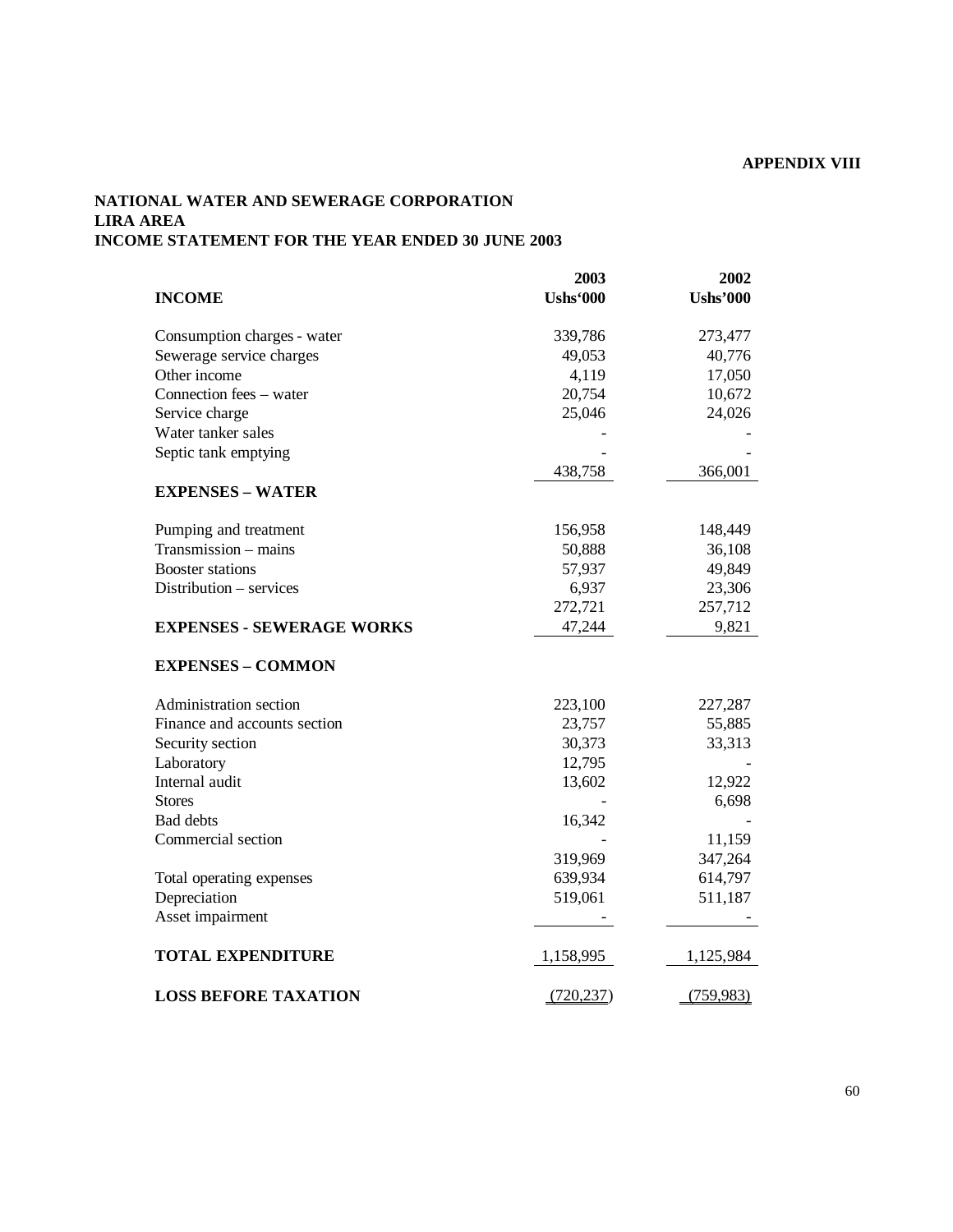#### **NATIONAL WATER AND SEWERAGE CORPORATION GULU AREA INCOME STATEMENT FOR THE YEAR ENDED 30 JUNE 2003**

|                              | 2003            | 2002             |
|------------------------------|-----------------|------------------|
| <b>INCOME</b>                | <b>Ushs'000</b> | <b>Ushs'000</b>  |
| Consumption charges – water  | 308,566         | 227,334          |
| Other income                 | 65              | 6,972            |
| Sewerage service charges     | 79,576          | 52,541           |
| Connection fees - water      | 13,386          | 10,338           |
| Service charge               | 22,202          | 18,945           |
| Water tanker sales           | 90              | 270              |
|                              | 423,885         | 316,400          |
| <b>EXPENSES - WATER</b>      |                 |                  |
| Pumping and treatment        | 251,413         | 224,890          |
| Distribution - services      |                 | 2,411            |
| Transmission - mains         | 37,409          | 33,735           |
|                              | 288,822         | 261,036          |
| <b>EXPENSES - SEWERAGE</b>   | 15,375          | 6,295            |
| <b>EXPENSES - COMMON</b>     |                 |                  |
| Administration section       | 131,381         | 194,268          |
| Finance and accounts section | 24,449          | 23,840           |
| Commercial                   |                 | 29,780           |
| Fabrication workshop         |                 | 1,938            |
| Security section             | 9,167           | 10,875           |
| <b>Stores</b>                |                 | 1,085            |
| Internal audit               | 4,662           | 7,025            |
| Laboratory section           | 7,938           | 6,555            |
| Bad debts charge             | 39,190          |                  |
|                              | 252,470         | 275,366          |
| Total operating expenses     | 556,667         | 576,800          |
| Depreciation                 | 265,139         | 252,463          |
| Asset impairment             |                 |                  |
|                              |                 |                  |
| <b>TOTAL EXPENDITURE</b>     | 821,806         | 795,159          |
| <b>LOSS BEFORE TAXATION</b>  | (397, 921)      | <u>(478,759)</u> |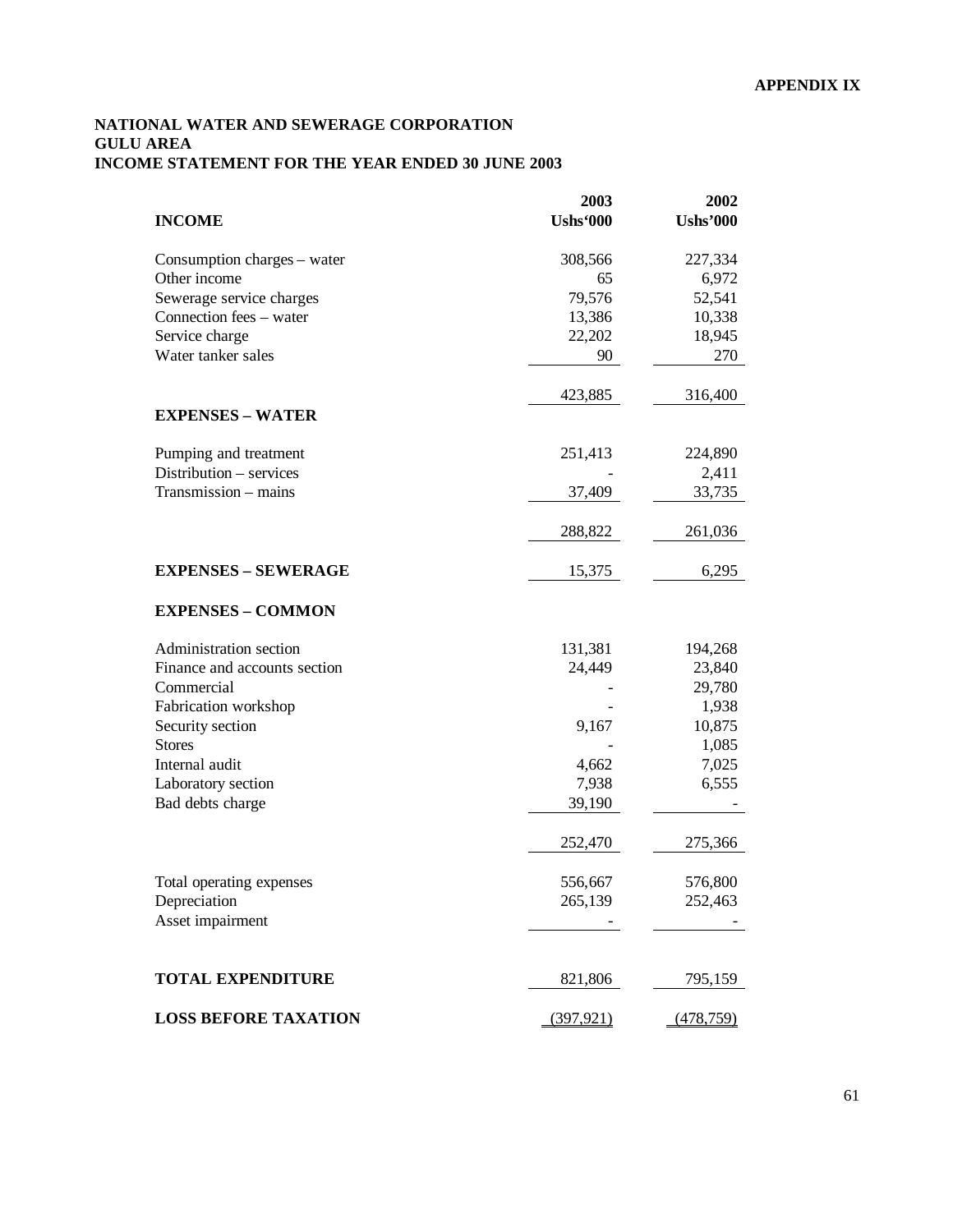#### **NATIONAL WATER AND SEWERAGE CORPORATION KASESE AREA INCOME STATEMENT FOR THE YEAR ENDED 30 JUNE 2003**

|                              | 2003            | 2002            |
|------------------------------|-----------------|-----------------|
| <b>INCOME</b>                | <b>Ushs'000</b> | <b>Ushs'000</b> |
| Consumption charges - water  | 256,888         | 225,079         |
| Septic tank emptying         | 12,834          | 3,127           |
| Connection fees - water      | 8,780           | 5,628           |
| Service charge               | 23,600          | 20,744          |
| Miscellaneous income         | 1,936           | 2,327           |
|                              | 304,038         | 256,905         |
| <b>EXPENSES - WATER</b>      |                 |                 |
| Transmission - mains         | 68,261          | 68,953          |
| Pumping and treatment        | 108,521         | 129,475         |
| Waste prevention             |                 |                 |
|                              | 176,782         | 198,428         |
| <b>EXPENSES - COMMON</b>     |                 |                 |
| Administration section       | 154,759         | 105,796         |
| Finance and accounts section | 29,532          | 48,559          |
| Commercial                   |                 |                 |
| Security section             | 17,053          | 21,316          |
| Internal audit               | 12,570          | 11,313          |
| <b>Stores</b>                | 16              | 7,010           |
| Mobile and transport         |                 |                 |
| Laboratory section           |                 |                 |
| Bad debts (recovery)/charge  | 5,213           |                 |
|                              | 219,500         | 193,997         |
| Total operating expenses     | 396,282         | 392,370         |
| Depreciation                 | 93,506          | 89,615          |
| <b>TOTAL EXPENDITURE</b>     | 489,788         | 481,984         |
| <b>LOSS BEFORE TAXATION</b>  | (185,750)       | (225,079)       |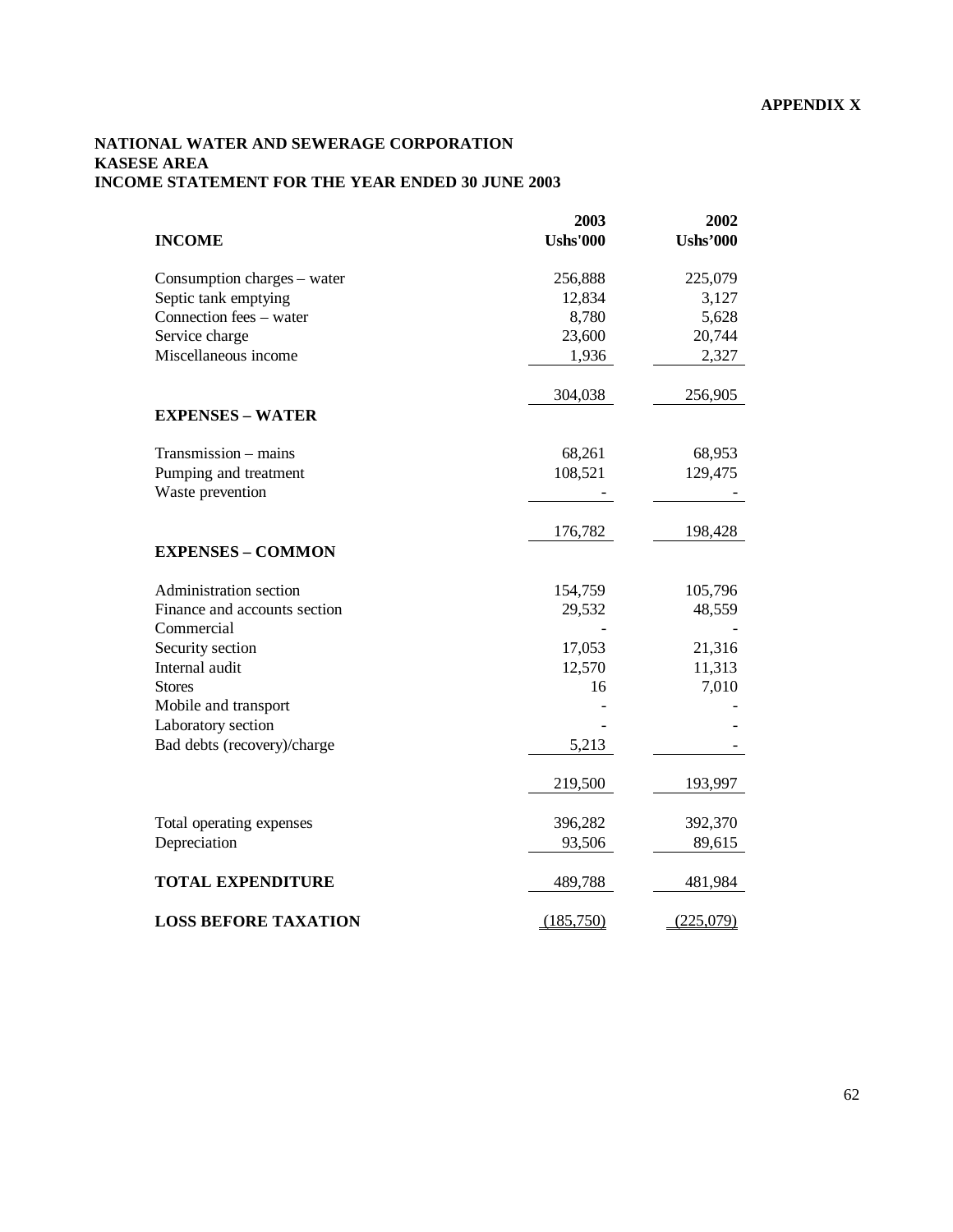#### **APPENDIX XI**

#### **NATIONAL WATER AND SEWERAGE CORPORATION FORT PORTAL AREA INCOME STATEMENT FOR THE YEAR ENDED 30 JUNE 2003**

| <b>INCOME</b>                               | 2003<br><b>Ushs'000</b> | 2002<br><b>Ushs'000</b> |
|---------------------------------------------|-------------------------|-------------------------|
|                                             |                         |                         |
| Consumption charges – water<br>Other income | 311,646<br>2,086        | 269,913<br>13,288       |
| Consumption charges – sewerage              | 12,685                  | 10,413                  |
| Connection fees - water                     | 10,592                  | 7,211                   |
| Service charge                              | 25,751                  | 23,159                  |
| Septic tank emptying                        | 2,543                   | 2,069                   |
| Water tanker sales                          | 133                     | 575                     |
| Bad debt recovery                           | 1,556                   |                         |
|                                             | 366,993                 | 326,628                 |
| <b>EXPENSES - WATER</b>                     |                         |                         |
| Pumping and treatment                       | 121,588                 | 73,265                  |
| $Transmission - mains$                      | 59,087                  | 78,265                  |
|                                             |                         |                         |
|                                             | 180,675                 | 151,383                 |
| <b>EXPENSES - SEWERAGE TREATMENT WORKS</b>  | 36,049                  | 23,189                  |
| <b>EXPENSES - COMMON</b>                    |                         |                         |
| Admin section                               | 223,879                 | 138,679                 |
| Finance and accounts section                | 30,962                  | 31,233                  |
| Commercial                                  | 4,372                   | 26,019                  |
| Security section                            | 14,742                  | 12,955                  |
| Internal audit                              | 4,062                   | 3,053                   |
| Personnel                                   |                         |                         |
| <b>Stores</b>                               | 369                     | 1,782                   |
| Bad debts charge                            |                         |                         |
| Laboratory                                  | 9,035                   | 7,828                   |
|                                             | 287,422                 | 222,282                 |
| Total operating expenses                    | 504,146                 | 296,854                 |
| Depreciation                                | 115,349                 | 168,029                 |
| <b>TOTAL EXPENDITURE</b>                    | 619,495                 | 564,882                 |
| <b>LOSS BEFORE TAXATION</b>                 | (252,502)               | (241,961)               |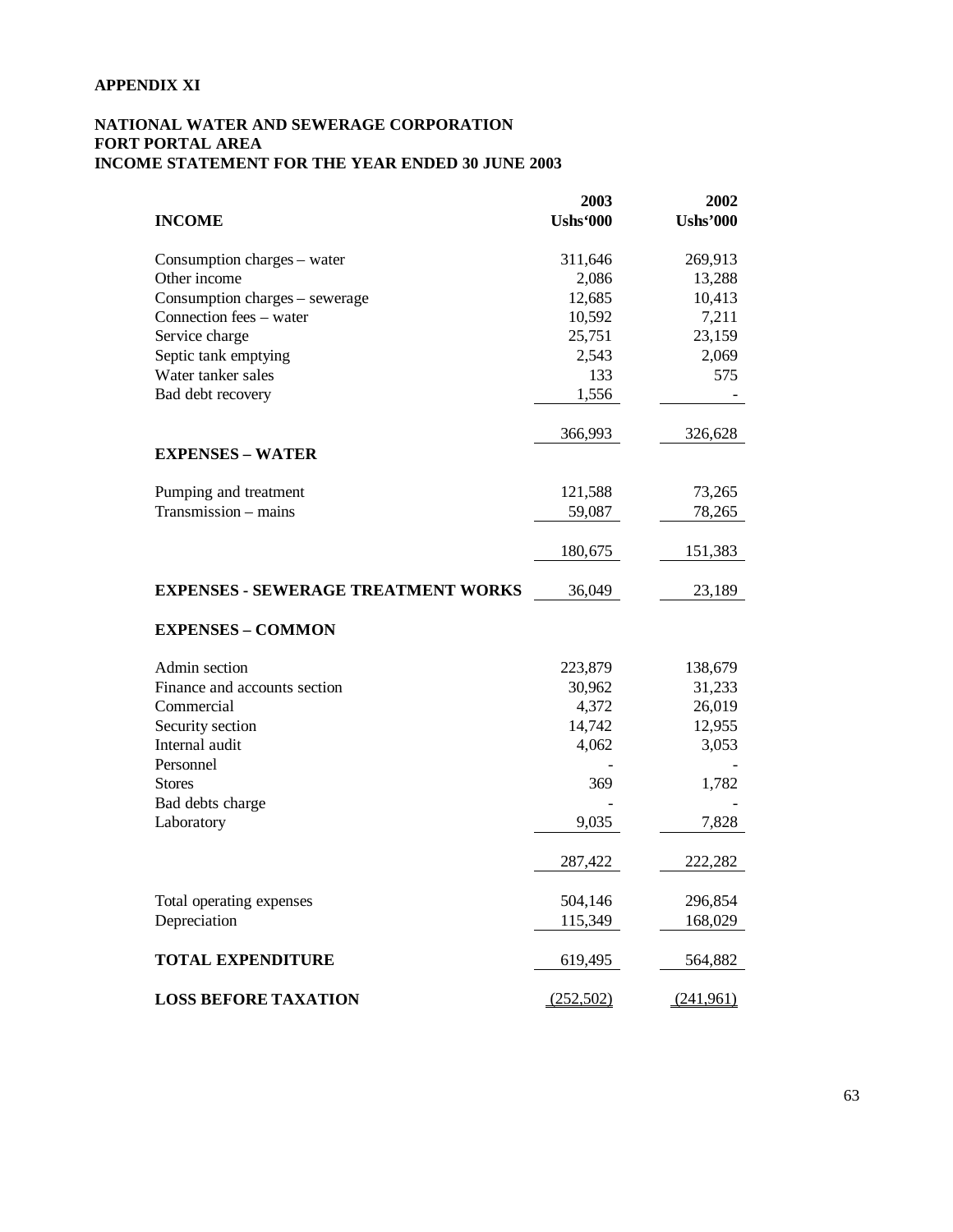#### **NATIONAL WATER AND SEWERAGE CORPORATION KABALE AREA INCOME STATEMENT FOR THE YEAR ENDED 30 JUNE 2003**

|                                            | 2003            | 2002            |
|--------------------------------------------|-----------------|-----------------|
| <b>INCOME</b>                              | <b>Ushs'000</b> | <b>Ushs'000</b> |
| Consumption charges – water                | 159,972         | 125,042         |
| Consumption charges - sewerage             | 27,430          | 11,247          |
| Connection fees - water                    | 11,218          | 3,621           |
| Septic tank emptying                       | 11,091          | 6,041           |
| Other income                               | 18,890          | 15,801          |
|                                            | 228,601         | 161,752         |
| <b>EXPENSES - WATER</b>                    |                 |                 |
| Transmission - mains                       | 94,995          | 21,351          |
| Pumping and treatment                      | 90,753          | 58,588          |
|                                            | 185,317         | 79,939          |
| <b>EXPENSES - SEWERAGE TREATMENT WORKS</b> | 8,928           | 8,809           |
| <b>EXPENSES - COMMON</b>                   |                 |                 |
| Admin – section                            | 173,772         | 80,070          |
| Commercial section                         | 5,866           | 8,405           |
| Finance and accounts section               | 27,339          | 16,226          |
| Bad debts charge                           | 3,147           | 557             |
| Technical maintenance                      | 41              | 3,607           |
| Security section                           |                 | 702             |
| Laboratory                                 | 7,040           |                 |
| Total Expenses - Common                    | 216,314         | 109,567         |
| Total operating expenses                   | 410,559         | 198,316         |
| Depreciation                               | 89,361          | 22,781          |
| Asset impairment                           |                 |                 |
| <b>TOTAL EXPENDITURE</b>                   | 499,920         | 221,097         |
| <b>LOSS BEFORE TAXATION</b>                | (271, 319)      | (59, 344)       |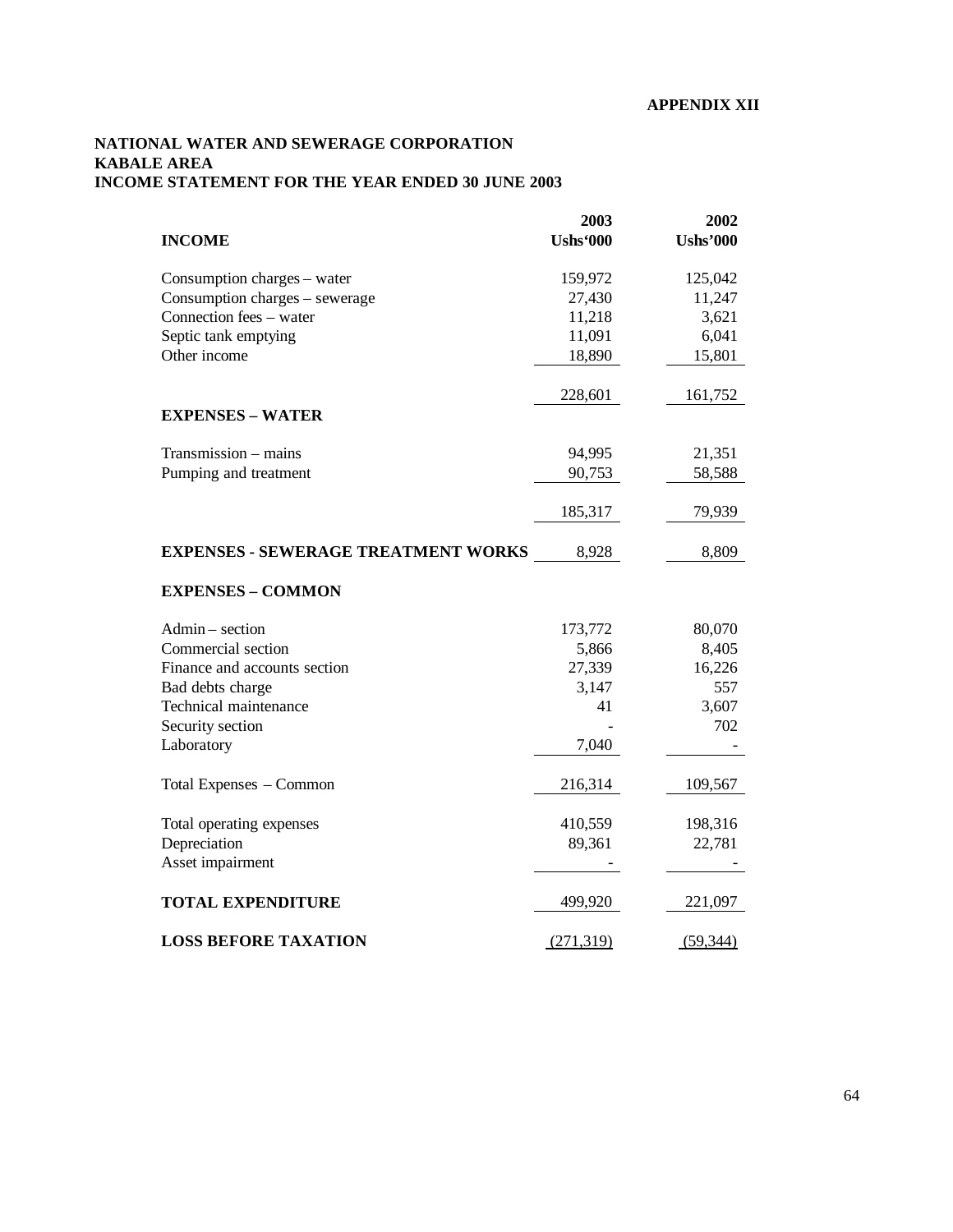#### **APPENDIX XIII NATIONAL WATER AND SEWERAGE CORPORATION BUSHENYI AREA INCOME STATEMENT FOR THE YEAR ENDED 30 JUNE 2003**

|                               | 2003            | 2002            |
|-------------------------------|-----------------|-----------------|
| <b>INCOME</b>                 | <b>Ushs'000</b> | <b>Ushs'000</b> |
| Consumption charges – water   | 102,454         | 50,919          |
| Connection fees – water       | 5,692           | 1,144           |
| Service charge                | 8,736           | 4,016           |
| Other income                  | 732             | 211             |
|                               | 117,614         | 55,069          |
| <b>EXPENSES - WATER</b>       |                 |                 |
| Transmission – mains          | 83,605          | 12,696          |
| Pumping and treatment         | 62,211          | 10,105          |
|                               |                 |                 |
|                               | 145,817         | 22,801          |
| <b>EXPENSES - COMMON</b>      |                 |                 |
| Finance and accounts          | 35,600          | 8,240           |
| Administration                | 115,712         | 25,683          |
| Bad debts charge              | 124             | 11,172          |
| Security section              | 1,729           | 708             |
| <b>Stores</b>                 | 242             |                 |
| Total expenses – common       | 153,384         | 46,133          |
| Total operating expenses      | 299,201         | 68,934          |
| Depreciation                  | 21,466          |                 |
|                               |                 |                 |
| <b>TOTAL EXPENDITURE</b>      | 320,667         | 68,934          |
| <b>PROFIT BEFORE TAXATION</b> | (203, 053)      | (13,865)        |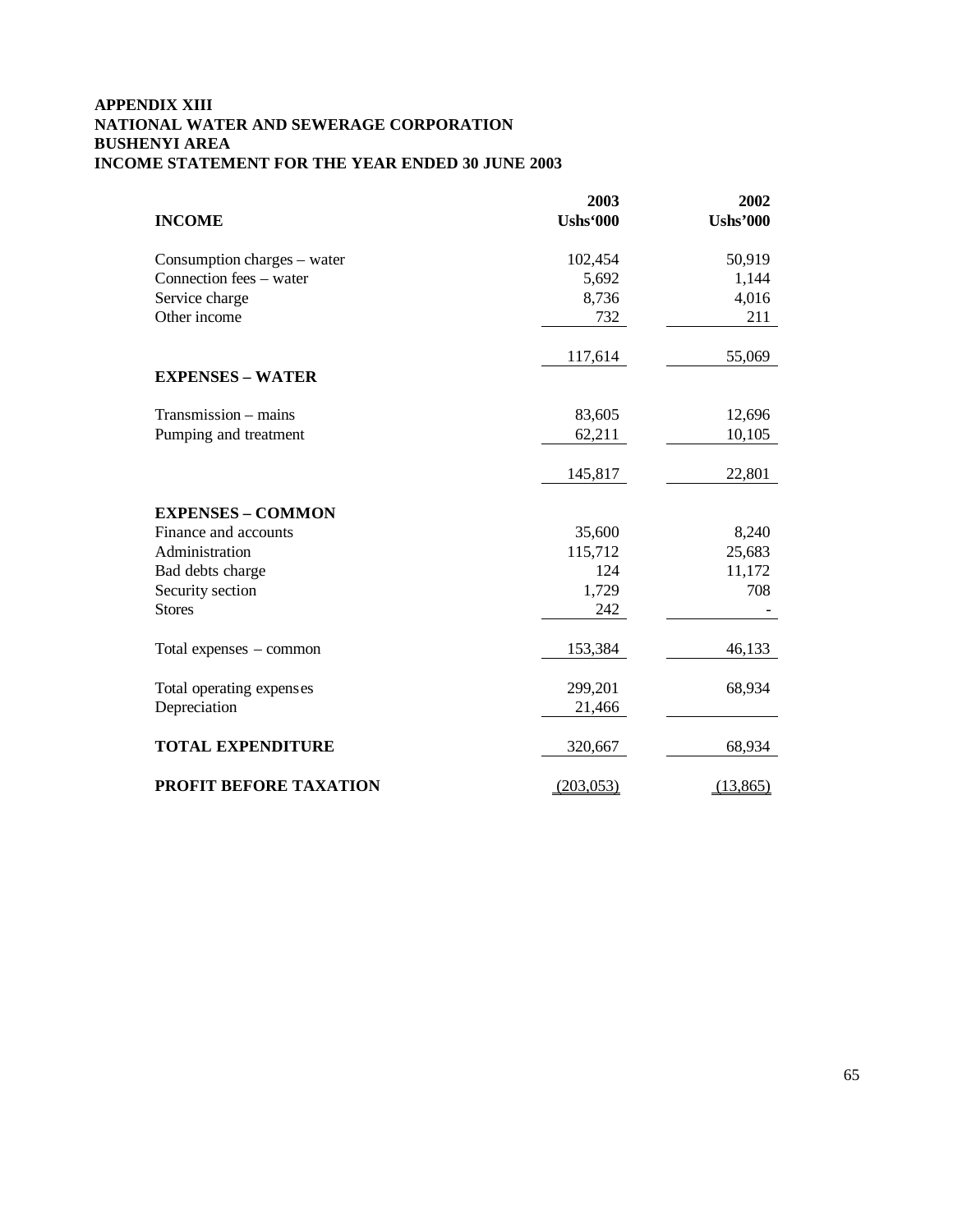#### **NATIONAL WATER AND SEWERAGE CORPORATION SOROTI AREA INCOME STATEMENT FOR THE YEAR ENDED 30 JUNE 2003**

|                                            | 2003            | 2002            |
|--------------------------------------------|-----------------|-----------------|
| <b>INCOME</b>                              | <b>Ushs'000</b> | <b>Ushs'000</b> |
| Consumption charges – water                | 284,928         |                 |
| Consumption charges - sewerage             | 30,946          |                 |
| Connection fees - water                    | 9,196           |                 |
| <b>GOU Grants</b>                          | 69,681          |                 |
| Other income                               | 104,336         |                 |
|                                            | 499,087         |                 |
| <b>EXPENSES - WATER</b>                    |                 |                 |
| Transmission - mains                       | 57,130          |                 |
| Pumping and treatment                      | 151,566         |                 |
|                                            | 208,696         |                 |
|                                            |                 |                 |
| <b>EXPENSES - SEWERAGE TREATMENT WORKS</b> |                 |                 |
| <b>EXPENSES - COMMON</b>                   | 9,477           |                 |
| Admin - section                            | 134,048         |                 |
| Commercial section                         |                 |                 |
| Finance and accounts section               | 22,664          |                 |
| Bad debts charge                           | 71,589          |                 |
| Technical maintenance                      | 2,328           |                 |
| Security section                           | 16,698          |                 |
| Laboratory                                 | 8,944           |                 |
| Internal auditor                           | 1,556           |                 |
| Total expenses - common                    | 257,827         |                 |
| Total operating expenses                   | 476,000         |                 |
| Depreciation                               | 14,278          |                 |
| <b>TOTAL EXPENDITURE</b>                   | 490,278         |                 |
|                                            |                 |                 |
| PROFIT BEFORE TAXATION                     | 8,809           |                 |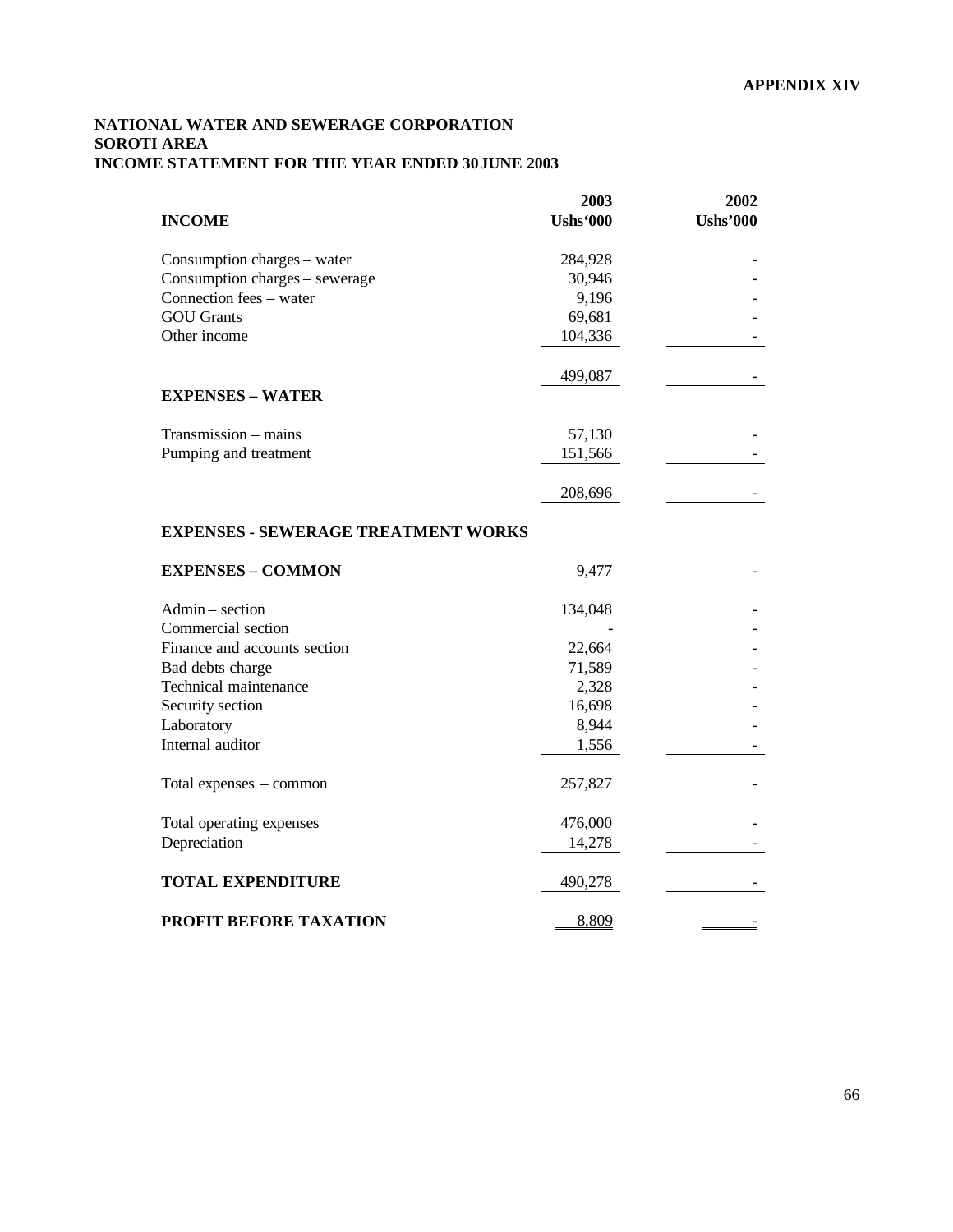#### **NATIONAL WATER AND SEWERAGE CORPORATION ARUA AREA INCOME STATEMENT FOR THE YEAR ENDED 30 JUNE 2003**

|                                            | 2003     | 2002            |
|--------------------------------------------|----------|-----------------|
| <b>INCOME</b>                              | Ushs'000 | <b>Ushs'000</b> |
| Consumption charges – water                | 203,205  |                 |
| Service charge                             | 19,127   |                 |
| Connection fees – water                    | 23,928   |                 |
| Septic tank emptying                       |          |                 |
| Other income                               | 31,389   |                 |
|                                            |          |                 |
|                                            | 277,649  |                 |
| <b>EXPENSES - WATER</b>                    |          |                 |
| Transmission – mains                       | 10,047   |                 |
| Pumping and treatment                      | 97,755   |                 |
|                                            | 107,802  |                 |
| <b>EXPENSES - SEWERAGE TREATMENT WORKS</b> |          |                 |
| <b>EXPENSES - COMMON</b>                   |          |                 |

| $Admin$ – section            | 181,083  |  |
|------------------------------|----------|--|
| Commercial section           |          |  |
| Finance and accounts section | 27,476   |  |
| Bad debts charge             | 26,936   |  |
| Technical maintenance        | 16,719   |  |
| Security section             | 6,641    |  |
| Laboratory                   |          |  |
| Total expenses – common      | 258,855  |  |
| Total operating expenses     | 366,665  |  |
| Depreciation                 | 9,474    |  |
| Asset impairment             |          |  |
| <b>TOTAL EXPENDITURE</b>     | 376,132  |  |
| <b>LOSS BEFORE TAXATION</b>  | (98,483) |  |